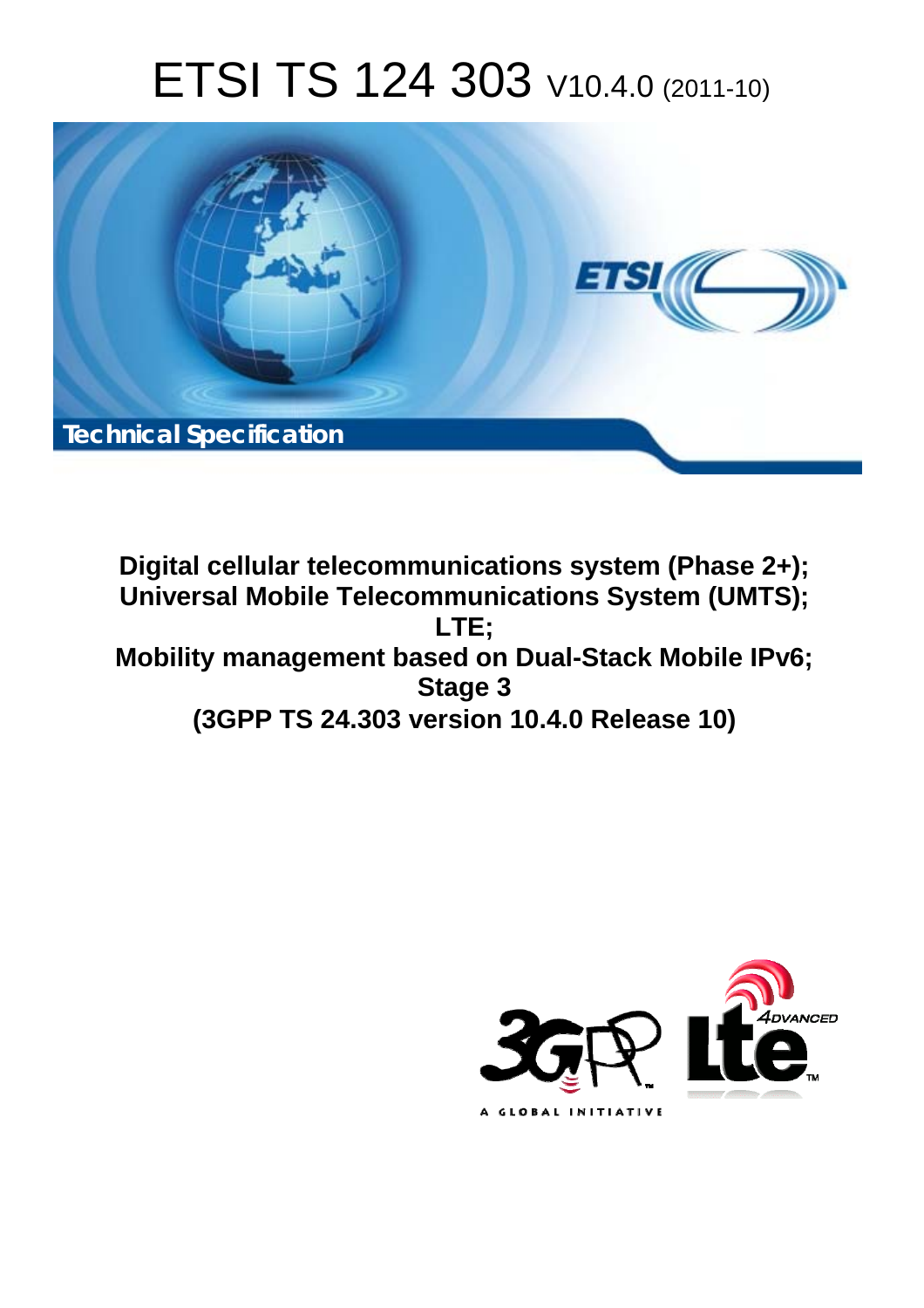Reference RTS/TSGC-0124303va40

> Keywords GSM,LTE,UMTS

#### *ETSI*

#### 650 Route des Lucioles F-06921 Sophia Antipolis Cedex - FRANCE

Tel.: +33 4 92 94 42 00 Fax: +33 4 93 65 47 16

Siret N° 348 623 562 00017 - NAF 742 C Association à but non lucratif enregistrée à la Sous-Préfecture de Grasse (06) N° 7803/88

#### *Important notice*

Individual copies of the present document can be downloaded from: [http://www.etsi.org](http://www.etsi.org/)

The present document may be made available in more than one electronic version or in print. In any case of existing or perceived difference in contents between such versions, the reference version is the Portable Document Format (PDF). In case of dispute, the reference shall be the printing on ETSI printers of the PDF version kept on a specific network drive within ETSI Secretariat.

Users of the present document should be aware that the document may be subject to revision or change of status. Information on the current status of this and other ETSI documents is available at <http://portal.etsi.org/tb/status/status.asp>

If you find errors in the present document, please send your comment to one of the following services: [http://portal.etsi.org/chaircor/ETSI\\_support.asp](http://portal.etsi.org/chaircor/ETSI_support.asp)

#### *Copyright Notification*

No part may be reproduced except as authorized by written permission. The copyright and the foregoing restriction extend to reproduction in all media.

> © European Telecommunications Standards Institute 2011. All rights reserved.

**DECT**TM, **PLUGTESTS**TM, **UMTS**TM and the ETSI logo are Trade Marks of ETSI registered for the benefit of its Members. **3GPP**TM and **LTE**™ are Trade Marks of ETSI registered for the benefit of its Members and of the 3GPP Organizational Partners.

**GSM**® and the GSM logo are Trade Marks registered and owned by the GSM Association.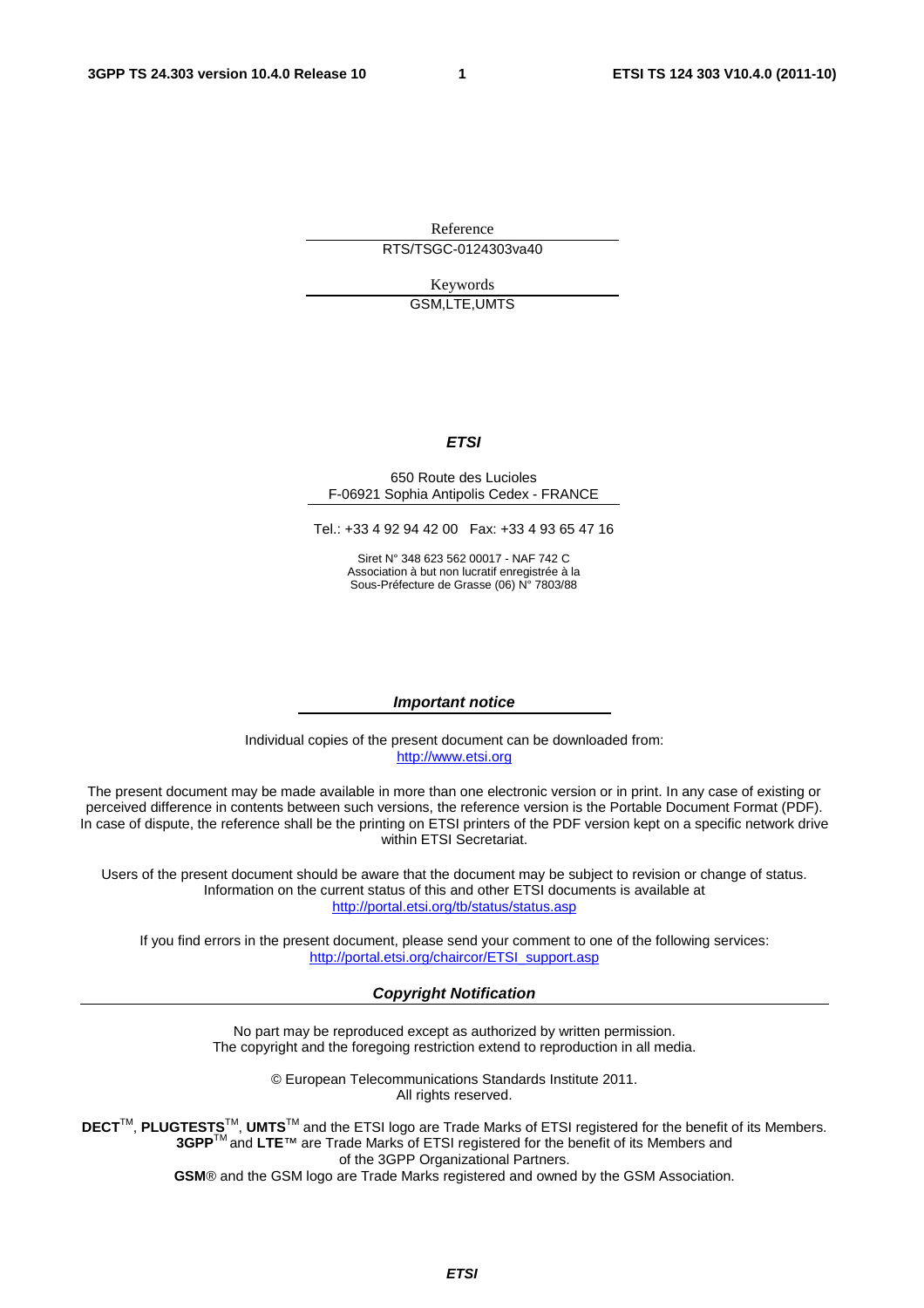## Intellectual Property Rights

IPRs essential or potentially essential to the present document may have been declared to ETSI. The information pertaining to these essential IPRs, if any, is publicly available for **ETSI members and non-members**, and can be found in ETSI SR 000 314: *"Intellectual Property Rights (IPRs); Essential, or potentially Essential, IPRs notified to ETSI in respect of ETSI standards"*, which is available from the ETSI Secretariat. Latest updates are available on the ETSI Web server ([http://ipr.etsi.org\)](http://webapp.etsi.org/IPR/home.asp).

Pursuant to the ETSI IPR Policy, no investigation, including IPR searches, has been carried out by ETSI. No guarantee can be given as to the existence of other IPRs not referenced in ETSI SR 000 314 (or the updates on the ETSI Web server) which are, or may be, or may become, essential to the present document.

### Foreword

This Technical Specification (TS) has been produced by ETSI 3rd Generation Partnership Project (3GPP).

The present document may refer to technical specifications or reports using their 3GPP identities, UMTS identities or GSM identities. These should be interpreted as being references to the corresponding ETSI deliverables.

The cross reference between GSM, UMTS, 3GPP and ETSI identities can be found under [http://webapp.etsi.org/key/queryform.asp.](http://webapp.etsi.org/key/queryform.asp)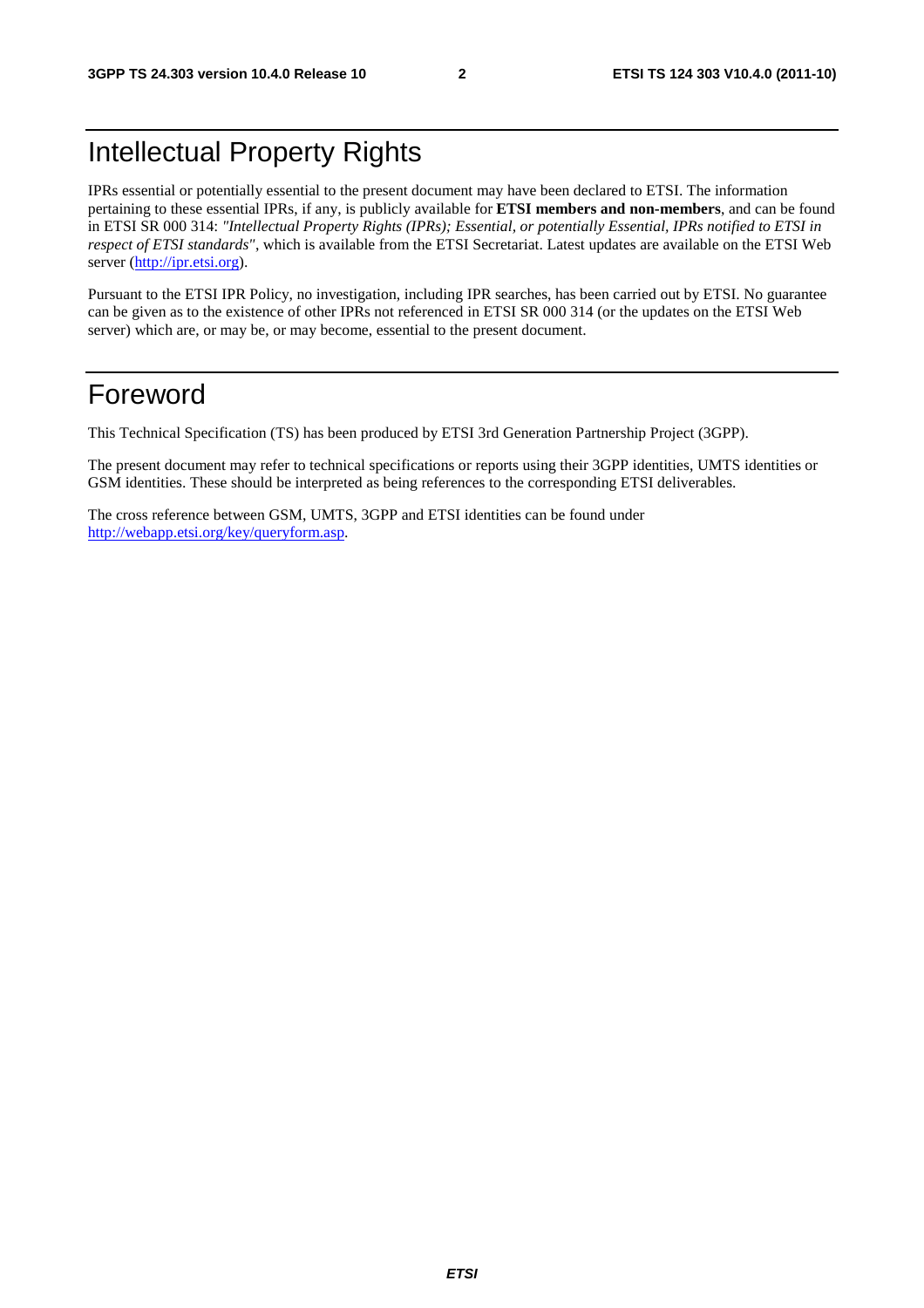$\mathbf{3}$ 

## Contents

| 1                      |                                                                               |  |
|------------------------|-------------------------------------------------------------------------------|--|
| 2                      |                                                                               |  |
| 3                      |                                                                               |  |
| 3.1                    |                                                                               |  |
| 3.2                    |                                                                               |  |
| $\overline{4}$         |                                                                               |  |
| 4.1<br>4.2             |                                                                               |  |
| 4.3                    |                                                                               |  |
| 5                      |                                                                               |  |
| 5.1                    |                                                                               |  |
| 5.1.1                  |                                                                               |  |
| 5.1.2                  |                                                                               |  |
| 5.1.2.1                |                                                                               |  |
| 5.1.2.1.1              |                                                                               |  |
| 5.1.2.1.2              |                                                                               |  |
| 5.1.2.1.3              |                                                                               |  |
| 5.1.2.1.4<br>5.1.2.1.5 |                                                                               |  |
| 5.1.2.1a               |                                                                               |  |
| 5.1.2.2                | Security association establishment and IPv6 Home Network Prefix assignment13  |  |
| 5.1.2.3                |                                                                               |  |
| 5.1.2.4                |                                                                               |  |
| 5.1.3                  |                                                                               |  |
| 5.1.3.1                | Security association establishment and IPv6 Home Network Prefix assignment 16 |  |
| 5.1.3.2                |                                                                               |  |
| 5.1.3.3                |                                                                               |  |
| 5.2<br>5.2.1           |                                                                               |  |
| 5.2.2                  |                                                                               |  |
| 5.2.2.1                |                                                                               |  |
| 5.2.2.2                |                                                                               |  |
| 5.2.2.3                |                                                                               |  |
| 5.2.2.4                |                                                                               |  |
| 5.2.3                  |                                                                               |  |
| 5.2.3.1                |                                                                               |  |
| 5.2.3.2                |                                                                               |  |
| 5.2.3.3<br>5.3         |                                                                               |  |
| 5.3.1                  |                                                                               |  |
| 5.3.2                  |                                                                               |  |
| 5.3.3                  |                                                                               |  |
| 5.4                    |                                                                               |  |
| 5.4.1                  |                                                                               |  |
| 5.4.2                  |                                                                               |  |
| 5.4.2.1                |                                                                               |  |
| 5.4.2.2                |                                                                               |  |
| 5.4.3<br>5.4.3.1       |                                                                               |  |
| 5.4.3.2                |                                                                               |  |
|                        |                                                                               |  |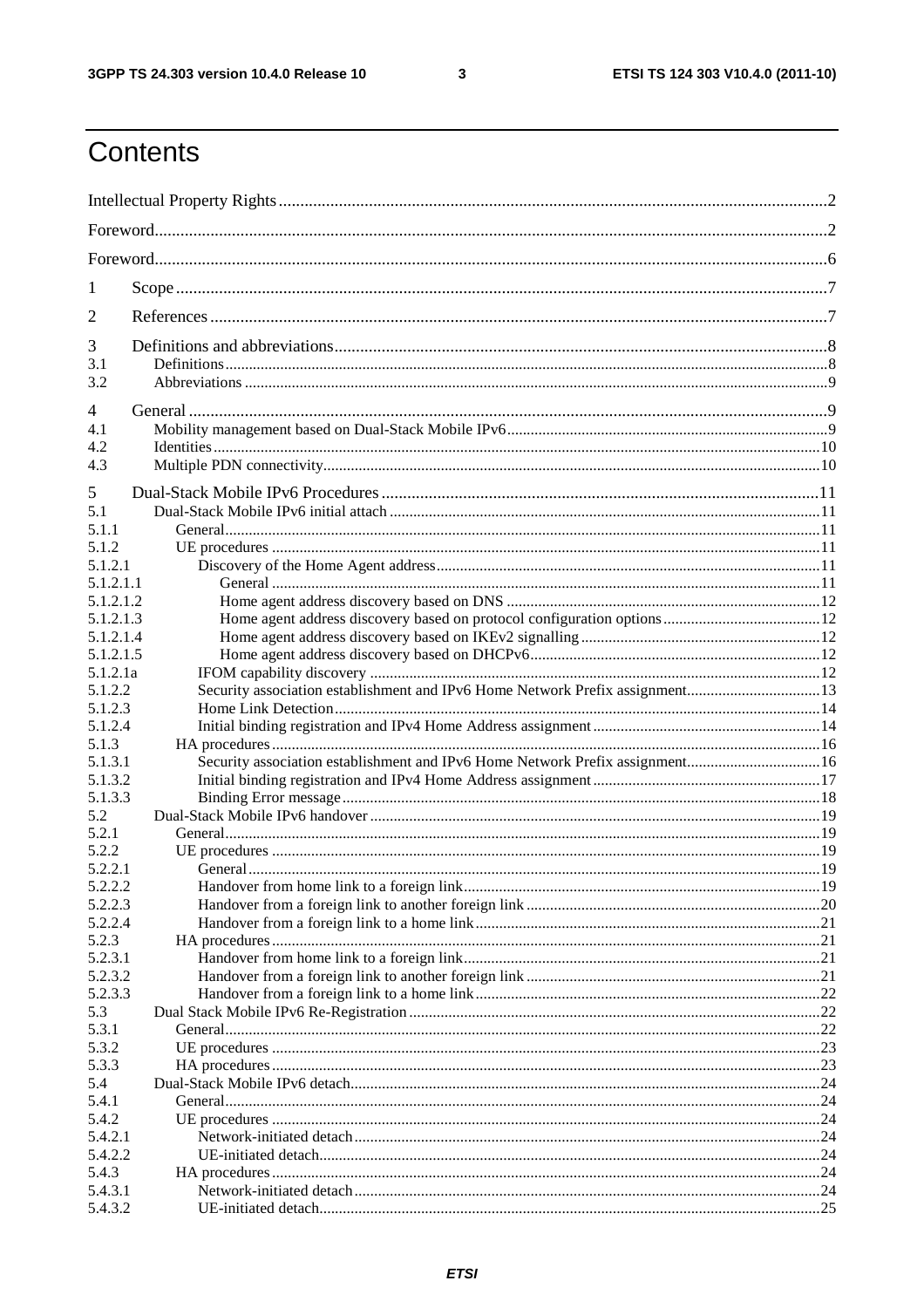$\overline{\mathbf{4}}$ 

| 5.5                |                             |  |
|--------------------|-----------------------------|--|
| 5.5A               |                             |  |
| 5.5A.1             |                             |  |
| 5.5A.2             |                             |  |
| 5.5A.3             |                             |  |
| 5.6                |                             |  |
| 5.6.1              |                             |  |
| 5.6.2              |                             |  |
| 5.6.2.1            |                             |  |
| 5.6.2.2<br>5.6.2.3 |                             |  |
| 5.6.3              |                             |  |
| 5.6.3.1            |                             |  |
| 5.6.3.2            |                             |  |
| 5.6.3.3            |                             |  |
| 5.7                |                             |  |
| 5.7.1              |                             |  |
| 5.7.2              |                             |  |
| 5.7.3              |                             |  |
| 5.8                |                             |  |
| 5.8.1              |                             |  |
| 5.8.2              |                             |  |
| 5.8.2.1            |                             |  |
| 5.8.2.2            |                             |  |
| 5.8.2.3            |                             |  |
| 5.8.3              |                             |  |
| 5.8.3.1            |                             |  |
| 5.8.3.2            |                             |  |
| 5.8.3.3            |                             |  |
| 5.9                |                             |  |
| 5.9.1              |                             |  |
| 5.9.2              |                             |  |
| 5.9.2.1            |                             |  |
| 5.9.2.2            |                             |  |
| 5.9.2.3            |                             |  |
| 5.9.3              |                             |  |
| 5.9.3.1            |                             |  |
| 5.9.3.2            |                             |  |
| 5.9.3.3            |                             |  |
|                    |                             |  |
|                    | <b>Annex A (normative):</b> |  |
| A.1                |                             |  |
|                    |                             |  |
| A.2                |                             |  |
| A.2.1              |                             |  |
| A.2.2              |                             |  |
| A.2.3              |                             |  |
| A.3                |                             |  |
| A.3.1              |                             |  |
| A.3.2              |                             |  |
|                    |                             |  |
| A.4                |                             |  |
| A.4.1              |                             |  |
| A.4.2              |                             |  |
|                    |                             |  |
| A.5                |                             |  |
| A.5.1              |                             |  |
| A.5.2              |                             |  |
| A.6                |                             |  |
| A.6.1              |                             |  |
| A.6.2              |                             |  |
|                    |                             |  |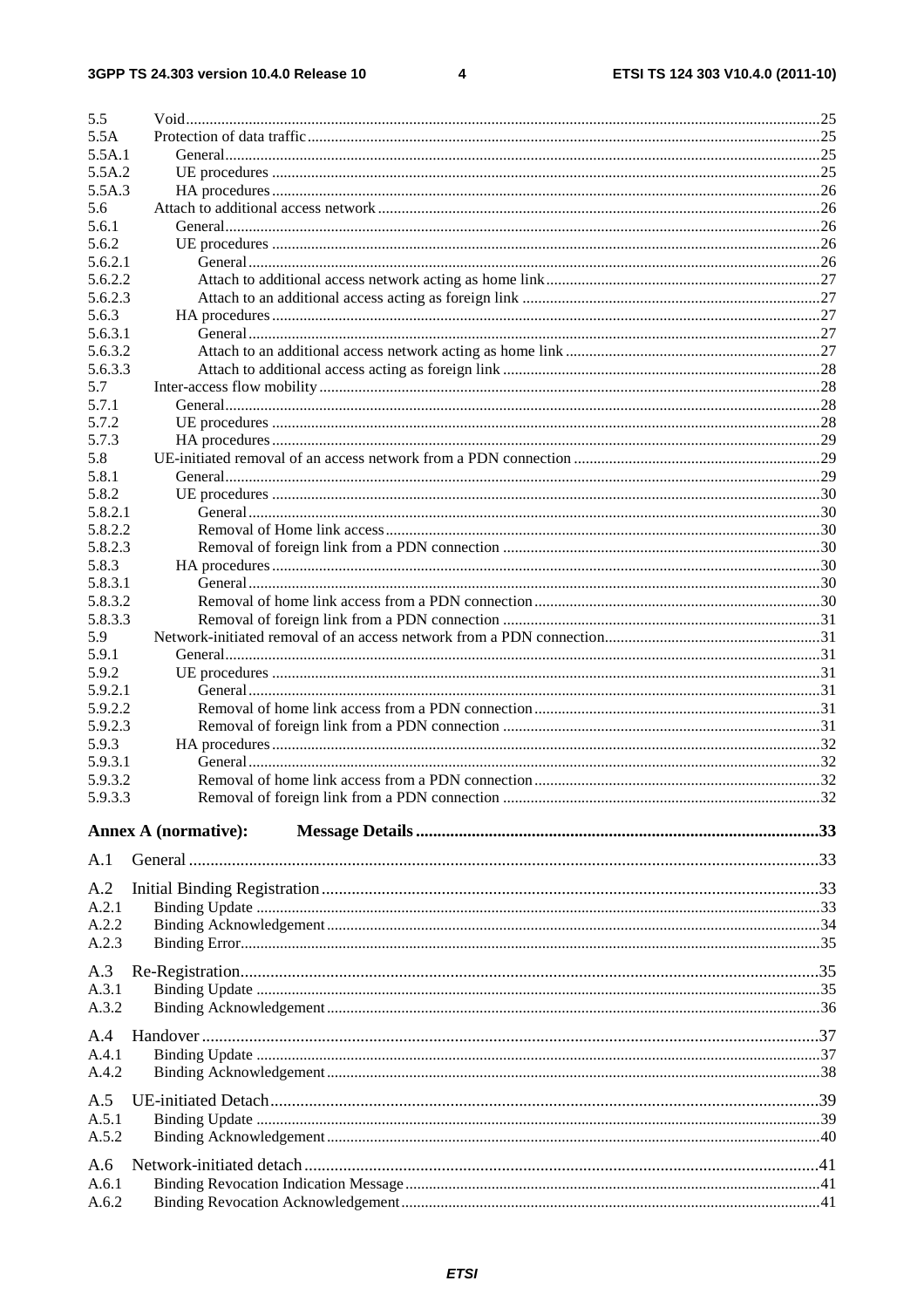| A.8<br>A.8.1<br>A.8.2         |  |
|-------------------------------|--|
|                               |  |
|                               |  |
|                               |  |
| A.9                           |  |
| A.9.1                         |  |
| A.9.2                         |  |
|                               |  |
| A.10.1                        |  |
| A.10.2                        |  |
|                               |  |
| A.11.1                        |  |
| A.11.2                        |  |
| <b>Annex B</b> (normative):   |  |
| B.1                           |  |
| B.2                           |  |
| <b>Annex C</b> (informative): |  |
|                               |  |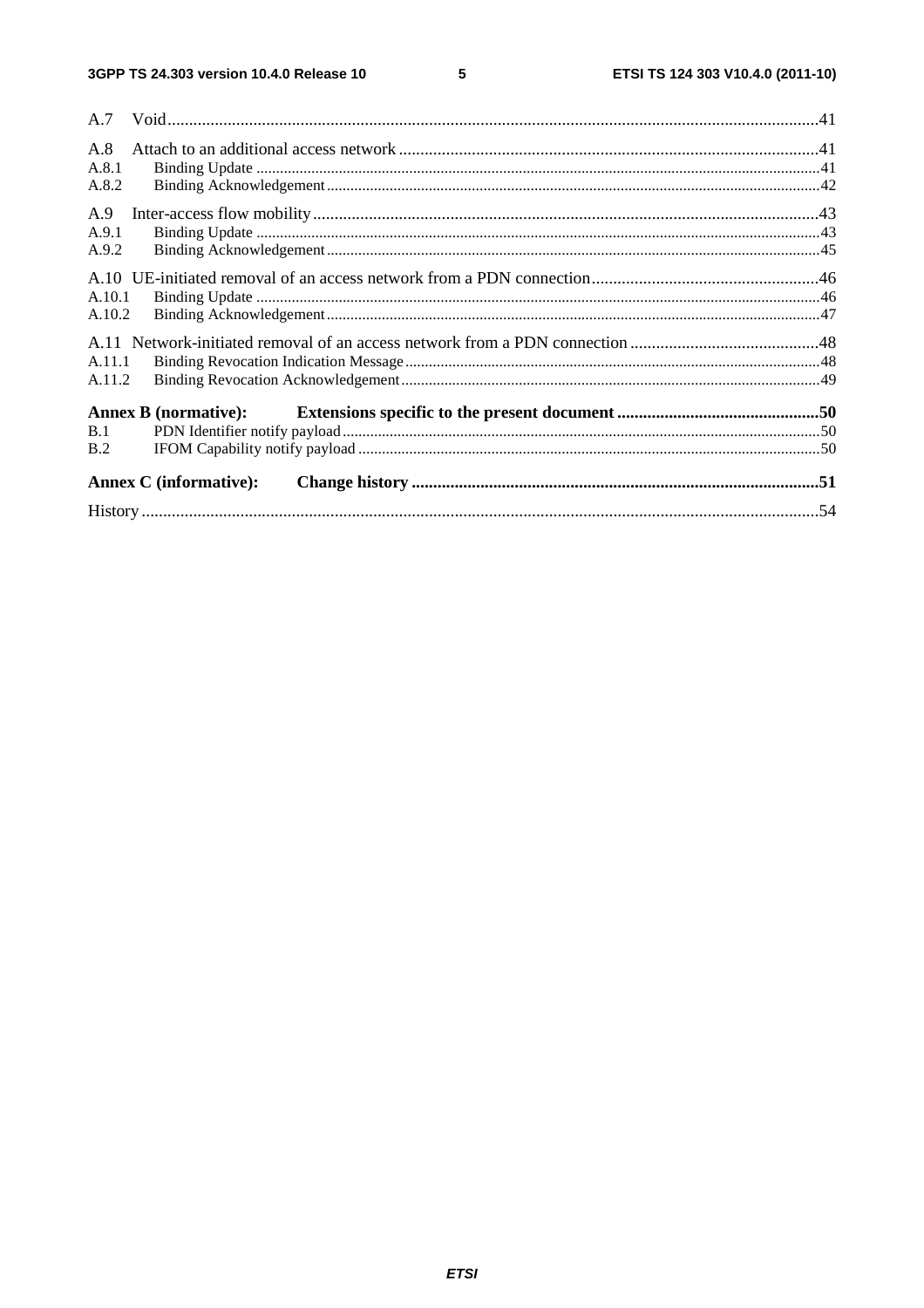### Foreword

This Technical Specification has been produced by the 3<sup>rd</sup> Generation Partnership Project (3GPP).

The contents of the present document are subject to continuing work within the TSG and may change following formal TSG approval. Should the TSG modify the contents of the present document, it will be re-released by the TSG with an identifying change of release date and an increase in version number as follows:

Version x.y.z

where:

- x the first digit:
	- 1 presented to TSG for information;
	- 2 presented to TSG for approval;
	- 3 or greater indicates TSG approved document under change control.
- y the second digit is incremented for all changes of substance, i.e. technical enhancements, corrections, updates, etc.
- z the third digit is incremented when editorial only changes have been incorporated in the document.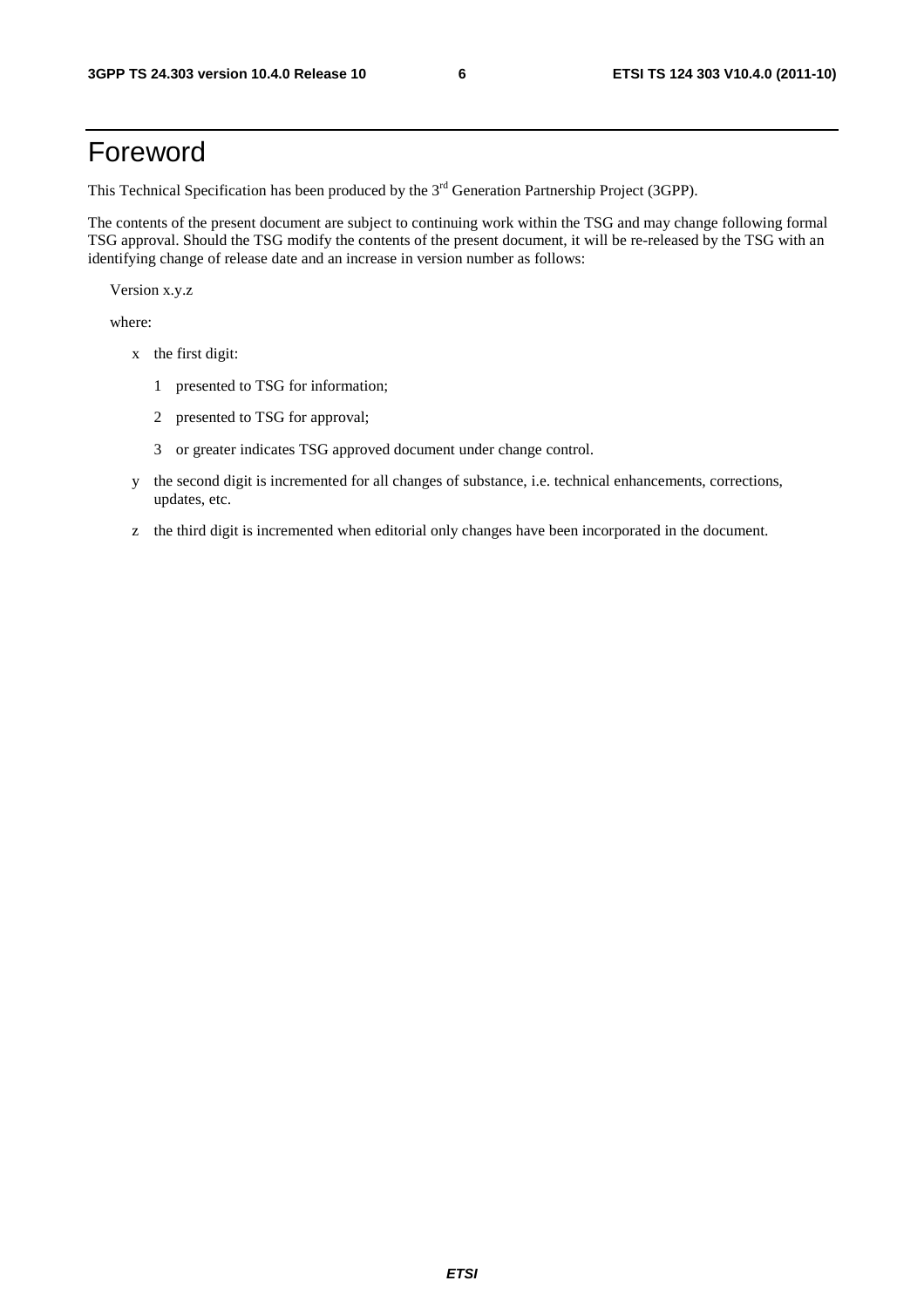### 1 Scope

The present document specifies the signalling procedures for accessing the 3GPP Evolved Packet Core network and handling the mobility between 3GPP and non-3GPP accesses via the S2c reference point defined in 3GPP TS 23.402 [3].

The present document is applicable to the User Equipment (UE) and the network node implementing the Home Agent functionality.

In addition the present document specifies the procedures used for the DSMIPv6 Home Agent discovery, for bootstrapping the DSMIPv6 security association between the UE and the Home Agent and for managing the DSMIPv6 tunnel. The specification of these procedures is compliant to IETF RFCs.

DSMIPv6 procedures can be used independently of the underlying access technology.

## 2 References

The following documents contain provisions which, through reference in this text, constitute provisions of the present document.

- References are either specific (identified by date of publication, edition number, version number, etc.) or non-specific.
- For a specific reference, subsequent revisions do not apply.
- For a non-specific reference, the latest version applies. In the case of a reference to a 3GPP document (including a GSM document), a non-specific reference implicitly refers to the latest version of that document *in the same Release as the present document*.
- [1] 3GPP TR 21.905: "Vocabulary for 3GPP Specifications".
- [2] IETF RFC 5555 (June 2009): "Mobile IPv6 support for dual stack Hosts and Routers (DSMIPv6)".
- [3] 3GPP TS 23.402: "Architecture Enhancements for non-3GPP accesses".
- [4] IETF RFC 4877 (April 2007): "Mobile IPv6 Operation with IKEv2 and the Revised IPsec Architecture".
- [5] Void.
- [6] IETF RFC 3775 (June 2004): "Mobility Support in IPv6".
- [7] Void.
- [8] Void.
- [9] Void.
- [10] IETF RFC 5026 (October 2007): "Mobile IPv6 bootstrapping in split scenario".
- [11] IETF RFC 4303 (December 2005): "IP Encapsulating Security Payload (ESP)".
- [12] draft-ietf-mip6-hiopt-17.txt (May 2008): "DHCP Options for Home Information Discovery in MIPv6".

Editor's note: The above document cannot be formally referenced until it is published as an RFC.

- [13] IETF RFC 3736 (April 2004): "Stateless Dynamic Host Configuration Protocol (DHCP) Service for IPv6".
- [14] IETF RFC 4306 (December 2005): "Internet Key Exchange (IKEv2) Protocol".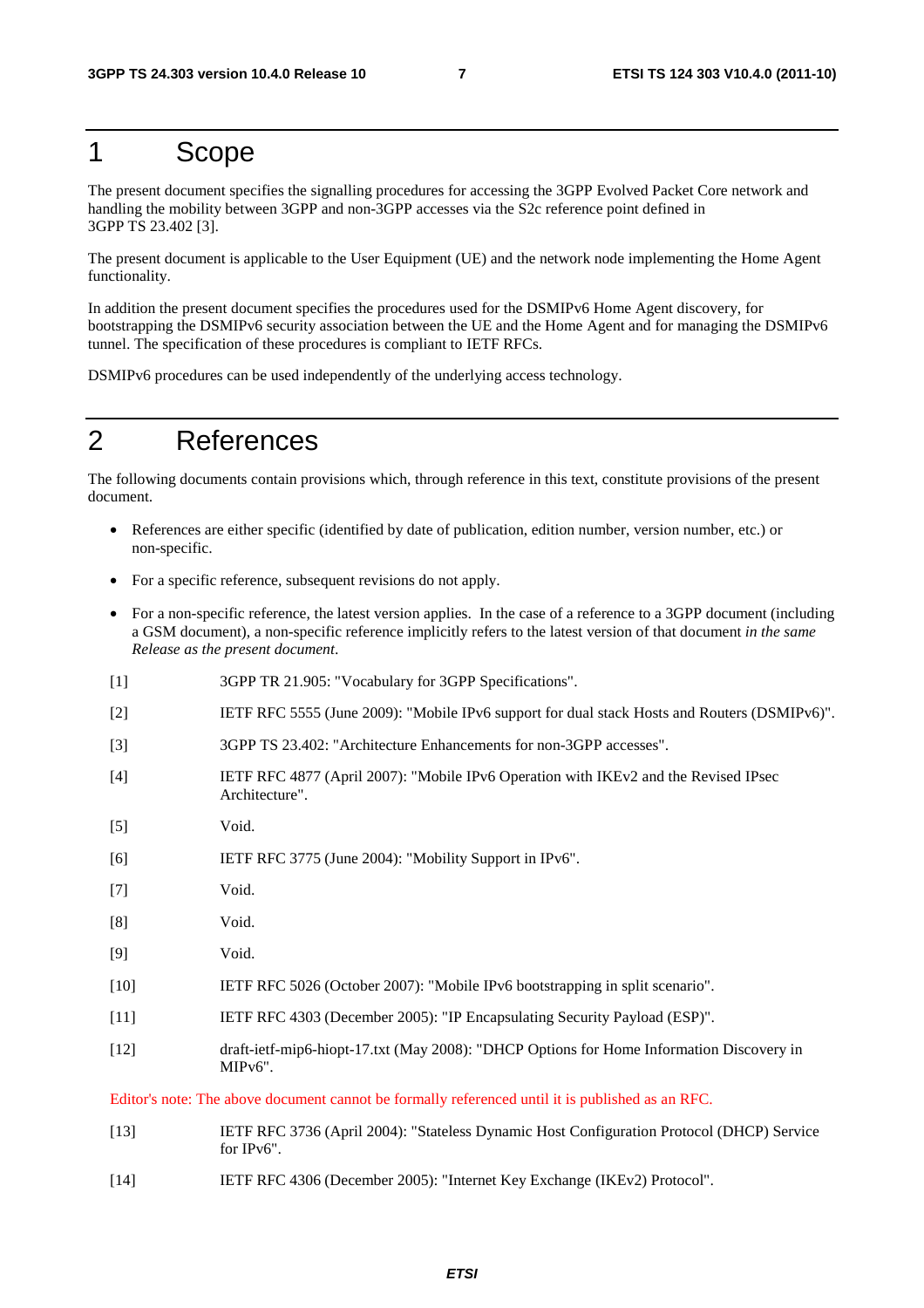| $[15]$ | 3GPP TS 24.301: "Non-Access-Stratum (NAS) protocol for Evolved Packet System (EPS);<br>Stage 3".                                            |
|--------|---------------------------------------------------------------------------------------------------------------------------------------------|
| $[16]$ | Void.                                                                                                                                       |
| $[17]$ | 3GPP TS 23.003: "Numbering, addressing and identification".                                                                                 |
| $[18]$ | 3GPP TS 33.402: "3GPP System Architecture Evolution (SAE); Security aspects of non-3GPP<br>accesses"                                        |
| $[19]$ | IETF RFC 5846 (June 2010): "Binding Revocation for IPv6 Mobility".                                                                          |
| $[20]$ | 3GPP TS 29.273: "3GPP EPS AAA interfaces".                                                                                                  |
| $[21]$ | 3GPP TS 24.302: "Access to the Evolved Packet Core (EPC) via non-3GPP access networks;<br>Stage 3".                                         |
| $[22]$ | Void.                                                                                                                                       |
| $[23]$ | IETF RFC 4739 (November 2006): "Multiple Authentication Exchanges in the Internet Key<br>Exchange (IKEv2) Protocol".                        |
| $[24]$ | 3GPP TS 33.234: "Wireless Local Area Network (WLAN) interworking security".                                                                 |
| $[25]$ | Void.                                                                                                                                       |
| $[26]$ | IETF RFC 4039 (March 2005): "Rapid Commit Option for the Dynamic Host Configuration<br>Protocol version 4 (DHCPv4)".                        |
| $[27]$ | draft-ietf-mext-rfc3775bis-05 (October 2009): "Mobility Support in IPv6".                                                                   |
|        | Editor's note: The above document cannot be formally referenced until it is published as an RFC.                                            |
| $[28]$ | IETF RFC 4187 (January 2006): "Extensible Authentication Protocol Method for 3rd Generation<br>Authentication and Key Agreement (EAP AKA)". |
| $[29]$ | IETF RFC 3963 (January 2005): "Network Mobility (NEMO) Basic Support Protocol".                                                             |
| $[30]$ | IETF RFC 5685 (November 2009): "Redirect Mechanism for IKEv2".                                                                              |
| $[31]$ | IETF RFC 5648 (October 2009): "Multiple Care-of Addresses Registration".                                                                    |
| $[32]$ | IETF RFC 6089 (January 2011): "Flow Bindings in Mobile IPv6 and Nemo Basic Support".                                                        |
| $[33]$ | IETF RFC 6088 (January 2011): "Traffic Selectors for Flow Bindings".                                                                        |
| $[34]$ | 3GPP TS 23.261: "IP flow mobility and seamless Wirless Local Area Network (WLAN) offload".                                                  |
| $[35]$ | draft-ietf-mext-nemo-pd-05 (June 2010): "DHCPv6 Prefix Delegation for NEMO".                                                                |
|        | Editor's note: The above document cannot be formally referenced until it is published as an RFC.                                            |
| $[36]$ | 3GPP TS 24.312: "Access Network Discovery and Selection Function (ANDSF) Management                                                         |

Object (MO)".

## 3 Definitions and abbreviations

### 3.1 Definitions

For the purposes of the present document, the terms and definitions given in 3GPP TR 21.905 [1] and the following apply. The following terms used in this Technical Specification are defined in IETF RFC 3775 [6]: Home Address, Care-of Address, binding cache, binding cache entry.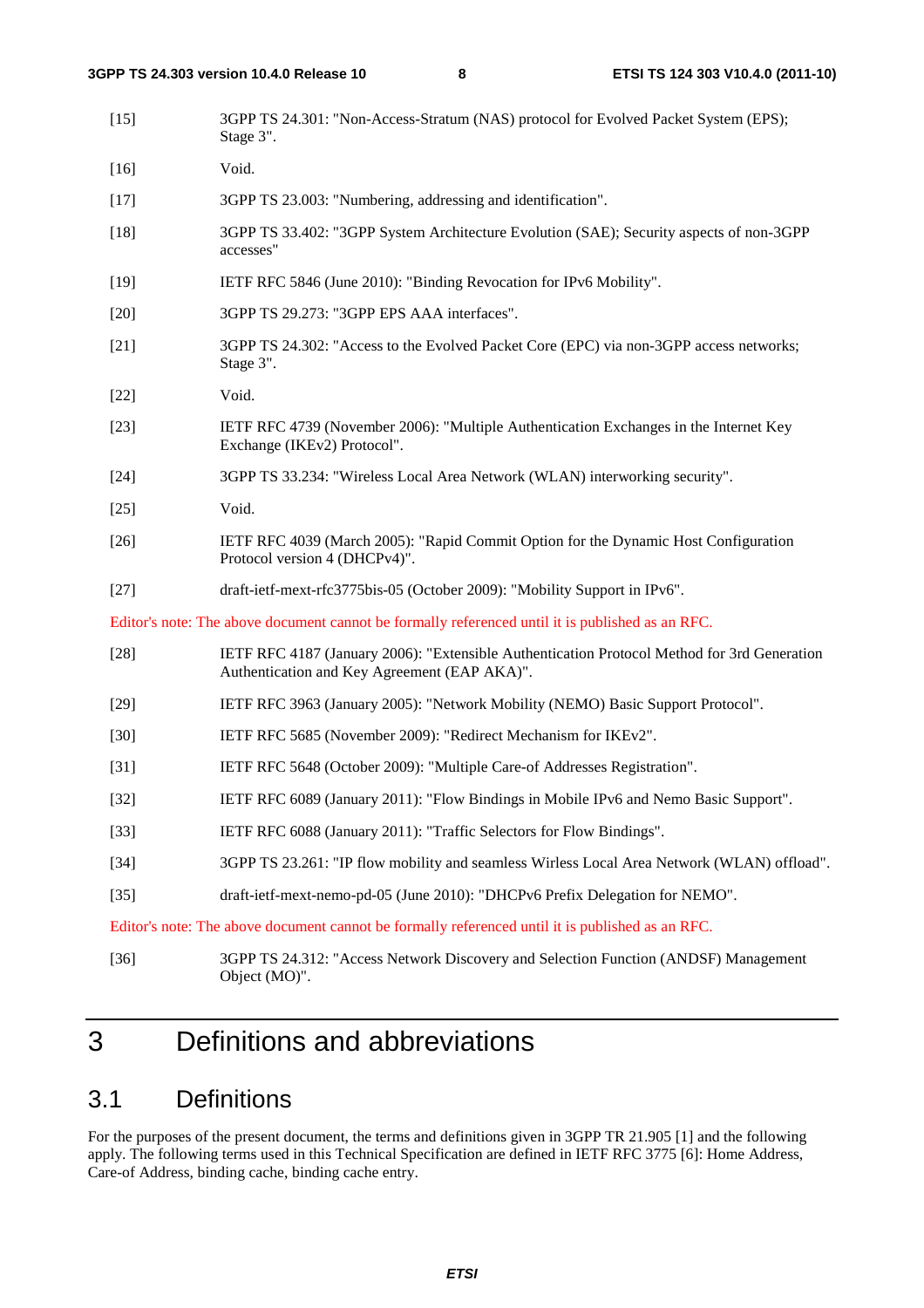The following terms used in this Technical Specification are defined in IETF RFC 5648 [31], and draft-ietf-mext-flowbinding [32]: Binding Identification Number, Flow, Flow Binding, Flow Identifier, and Traffic Selector.

The following term used in this Technical Specification is defined in 3GPP TS 23.402 [15]: IFOM capable UE.

The following terms used in this Technical Specification are defined in 3GPP TS 23.261 [34]: routing address, routing filter, routing rule.

**Home network prefix:** An IPv6 prefix allocated by the Home Agent to the UE and used by the UE to configure the Home Address. The Home network prefix is uniquely allocated to a UE.

**Home Agent:** The Home Agent functionality consists in the DSMIPv6 anchor point functionality described in IETF RFC 5555 [2] and IETF RFC 4877 [4]. Based on 3GPP TS 23.402 [15] the HA functionality is implemented in the PDN Gateway.

### 3.2 Abbreviations

For the purposes of the present document, the abbreviations given in 3GPP TR 21.905 [1] and the following apply.

| <b>BID</b>          | <b>Binding Identification Number</b> |
|---------------------|--------------------------------------|
| DSMIP <sub>v6</sub> | Dual-Stack MIPv6                     |
| <b>EPC</b>          | <b>Evolved Packet Core</b>           |
| ePDG                | Evolved Packet Data Gateway          |
| <b>EPS</b>          | <b>Evolved Packet System</b>         |
| <b>FID</b>          | Flow Identifier                      |
| <b>GW</b>           | Gateway                              |
| <b>HA</b>           | Home Agent                           |
| MIP <sub>v</sub> 6  | Mobile IP version 6                  |
| TSi                 | Traffic Selector - Initiator         |
| TSr                 | Traffic Selector - Responder         |
| UE                  | User Equipment                       |
|                     |                                      |

## 4 General

### 4.1 Mobility management based on Dual-Stack Mobile IPv6

DSMIPv6 is specified in IETF RFC 3775 [6] and IETF RFC 5555 [2]. The purpose of the DSMIPv6 procedures is to establish, manage and tear down a mobility tunnel between the UE and the HA function. The mobility tunnel establishment is always initiated by the UE, while the mobility tunnel tear down can be initiated either by the UE or the network. Communication between the UE and a correspondent node shall use the bidirectional mode of operation. Route optimization mode of operation is not supported by EPC in this release.

In this specification, the IETF RFC 4877 [4] is used to secure DSMIPv6 signalling. For this purpose, the UE performs an IKEv2 exchange with the HA before establishing the mobility tunnel as described in subclause 5.1.2.2. The details of the security aspects are specified in 3GPP TS 33.402 [18].

The mobility tunnel procedures are performed by the UE for each PDN connection, meaning that if multiple PDNs are accessed by the UE, multiple instances of the procedures are needed. The multiple PDN connections behaviour is specified more in detail in subclause 4.3.

In this specification, the IETF RFC 3963 [29] is used for prefix preservation. For this purpose, the UE uses the implicit mode as stated in IETF RFC 3963 [29] to tell the HA that the home network prefix would be preserved during mobility. The support of this operation is limited to the sending and receiving of IPv6 packets containing IPv6 addresses autoconfigured from the home network prefix, in addition to the IPv6 Home Address.

In this specification, the IETF RFC 5648 [31], IETF RFC 6089 [32] and IETF RFC 6088 [33] are used for IFOM. The general principles of IFOM are listed in 3GPP TS 23.261 [34]. For this purpose, the UE can decide if IFOM is to be applied to a PDN connection. The procedures used by the UE to determine which PDN connection IFOM is to be applied and how the IP flows are distributed are specified in 3GPP TS 24.302 [21].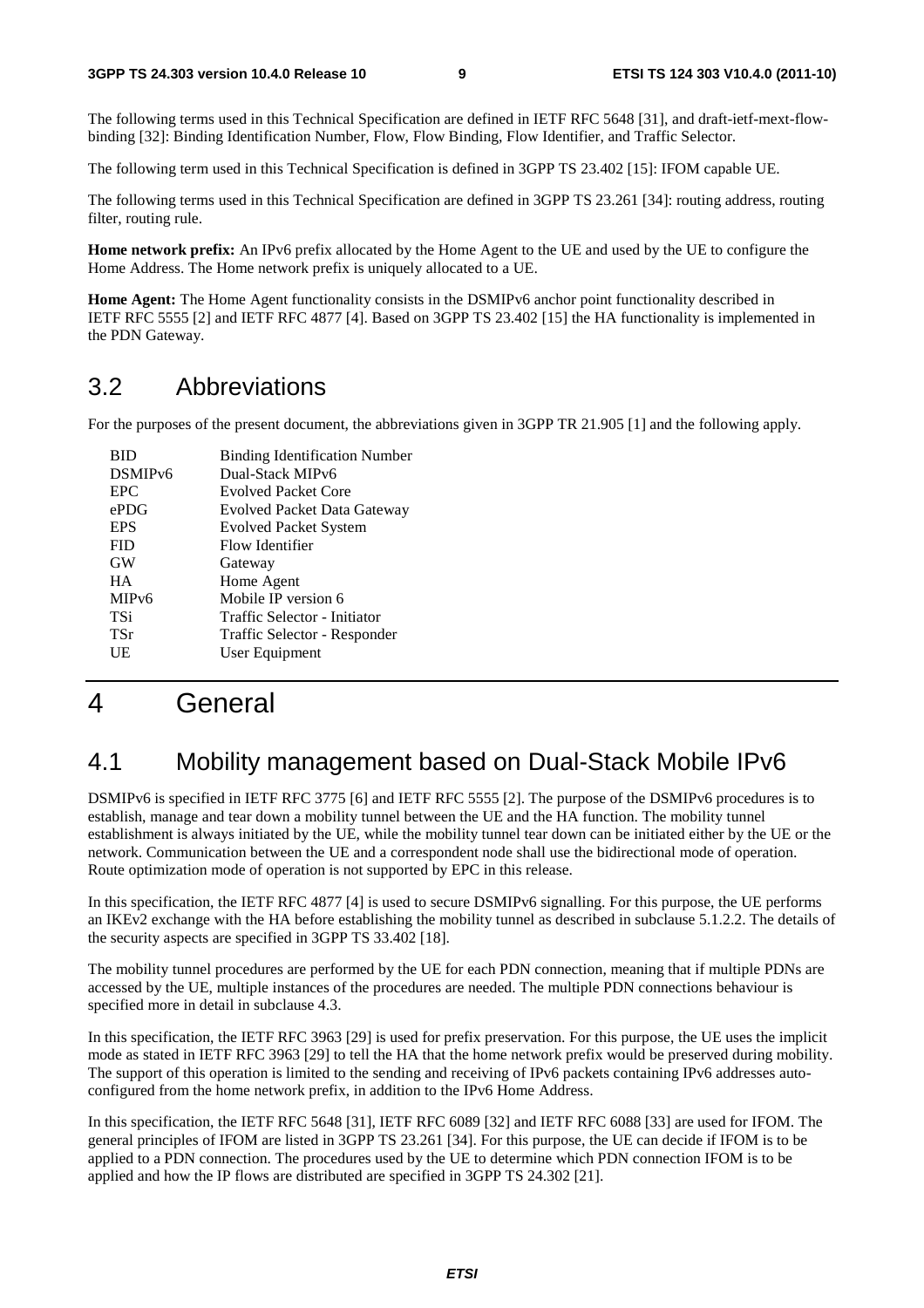### 4.2 Identities

The UE shall use Network Access Identifier (NAI) as identification towards the HA in the IKEv2 exchange. During this process, the IPsec security association between the UE and the HA is tied to the user identity, set to the NAI, and to an SPI uniquely identifying this security association. The NAI is structured according to 3GPP TS 23.003 [17]. The NAI can be either a root NAI, a fast re-authentication NAI or pseudonym identity as specified in 3GPP TS 23.003 [17].

The UE shall use the HA-APN to identify the desired HA in the DNS-based and DHCPv6-based HA discovery procedures. The HA-APN is constructed according to 3GPP TS 23.003 [17].

NOTE: The operator is responsible to configure the DNS system so that the same PDN GW can be discovered via HA-APN and APN. A possible way of configuring the mapping between HA-APN and APN is to create the HA-APN from the respective APN by using the same Network Identifier and by adding the prefix "ha-apn" to the Operator Identifier.

The Binding Update and Binding Acknowledgement shall not explicitly carry an NAI as the IPsec security association is tied to the user identity.

### 4.3 Multiple PDN connectivity

This specification supports multiple PDN connectivity. The UE can setup multiple PDN connections with a given APN or multiple APNs using multiple DSMIPv6 sessions. There is one DSMIPv6 session per each PDN connection.

NOTE: When a UE is associated to multiple PDN connections, it is possible for the UE to create a tunnel loop amongst the HAs by binding home addresses to each other. This results in the possibility of HA being flooded with packets. Packet flooding is not specific to DSMIPv6 and there exist current implementations to deal with the packet flooding issue. As for the formation of tunnel loop, the solution to solve it in this current specification (Release 9) is implementation specific until a standardized solution emerges.

The procedures described in clause 5 shall be interpreted as procedures which are executed for each PDN connection the UE established. This implies that:

- For the initial attachment of a PDN connection, the UE shall perform a Home Agent address discovery (subclause 5.1.2.1), a security association establishment via IKEv2, including the EAP-AKA authentication and the IPv6 Home Network Prefix assignment (subclause 5.1.2.2), and the initial binding registration (subclause 5.1.2.4).
- The handover procedure shall be performed for each PDN connection separately as described in subclause 5.2.2.
- The re-registration procedure shall be performed for each PDN connection separately as described in subclause 5.3.2.
- The detach procedure shall be performed for each PDN connection separately as described in subclause 5.4.2 or in subclause 5.4.3.

In addition to the above procedures, the following procedures described for an IFOM capable UE configured for IFOM shall be interpreted as procedures which are executed for each PDN connection that the UE has decided to apply the IFOM procedures. This implies that:

- The attach to additional access network procedure, as described in subclause 5.6.2, shall be performed by the UE separately for each PDN connection to which the access is to be the added.
- The inter-access flow mobility procedure, as described in subclause 5.7.2, shall be performed by the UE separately for each PDN connection when IP flows are to be moved amongest access networks.
- The removal of an access network procedure, as described in subclause 5.8.2, shall be performed by the UE separately for each PDN connection using the access network to be removed.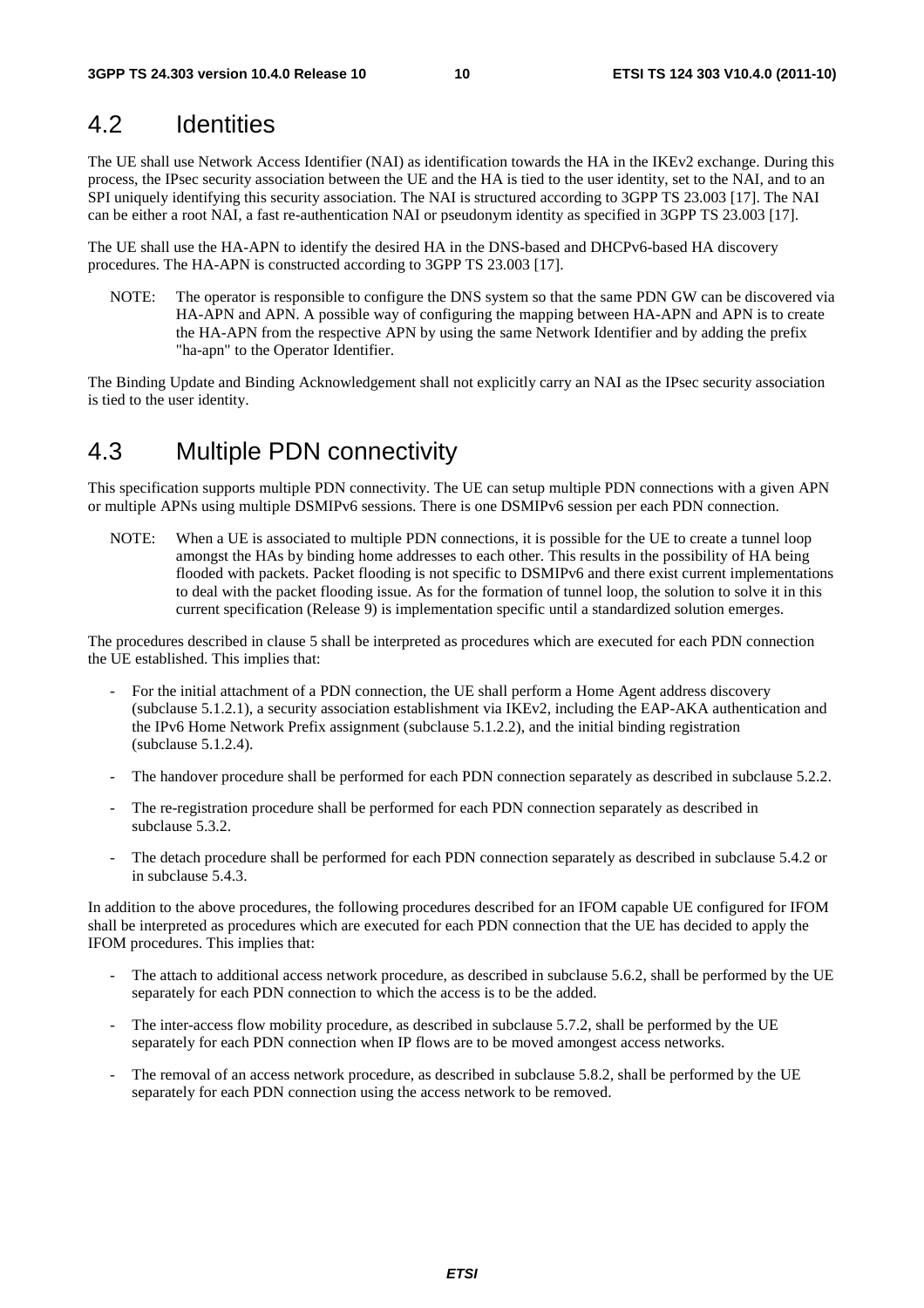## 5 Dual-Stack Mobile IPv6 Procedures

### 5.1 Dual-Stack Mobile IPv6 initial attach

#### 5.1.1 General

The DSMIPv6 initial attach is performed by the UE to establish a DSMIPv6 connection with the node acting as HA. This is also known as the bootstrapping procedure as the UE establishes the security association with the HA. The initial attach involves the following tasks:

- **Discovery of the Home Agent address**. The UE needs to discover the IPv6 address as well as the IPv4 address of the HA.
- **Security association establishment**. The UE needs to establish an IPsec security association with the HA in order to secure the DSMIPv6 signalling. IKEv2 (IETF RFC 4877 [4]) is used to establish this security association.
- **IPv6 Home Network Prefix assignment**. The UE needs to be assigned an IPv6 Network Prefix of its home network in order to configure the global unicast Home Address to be used in DSMIPv6. The HA is responsible of assigning the IPv6 Home Network Prefix to the UE.
- **IPv4 Home Address assignment**. Optionally, a dual-stack UE can also request to be assigned an IPv4 Home Address to be used for IPv4-only applications. The HA is responsible of assigning the IPv4 Home Address to the UE.
- **Home link detection**. The UE needs to perform Home Link Detection before initiate registration with the HA. The DSMIPv6 Home Link Detection Function is used by the UE to detect if it is attached to the home link from a DSMIPv6 perspective.
- **Initial binding registration**. Unless the home link detection procedure indicates the UE is at home, the UE sends a Binding Update message to perform its initial registration with the HA.

If the UE is an IFOM capable UE the DSMIPv6 initial attach involves also the IFOM capability discovery.

If the UE requires additional configuration parameters, e.g. Vendor-specific options, stateless DHCPv4 and DHCPv6 as defined in IETF RFC 4039 [26] and IETF RFC 3736 [13] can be run over the DSMIPv6 tunnel.

#### 5.1.2 UE procedures

#### 5.1.2.1 Discovery of the Home Agent address

#### 5.1.2.1.1 General

The first procedure the UE needs to perform for DSMIPv6 initial attach is the discovery of the node acting as the HA.

The UE can discover the IP addresses of the HA in one of the four following ways:

- via DNS;
- via attach procedure for 3GPP access or trusted non-3GPP access (if supported) based on protocol configuration options;
- via IKEv2 during tunnel setup to ePDG for untrusted non-3GPP accesses;
- via DHCPv6.

If the UE does not obtain the IP addresses of the HA via PCO during the 3GPP or trusted non-3GPP (if supported) attach or via IKEv2 signalling, it shall follow either the procedures described in subclause 5.1.2.1.5 or the procedures described in subclause 5.1.2.1.2. The UE may be configured to perform both procedures in parallel or one of the two procedures only in case the other failed.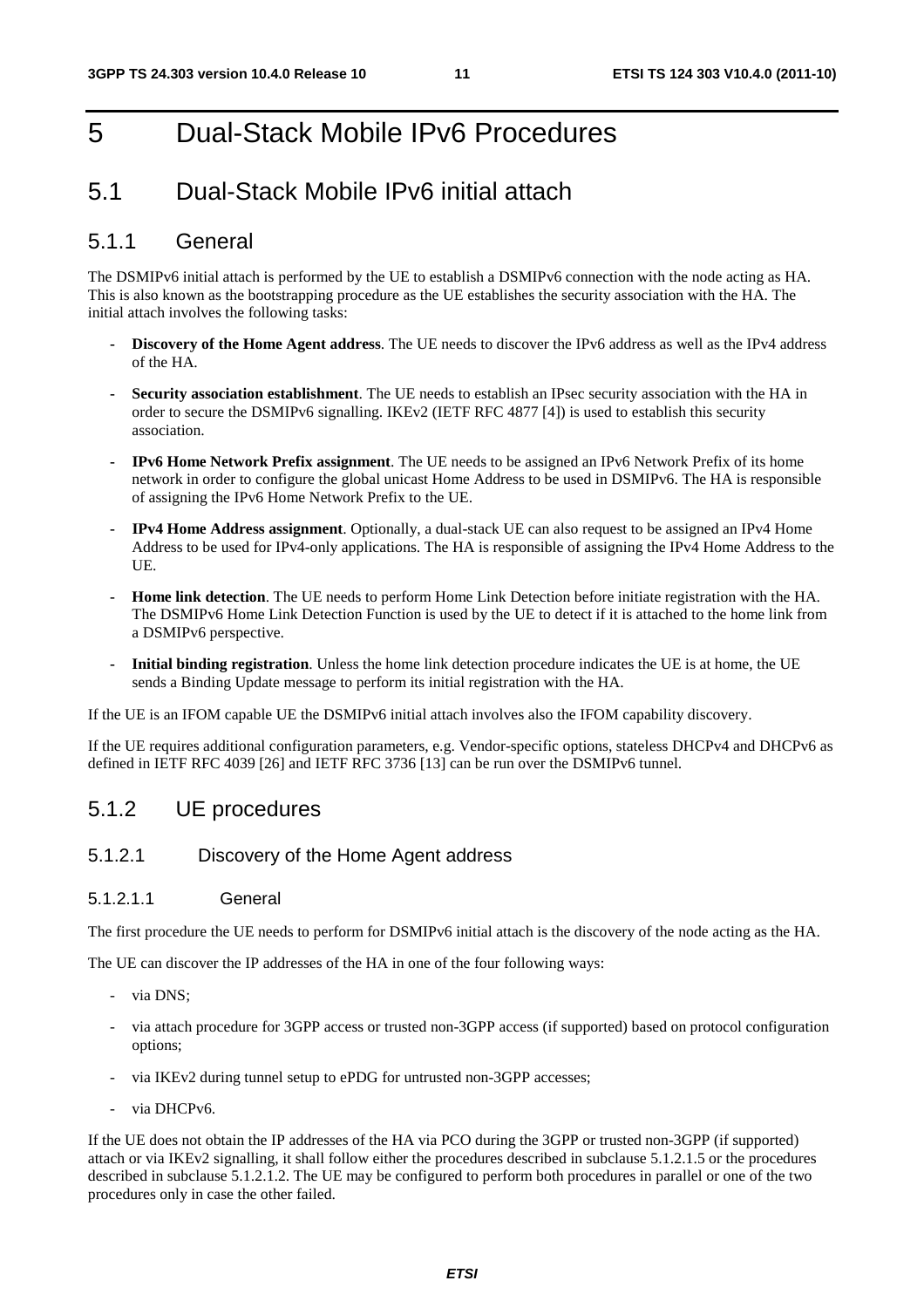#### 5.1.2.1.2 Home agent address discovery based on DNS

A UE performing Home Agent discovery based on DNS shall support the implementation of standard DNS mechanisms.

The UE shall perform DNS Lookup by Home Agent Name as specified in IETF RFC 5026 [10].The QNAME shall be set to the requested HA-APN. The HA-APN shall be constructed as specified in 3GPP TS 23.003 [17]. If a HA has both an IPv4 and an IPv6 address, the corresponding DNS record should be configured with both 'AAAA' and 'A' records. Accordingly the UE should perform one DNS lookup procedure to retrieve both 'AAAA' and 'A' records. The DNS server replies with one 'AAAA' and one 'A' record.

#### 5.1.2.1.3 Home agent address discovery based on protocol configuration options

The UE may request the IPv6 address and optionally the IPv4 address of the dual stack HA using the Protocol configuration options IE during the attach procedure for 3GPP or trusted non-3GPP access or the additional PDN connectivity procedure. The details of this procedure for the case of attach for 3GPP access are described in 3GPP TS 24.301 [15]. The details of this procedure for the case of attach for trusted non-3GPP access are described in 3GPP TS 24.302 [21].

#### 5.1.2.1.4 Home agent address discovery based on IKEv2 signalling

The UE may request the IPv6 and optionally the IPv4 address of the HA during the tunnel establishment procedure with the ePDG. The details of this procedure are described in 3GPP TS 24.302 [21].

#### 5.1.2.1.5 Home agent address discovery based on DHCPv6

The HA address discovery via DHCPv6 is possible in the following cases:

- in 3GPP access, or
- in trusted non-3GPP access, when a DHCPv6 relay exists in the trusted non-3GPP access and the PDN GW is the DHCPv6 server, or
- in trusted non-3GPP access, when the DHCPv6 server is in the trusted non-3GPP access and it has the HA addresse information from static configuration, or received via STa reference point as specified in 3GPP TS 29.273 [20].

A UE performing HA discovery based on DHCPv6 shall support the implementation of stateless DHCPv6 as specified in IETF RFC 3736 [13] and the DHCPv6 options as specified in draft-ietf-mip6-hiopt [12].

In order to discover the address of the HA the UE shall send an Information-Request message including the Home Network Information Option as described in draft-ietf-mip6-hiopt [12].

In order to connect to a HA for a specific target PDN, the UE shall set the id-type of the Home Network Information Option to 1 and include the desired HA-APN in the Home Network Parameter field of the sub-option contained in the Home Network Information Option as described in draft-ietf-mip6-hiopt [12].

The HA information is provided to the UE within a Home Network Information Option as described in draft-ietf-mip6 hiopt [12]. This option shall include either the available HA addresses (both the IPv6 address and the IPv4 address of the HA, if available) or the HA FQDN. In the latter case the UE shall perform a DNS Lookup by Home Agent Name as specified in IETF RFC 5026 [10]. The QNAME shall be set to the received HA FQDN.

If a HA has both an IPv4 and an IPv6 address, the corresponding DNS record should be configured with both 'AAAA' and 'A' records. Accordingly the UE should perform one DNS lookup procedure to retrieve both 'AAAA' and 'A' records. The DNS server replies with one 'AAAA' and one 'A' record.

#### 5.1.2.1a IFOM capability discovery

An IFOM capable UE shall perform HA IFOM capability discovery, i.e. an IFOM capable UE shall discover whether the HA supports IFOM or not. The HA IFOM capability can be performed using the following methods:

as part of attach procedure for 3GPP access based on protocol configuration options;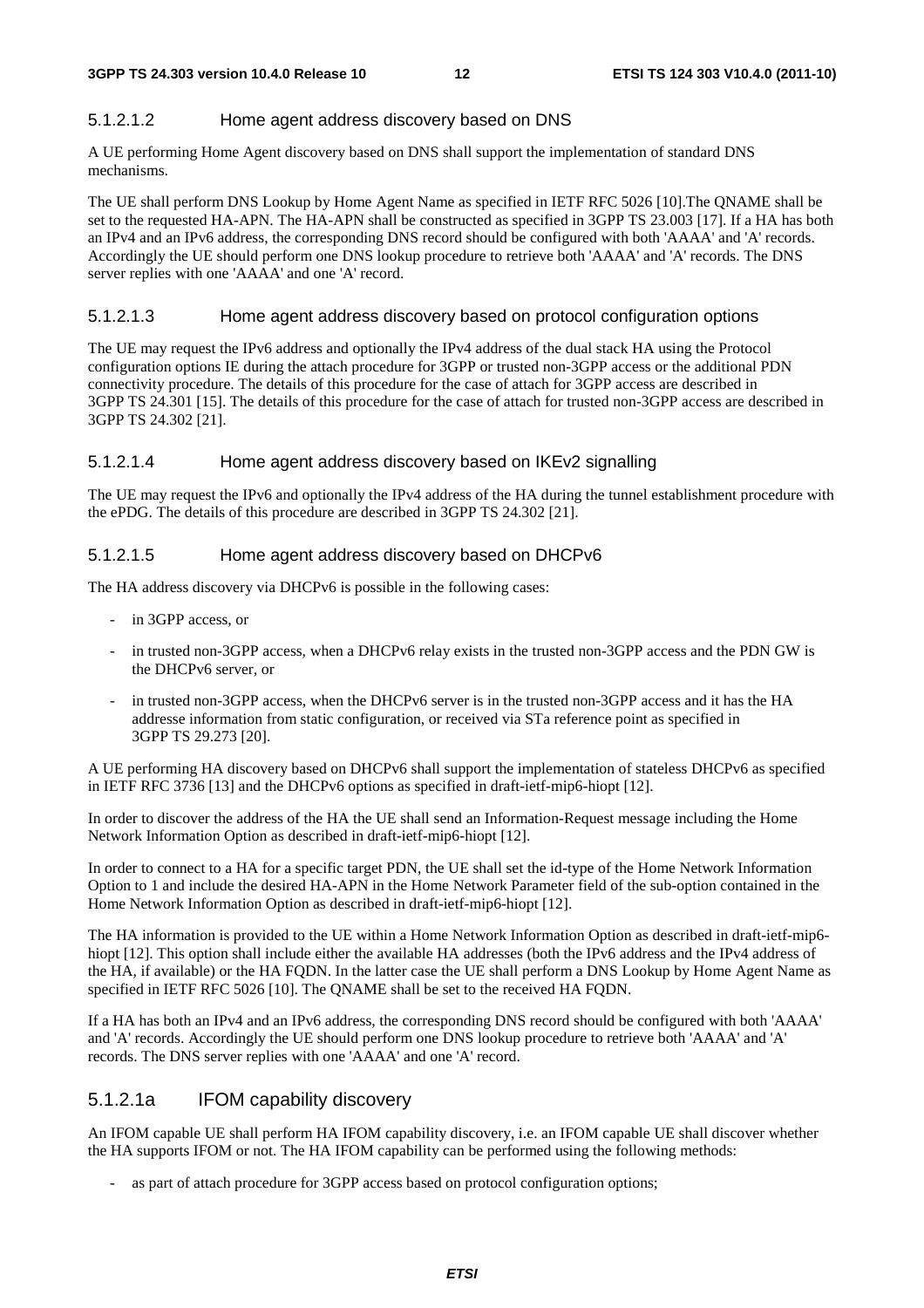- as part of a IKEv2 tunnel setup procedure with the HA; or
- using the information received from ANDSF.

The IFOM capable UE shall support HA IFOM capability discovery performed through IKEv2 tunnel setup procedure. The HA IFOM capability discovery performed within IKEv2 tunnel setup procedure with the HA is described in subclause 5.1.2.2.

If the IFOM capable UE supports IPv6 Home Network Prefix assignment via PCO, the IFOM capable UE shall support HA IFOM capability discovery via PCO.

The IFOM capable UE may use inter system routing policies (see 3GPP TS 24.302 [21] and 3GPP TS 24.312 [36]) to perform the HA IFOM capability discovery for a specific APN. If the IFOM capable UE uses inter system routing policies to perform HA IFOM capability discovery, the UE may skip performing the HA IFOM capability discovery via PCO or the HA IFOM capability discovery via IKEv2.

#### 5.1.2.2 Security association establishment and IPv6 Home Network Prefix assignment

The UE shall support the IKEv2 protocol (see IETF RFC 4306 [14]) for negotiating the IPsec security association to secure DSMIPv6 signalling and shall support EAP over IKEv2 as described in IETF RFC 4306 [14] to perform authentication with an AAA server. In a case an additional authentication and authorization of the IPSec security association is needed with an external AAA server, then the additional authentication steps during the IKEv2 exchange shall be supported as specified in IETF RFC 4739 [23] and described in 3GPP TS 33.234 [24].

The UE shall support IPsec ESP (see IETF RFC 4303 [11]) in order to provide authentication of Binding Update and Binding Acknowledgement messages as specified in IETF RFC 4877 [4]. The UE shall support multiple authentication exchanges in the IKEv2 protocol as specified in IETF RFC 4739 [23] in order to support authentication with an external AAA server. The UE shall support the redirect mechanism as defined in IETF RFC 5685 [30].

The UE shall initiate the security association establishment procedure by sending the IKE\_SA\_INIT request message defined in IETF RFC 4306 [14] to the HA. The UE shall indicate support for the HA reallocation by including a REDIRECT\_SUPPORTED payload in the IKE\_SA\_INIT request as specified in IETF RFC 5685[30]. On receipt of an IKE\_SA\_INIT response, the UE shall send an IKE\_AUTH request message including the MN-NAI in the IDi payload and the Access Point Name (APN) of the target PDN the UE wants to connect to in the IDr payload. The APN shall be formatted as defined in 3GPP TS 23.003 [17]. The username part of the MN-NAI included in "IDi" payload may be an IMSI, pseudonym or re-authentication ID. The UE shall include in the IDi payload the same MN-NAI it includes in the EAP-Response/Identity within the EAP-AKA exchange.

In the very first EAP-Response/Identity within the IKEv2 exchange the UE shall include a NAI whose username is derived from IMSI. In subsequent exchanges the UE should use pseudonyms and re-authentication identities provided by the 3GPP AAA server as specified in IETF RFC 4187 [28].

NOTE: Fast re-authentication mechanism is optional, and therefore is an implementation option in the UE and operator configuration issue (i.e. it also depends on whether the AAA server sent a re-authentication ID during previous EAP authentication) whether to use it during security association establishment.

EAP-AKA over IKEv2 shall be used to authenticate UE in the IKE\_AUTH exchange, while public key signature based authentication with certificates shall be used to authenticate the HA.

During the IKEv2 exchange, the HA may trigger the UE to perform the HA reallocation procedure. If the UE receives as part of the IKE\_AUTH response message a REDIRECT payload containing the IP address of a target HA as specified in subclause 5.1.3.1, the UE shall initiate a new IKEv2 security association with the target HA. The UE shall terminate the IKEv2 security association with the initial HA by sending an IKEv2 Informational message with a DELETE payload as specified in IETF RFC 4306 [14].

During the IKEv2 exchange, the UE shall request the allocation of an IPv6 home prefix through the Configuration Payload in the IKE\_AUTH request message. Since in EPS a unique IPv6 prefix is assigned to the UE, the UE shall include a MIP6\_HOME\_PREFIX attribute in the CFG\_REQUEST payload of the IKE\_AUTH request message as described in IETF RFC 5026 [10]. In addition the UE may include the INTERNAL\_IP6\_DNS attribute in the CFG\_REQUEST as described in IETF RFC 4306 [14] to request the DNS server IPv6 address of the PLMN it is connecting to via DSMIPv6. In the same way the UE may include the INTERNAL\_IP4\_DNS attribute in the CFG\_REQUEST payload to request the IPv4 address of the DNS server.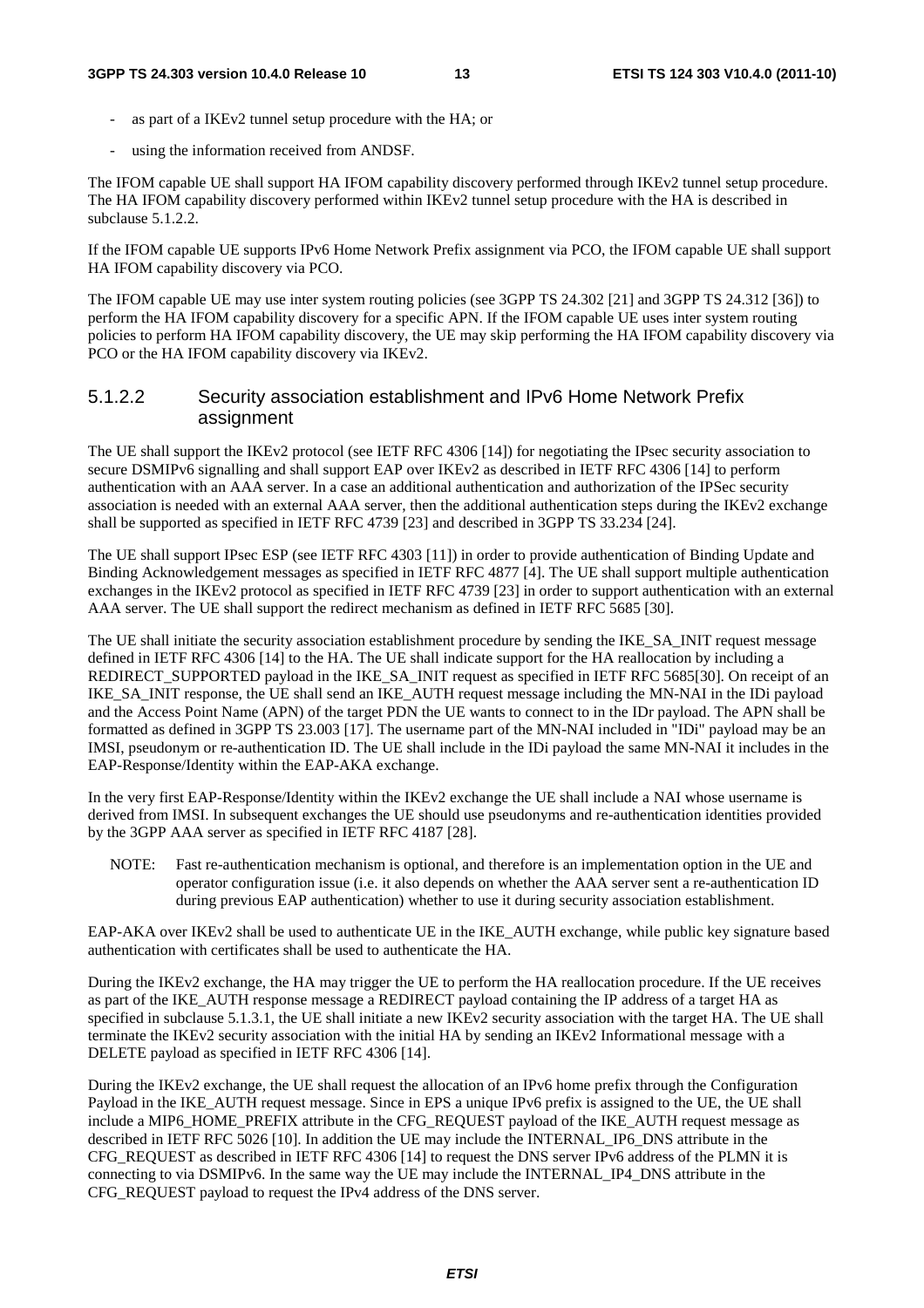The UE shall then auto-configure a Home Address from the IPv6 prefix received from the HA and shall run a CREATE\_CHILD\_SA exchange to create the security association for the new Home Address. In the CREATE\_CHILD\_SA exchange the UE shall include the Home Address and the appropriate selectors in the TSi (Traffic Selector-initiator) payload to negotiate the IPsec security association for protecting the Binding Update and Binding Acknowledgement messages as specified in IETF RFC 4877 [4].

If the UE knows the IPv6 Home Network Prefix of a PDN connection for which the security association is to be setup, the UE shall insert a PDN Identifier notify payload, as defined in annex B, in the IKE\_AUTH request message. The PDN Identifier notify payload shall contain the IPv6 Home Network Prefix of the PDN connection for which the security association is being set up. If the UE does not know the IPv6 Home Network Prefix of the PDN connection for which the security association is to be set up, the UE shall not include the PDN Identifier notify payload in the IKE\_AUTH request message.

If an IFOM capable UE performs HA IFOM capability discovery via IKEv2 procedure, the IFOM capable UE shall include the IFOM Capability notify payload (as specified in the Annex B.2) in the IKE\_SA\_INIT request message to perform HA IFOM capability discovery. If the IFOM capable UE receives in the IKE\_SA\_INIT response message the IFOM Capability notify payload, the IFOM capable UE shall behave as an IFOM capable UE configured for IFOM as the received payload indicates that the HA supports IFOM. If the IFOM capable UE does not receive in the IKE\_SA\_INIT response message the IFOM Capability notify payload, the IFOM capable UE shall behave as a UE which is not IFOM capable as the received payload indicates that the HA does not support IFOM.

#### 5.1.2.3 Home Link Detection

The DSMIPv6 Home Link Detection Function is used by the UE to detect if an access interface is on the home link for a PDN connection from a DSMIPv6 perspective. The Home Link Detection function shall be performed before sending DSMIPv6 Binding Update via the same access interface.

To perform the Home Link Detection procedure, the UE shall compare the assigned Home Network Prefix for a PDN connection with the IPv6 prefix or prefixes included in the Prefix Information Option in the Router Advertisements received on the local link. The Home Network Prefix can be assigned in a 3GPP access via PCO, as specified in 3GPP TS 24.301 [15], or via IKEv2 as specified in subclause 5.1.2.2. If there is a match between the Home Network Prefix and one of the local prefixes, the UE is attached on the home link over the respective access interface and shall not send a Binding Update to the HA unless the UE currently has a valid DSMIPv6 Binding Update list entry. If the UE has a valid DSMIPv6 Binding Update list entry, the UE shall proceed to perform the action specified in subclause 5.2.2.4. If there is not any match, the UE shall proceed as specified in subclause 5.1.2.4.

NOTE: The UE does not need to run IKEv2 for home link detection if the Home Network prefix is dynamically received in a PCO Information Element.

If the IFOM capable UE performs the Home Network Prefix assignment via Protocol Configuration Option, the IFOM capable UE shall perform in the PDN CONNECTIVITY REQUEST message both Home Network Prefix assignment and the IFOM capability discovery.

#### 5.1.2.4 Initial binding registration and IPv4 Home Address assignment

After establishing the security association and obtaining the IPv6 Home Address, the UE shall send a Binding Update message as specified in IETF RFC 3775 [6] and IETF RFC 5555 [2] in order to register its Home Address and Care-of Address at the HA, if it detects it is in the foreign network.

If both IPv4 and IPv6 Care-of Address are received at the foreign network, the UE shall first attempt to use the IPv6 Care-of Address for its binding registration.

If IPv6 Care-of Address is used for initial binding registration, the UE shall send the Binding Update message to the IPv6 address of the HA. In this Binding Update message the H (home registration) and A (acknowledge) bits shall be set. If the UE needs an IPv4 Home Address, the UE shall include the 0.0.0.0 address in the IPv4 Home Address option to request a dynamic IPv4 Home Address.

When IPv6 Care-of Address is used for initial binding registration, the Alternate Care-of Address option shall be used by the UE to carry the Care-of Address inside a Mobility Header which is protected by ESP. If this option is present, the address included in this option is the same address present in the source address of the IPv6 packet. The Alternate Careof Address option shall not be included if a BID mobility option is added in the same Binding Update message.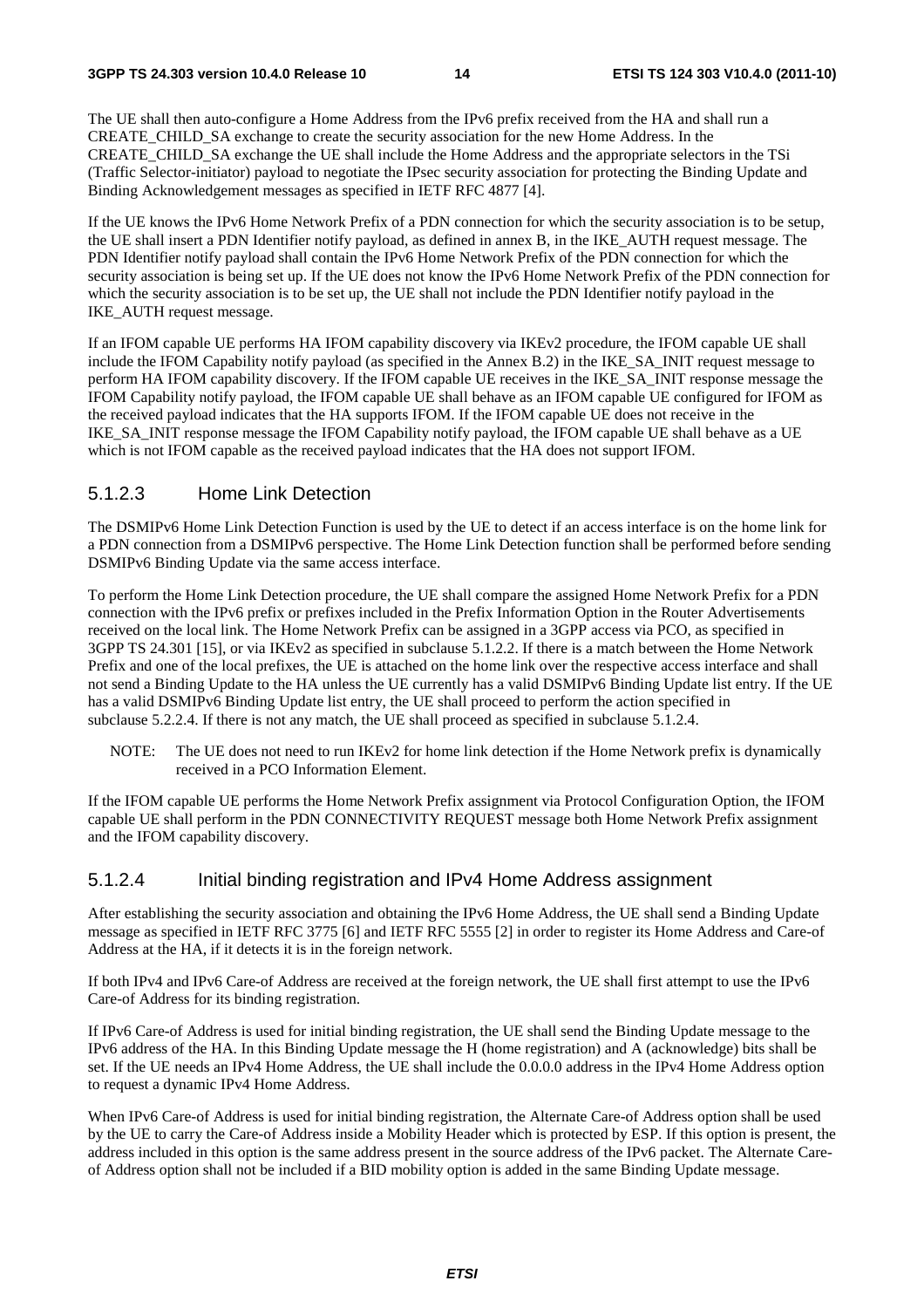If IPv4 Care-of Address is used for initial binding registration, the UE shall send the Binding Update as follows (see IETF RFC 5555 [2]):

- The IPv6 packet, with the IPv6 Home Address as the Source Address field of the IPv6 header, shall be encapsulated in UDP.
- The UE shall include the IPv4 Care-of Address as the Source Address field of the IPv4 header and the HA IPv4 address as the Destination Address field of the IPv4 header.
- The UE shall include the IPv4 Care-of Address option containing the IPv4 Care-of Address. The IPv4 Care-of Address option shall not be included if a BID mobility option is added in the same Binding Update message.
- The UE shall set the H (home registration) and A (acknowledge) flags.
- The UE shall set the F (UDP encapsulation required) flag to 0.
- The UE shall set the R (Mobile Router Flag) flag to 1.
- If the UE needs an IPv4 Home Address, the UE shall include an IPv4 Home Address option with the 0.0.0.0 address in the Binding Update message, as defined in IETF RFC 5555 [2].

If the UE is an IFOM capable UE configured for IFOM, the UE extends the Binding Update with the following options:

- a) The UE shall set the O (Overwrite) flag to "1";
- b) The UE shall include a BID identifier mobility option in the Binding Update as specified in IETF RFC 5648 [31];
	- The UE shall set the BID-PRI field to assign the priority to the BID as indicated in IETF RFC 6089 [32]; and
- c) The UE may create one or more routing rules with the HA. For each routing rule that the UE wants to register with the HA, the UE shall include a FID mobility option containing one traffic selector as specified in IETF RFC 6089 [32].
	- The FID field shall be set to an arbitrary value;
	- The FID-PRI field shall be set to the assigned priority of the FID as indicated in IETF RFC 6089 [32];
	- A Binding Reference suboption shall be included as defined in IETF RFC 6089 [32]. As indicated in IETF RFC 6089 [32] the value assigned to the BID is the same included in the BID mobility option included in the Binding Update; and
	- Traffic selector suboption shall be set as specified in IETF RFC 6089 [32] and IETF RFC 6088 [33]. The parameters described in the traffic selector suboption represent the routing filter that corresponds to the routing rule that the UE wants to register with the HA.

According to IETF RFC 6089 [32], traffic selector suboption contains parameters identifying downlink traffic, hence routing rules registered with the HA bind either a Care-of Address or a Home Address to the downlink traffic. The same bound IP address shall be used by the IFOM capable UE configured for IFOM to route the corresponding uplink traffic (i.e. asymmetrical routing is not allowed in this version of the specification).

When the UE receives the Binding Acknowledgement from the HA, it shall validate it based on the rules described in IETF RFC 3775 [6] and IETF RFC 5555 [2]. If the Binding Acknowledgement contains the successful status code 0 ("Binding Update Accepted"), the UE shall create an entry for the registered Home Address in its Binding Update List and may start sending packets containing its IPv6 Home Address or other IPv6 addresses auto-configured from the assigned home network prefix.

If the Binding Acknowledgement contains a value of 128, the UE may re-send the BU as specified in IETF RFC 3775 [6]. If the Binding Acknowledgement contains a value from 129 to 133 as specified in IETF RFC 3775 [6] or a value from 140 to 143 as specified in IETF RFC 3963 [29], the UE shall not send the BU to the HA and should discover another HA.

If the Binding Acknowledgment contains an IPv4 Address Acknowledgement option with status code value from 0 to 127 (indicating success), the UE shall create two entries in its Binding Update List, one for the IPv6 Home Address and another for the IPv4 Home Address. If the Binding Acknowledgement contains an IPv4 Address Acknowledgment option with status code indicating error (i.e. 128 or higher), the UE shall create an entry only for the IPv6 HoA in its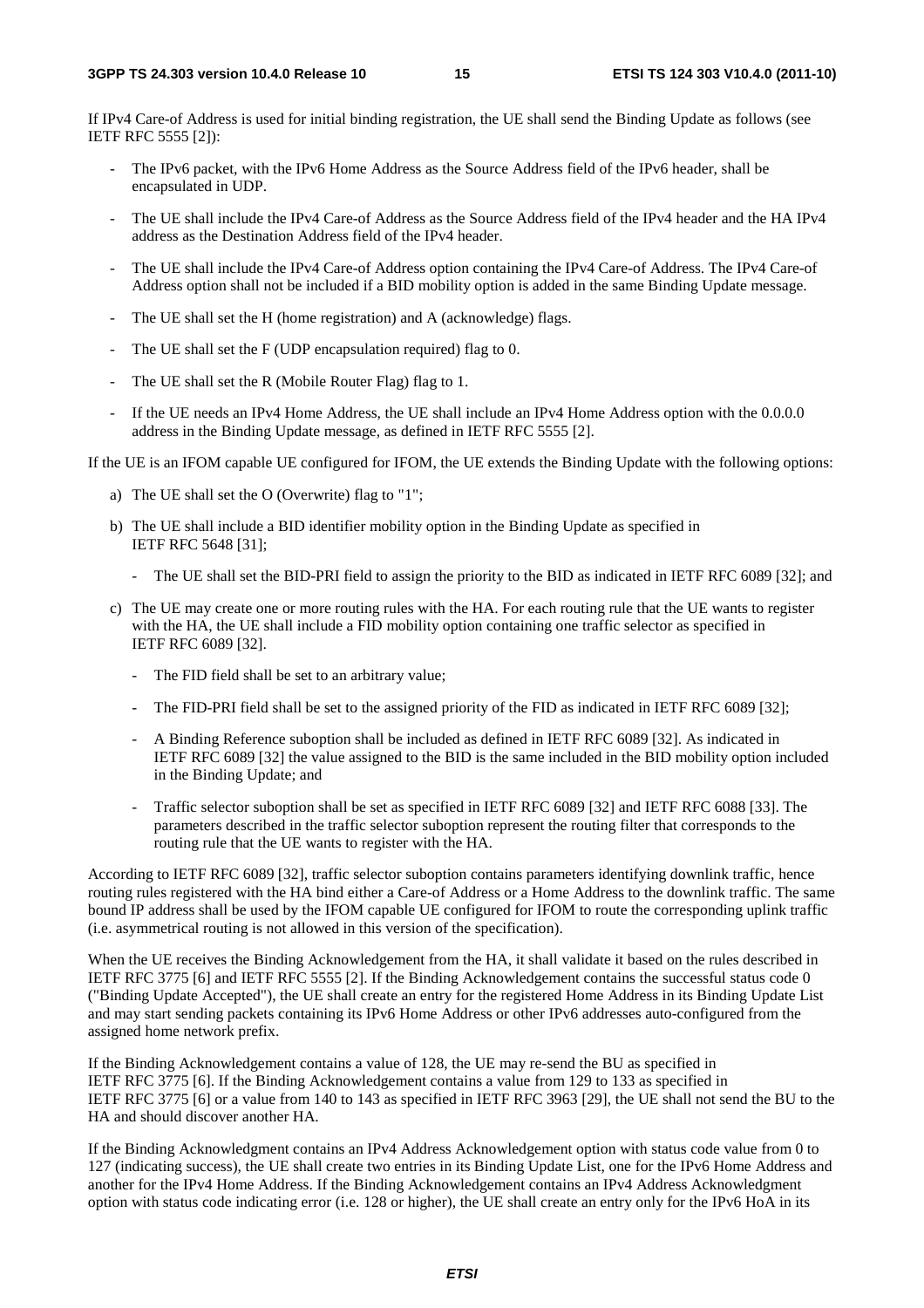binding update list. Moreover, if the status code is 129 ("Administratively prohibited") or 132 ("Dynamic IPv4 home address assignment not available"), the UE shall not re-send the Binding Update and it shall use only the IPv6 HoA. If the Binding Acknowledgement contains an IPv4 Address Acknowledgement option with status 128 ("Failure, reason unspecified"), 130 ("Incorrect IPv4 home address"), 131 ("Invalid IPv4 address") or 133 ("Prefix allocation unauthorized") it shall re-send the Binding Update including the 0.0.0.0 address in the IPv4 Home Address option. If the Binding Acknowledgement does not contain an IPv4 Address Acknowledgment option, the UE shall create an entry only for the IPv6 HoA in its binding update list.

NOTE 1: The value to be used to identify the IPv4 address acknowledgement option in the mobility header is 30;

If the Binding Acknowledgment contains a BID mobility option, the UE shall process it as specified in IETF RFC 5648 [31]. If the Binding Acknowledgment contains one or more flow mobility options, the UE shall process it as specified in IETF RFC 6089 [32].

If the status field of the BID mobility option is set to zero, the IFOM capable UE configured for IFOM applies to every examined BID option the status code contained in the status field of the Binding Acknowledgement message as indicated in IETF RFC 5648 [31]. If the value of the status field assigned to a BID mobility option is equal to 4 ("MCOA NOTCOMPLETE"), 164 ("MCOA MALFORMED"), 165 ("MCOA NON-MCOA") or 167 ("MCOA UNKOWN COA"), the IFOM capable UE configured for IFOM performs the operations described in IETF RFC 5648 [31].

NOTE 2: the above error cases, e.g. 165 ("MCOA NON-MCOA BINDING EXISTS"), that do not apply to the case of initial attach can apply to other use cases (e.g. attach to additional access).

When processing a FID mobility option, if the value of the status field of the FID mobility option is 129 ("Flow binding") rejected"), 130 ("Flow identification mobility option malformed"), 131 ("BID not found") or 132 ("FID not found"), the IFOM capable UE configured for IFOM performs the operations described in IETF RFC 6089 [32].

The UE may then send data traffic either with the IPv6 Home Address or with the IPv4 Home Address. If the UE is located on an IP6-enabled link, it shall send IPv6 packets as described in IETF RFC 3775 [6]; IPv4 traffic shall be encapsulated in IPv6 packets as described in IETF RFC 5555 [2]. If the UE is located on an IPv4-only link and the Binding Acknowledgement contains the NAT detection option with the F flag set, the UE shall send IPv6 and IPv4 packets following the vanilla UDP encapsulation rules specified in IETF RFC 5555 [2]. Otherwise the UE shall send IPv6 and IPv4 packets encapsulated in IPv4 as specified in IETF RFC 5555 [2].

Once the DSMIPv6 tunnel is established, the UE may build a DHCPv4 or DHCPv6 message as described in IETF RFC 4039 [26] or IETF RFC 3736 [13] respectively and send it via the DSMIPv6 tunnel as described in IETF RFC 3775 [6] in order to retrieve additional parameters, e.g. Vendor-specific options. The UE may also request additional IPv6 prefix(es) with length of /64 or shorter by using DHCPv6 Prefix Delegation as defined in draft-ietfmext-nemo-pd [35].

#### 5.1.3 HA procedures

#### 5.1.3.1 Security association establishment and IPv6 Home Network Prefix assignment

The HA shall support the IKEv2 protocol (see IETF RFC 4306 [14]) for negotiating the IPsec security association to secure DSMIPv6 signalling and shall support EAP over IKEv2 as described in IETF RFC 4306 [14] to perform UE authentication with an AAA server. If an additional authentication and authorization of the IPSec security association were needed with an external AAA server, then the additional authentication steps during the IKEv2 exchange shall be supported as specified in IETF RFC 4739 [23] and defined in 3GPP TS 33.234 [24]. The HA shall support IPsec ESP (see IETF RFC 4303 [11]) in order to provide authentication of Binding Update and Binding Acknowledgement messages as specified in IETF RFC 4877 [4]. The HA shall support multiple authentication exchanges in the IKEv2 protocol as specified in IETF RFC 4739 [23] in order to support authentication with an external AAA server.

The HA shall complete the IKE\_SA\_INIT exchange as specified in IETF RFC 4306 [14]. The HA shall include in the IDr the same value included by the UE in the IDr payload of the request.

Upon successful authorization and authentication, the HA shall accept the security association establishment request by sending the IKE\_AUTH response message with the CFG\_REPLY payload including the IPv6 Home Network Prefix allocated to the UE in the MIP6\_HOME\_PREFIX attribute. This prefix information shall include the prefix length as specified in IETF RFC 5026 [10]. If the UE included the INTERNAL IP6 DNS or the INTERNAL IP4 DNS in the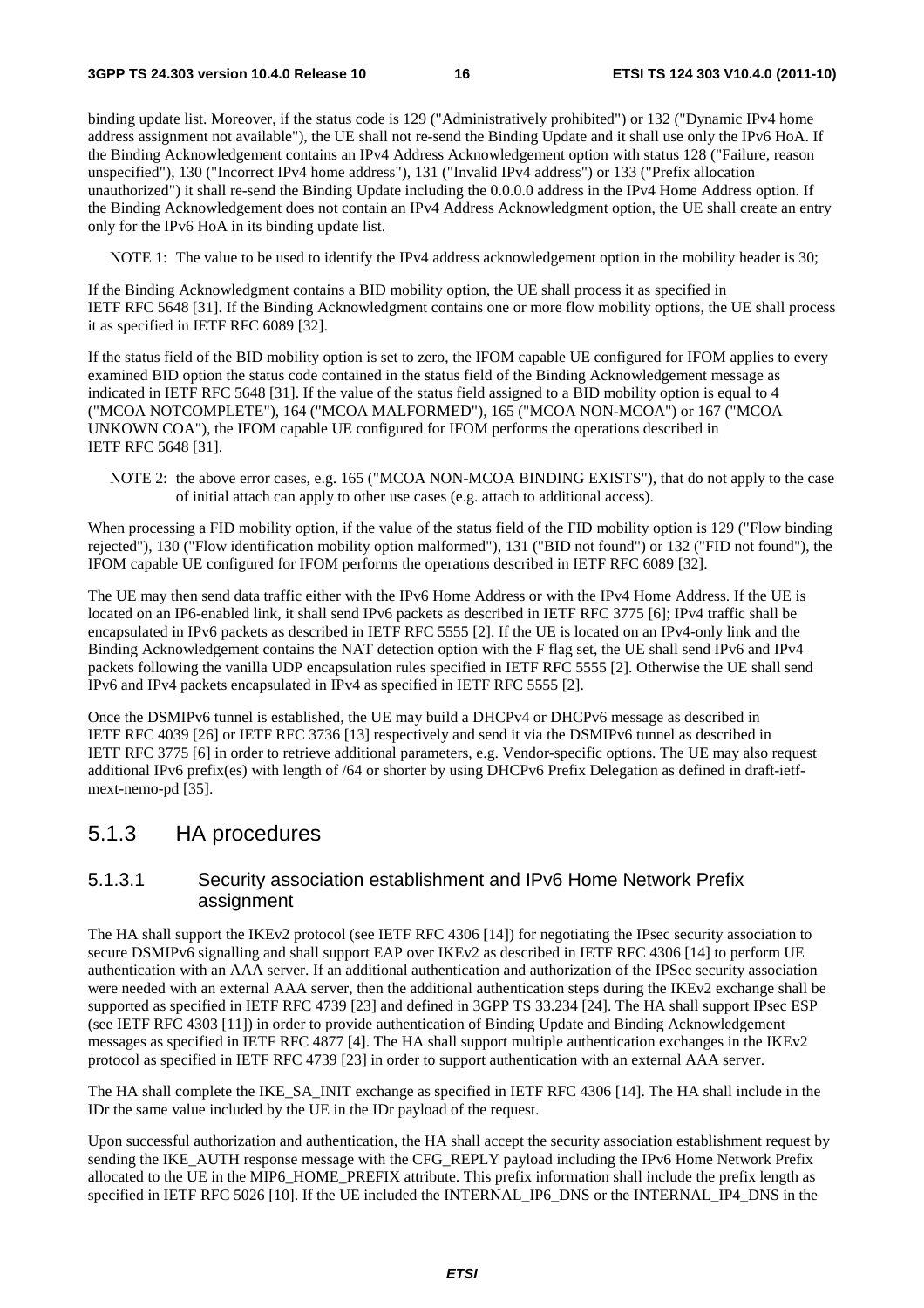CFG\_REQUEST payload, the HA shall include the same attribute in the CFG\_REPLY payload including zero or more DNS server addresses as specified in IETF RFC 4306 [14].

If the UE included a PDN Identifier notify payload within the IKE\_AUTH request message, the HA may apply the following procedure:

- 1) Process the PDN Identifier notify payload according to IETF RFC 4306 [14]; and
- 2) Use the IPv6 prefix contained in the payload to identify the PDN connection for which the security association is being set up and
	- if the HA is able to identify the PDN connection for which the security association is being set up, the HA shall insert the previously assigned IPv6 Home Network Prefix in the MIP6\_HOME\_PREFIX attribute in the CFG\_REPLY payload; or
	- if the HA is not able to identify the PDN connection for which the security association is being set up, the HA shall ignore the content of the received PDN Identifier notify payload and allocate an IPv6 Home Network Prefix as described below.

When allocating an IPv6 Home Network Prefix, the HA shall apply one of the following procedures:

- If the IKEv2 message is received over an existing PDN connection, the assigned IPv6 network prefix of the PDN connection shall be sent to the UE as IPv6 Home Network Prefix in the MIP6\_HOME\_PREFIX attribute; or,
- If the IKEv2 message is not received over an existing PDN connection, and the UE has an existing PDN connection which has no IPSec security association established, the assigned IPv6 network prefix of the PDN connection shall be sent to the UE as IPv6 Home Network Prefix in the MIP6\_HOME\_PREFIX attribute; or,
- If the IKEv2 message is not received over an existing PDN connection, and the UE does not have an existing PDN connection which has no IPSec security association established, a new IPv6 network prefix shall be allocated and sent to the UE as IPv6 Home Network Prefix in the MIP6\_HOME\_PREFIX attribute.

An IFOM capable Home Agent shall implement the IFOM Capability notify payload. If the UE included the IFOM Capability notify payload within the IKE\_SA\_INIT request message, the HA shall perform the following procedures:

- process the IFOM Capability notify payload according to IETF RFC 4306 [14];
- if the HA is IFOM capable, the HA includes the IFOM Capability notify payload in the IKE\_SA\_INIT response message; and
- if the HA is not IFOM capable, the HA ignores the IFOM Capability notify payload received from the UE and in the IKE\_SA\_INIT response message will not include the IFOM Capability notify payload.

If the 3GPP AAA server triggers the HA to perform a HA reallocation procedure as specified in 3GPP TS 33.402 [18], the HA learns the IP address of the target HA as specified in 3GPP TS 29.273 [20]. The HA shall provide to the UE the target HA IP address in the REDIRECT payload during IKE\_AUTH exchange as specified in 3GPP TS 33.402 [18]. The encoding of the REDIRECT payload in the IKE\_AUTH response message is specified in IETF RFC 5685 [30]. The HA shall not assign an IPv6 prefix to the UE in the IKE\_AUTH exchange. The HA shall remove the states of the IKEv2 security association with the UE after receiving an IKEv2 Informational message with a DELETE payload from the UE.

#### 5.1.3.2 Initial binding registration and IPv4 Home Address assignment

When the HA receives a Binding Update message from the UE, it shall validate it as described in IETF RFC 3775 [6] and in IETF RFC 5555 [2]. If the Alternate Care-of Address option is present, the HA shall verify the correctness of the Alternate Care-of Address option. If the Care-of Address specified in the Alternate Care-of Address option and in the Source Address field of the IPv6 header of the Binding Update packet are different, the HA shall reject the request by returning a Binding Acknowledgement with status code 128. If the HA accepts the Binding Update message, it shall create a new entry in its binding cache for UE, marking it as a home registration. The lifetime of this binding cache entry is set based on operator's policies. The HA shall not perform a Duplicate Address Detection on the IPv6 Home Address of the UE because of the uniqueness of the IPv6 prefix assigned by the HA to the UE. Then the HA shall send a Binding Acknowledgement with R bit set to "1" as specified in IETF RFC 3775 [6] and IETF RFC 3963 [29]. The HA may include the Binding Refresh Advice mobility option following rules defined in IETF RFC 3775 [6] to indicate the remaining time until the UE should send a new home binding update.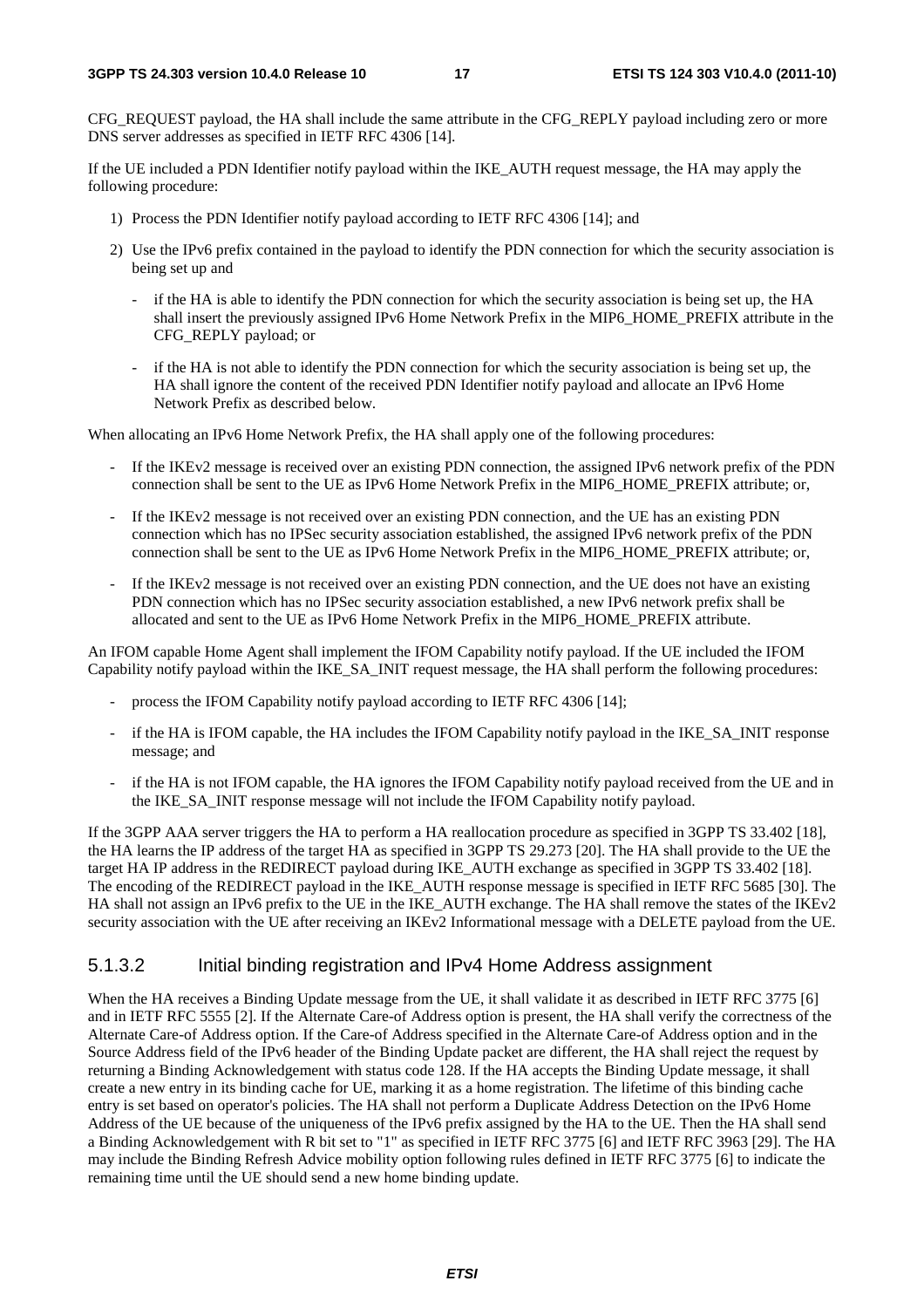If the Binding Update contains an IPv4 Home Address option with the 0.0.0.0 IPv4 address, the HA shall assign an IPv4 Home Address to the UE, including an IPv4 Address Acknowledgement option in the Binding Acknowledgement message, as specified in IETF RFC 5555 [2]. If no IPv4 addresses are available at the HA, the HA shall send a Binding Acknowledgement with status code 132 in the IPv4 address acknowledgement option.

If in the received Binding Update the IPv4 Care-of Address in the IPv4 Care-of Address option is not the same as the IPv4 address in the Source Address in the outer IPv4 header then a NAT was in the path. This information shall be included in the Binding Acknowledgement within a NAT Detection option with the F flag set and the Binding Acknowledgement shall be encapsulated based on the vanilla UDP encapsulation specified in IETF RFC 5555 [2].

If a NAT was not detected, the HA shall send the Binding Acknowledgement without any UDP encapsulation; the message shall be encapsulated in an IPv4 header if the Care-of Address is IPv4 or in an IPv6 header if the Care-of Address is IPv6 as specified in IETF RFC 5555 [2].

If the Binding Update contains a BID mobility option, the HA shall process it as specified in IETF RFC 5648 [31]. If one or more FID mobility options are included in the received Binding Update, the HA shall process it as specified in IETF RFC 6089 [32] and IETF RFC 6088 [33]. If binding update is accepted and IP flow mobility is supported, the HA shall insert the BID mobility option into the Binding Acknowledgement message as specified in IETF RFC 5648 [31]. In addition, if the received Binding Update contains FID mobility option, the HA shall create the flow bindings accordingly and insert the FID mobility option into the Binding Acknowledgement message as specified in IETF RFC 6089 [32].

If the binding update is accepted for both IPv4 and IPv6 home addresses, the HA creates two bindings, one for each home address as specified in IETF RFC 5555 [2]. The HA shall link the IPv4 home address binding to the IPv6 home address binding.

NOTE: How the linkage between the two bindings (e.g. separate or single binding cache entry) is performed is implementation specific.

When the binding cache entry is created for the UE, the HA shall tunnel all packets destined to the IPv6 Home Address, the home network prefix and all packets destined to the IPv4 Home Address (if present) to the UE's Care-of Address. If a NAT was detected, packets shall be encapsulated in UDP and IPv4 based on vanilla UDP encapsulation specified in IETF RFC 5555 [2]. If the Care-of Address is an IPv6 address, IPv4 and IPv6 packets shall be encapsulated in an IPv6 header as specified in IETF RFC 3775 [6] and in IETF RFC 5555 [2]; otherwise, if the Care-of Address is an IPv4 address, IPv4 and IPv6 packets shall be encapsulated in an IPv4 header as specified in IETF RFC 3775 [6] and in IETF RFC 5555 [2]. If the HA has multiple binding cache entries with flow bindings (see 3GPP TS 23.261 [34]), the HA shall route all packets destined to the IPv6 Home Address, the home network prefix, the IPv6 prefix(es) assigned through DHCP prefix delegation (if present) and all packets destined to the IPv4 Home Address (if present) as described in IETF RFC 6089 [32].

After the DSMIPv6 tunnel is established, if DHCPv6 Prefix Delegation request is received, the HA may assign additional IPv6 prefix(es) with length of /64 or shorter to the UE as defined in draft-ietf-mext-nemo-pd [35]. Once the DHCPv6 Prefix Delegation procedure has been completed, the HA shall add the assigned delegated prefix(es) into the binding cache entry as defined in draft-ietf-mext-nemo-pd [35]. When the delegated prefix(es) is included in the binding cache entry for UE, the HA shall tunnel all the packets destined to the delegated prefix(es) to the UE's Care-of Address.

#### 5.1.3.3 Binding Error message

When the HA receives a Binding Update and detects an unrecognized Mobility Header, the HA shall send a Binding Error message with status value 2 "Unrecognized MH Type value" as specified in IETF draft-ietf-mext-rfc3775bis[27]. The HA shall include the Home address that was contained in the Home Address destination option.

If NAT was not detected, the HA shall send the Binding Error without any UDP encapsulation; the message shall be encapsulated in an IPv4 header if the Care-of Address is IPv4 or in an IPv6 header if the Care-of Address is IPv6 in the same manner as the Binding Acknowledgement encapsulation specified in IETF RFC 5555 [2].

If NAT was detected, the HA shall send the Binding Error encapsulated in UDP and IPv4 based on vanilla UDP encapsulation specified in IETF RFC 5555 [2].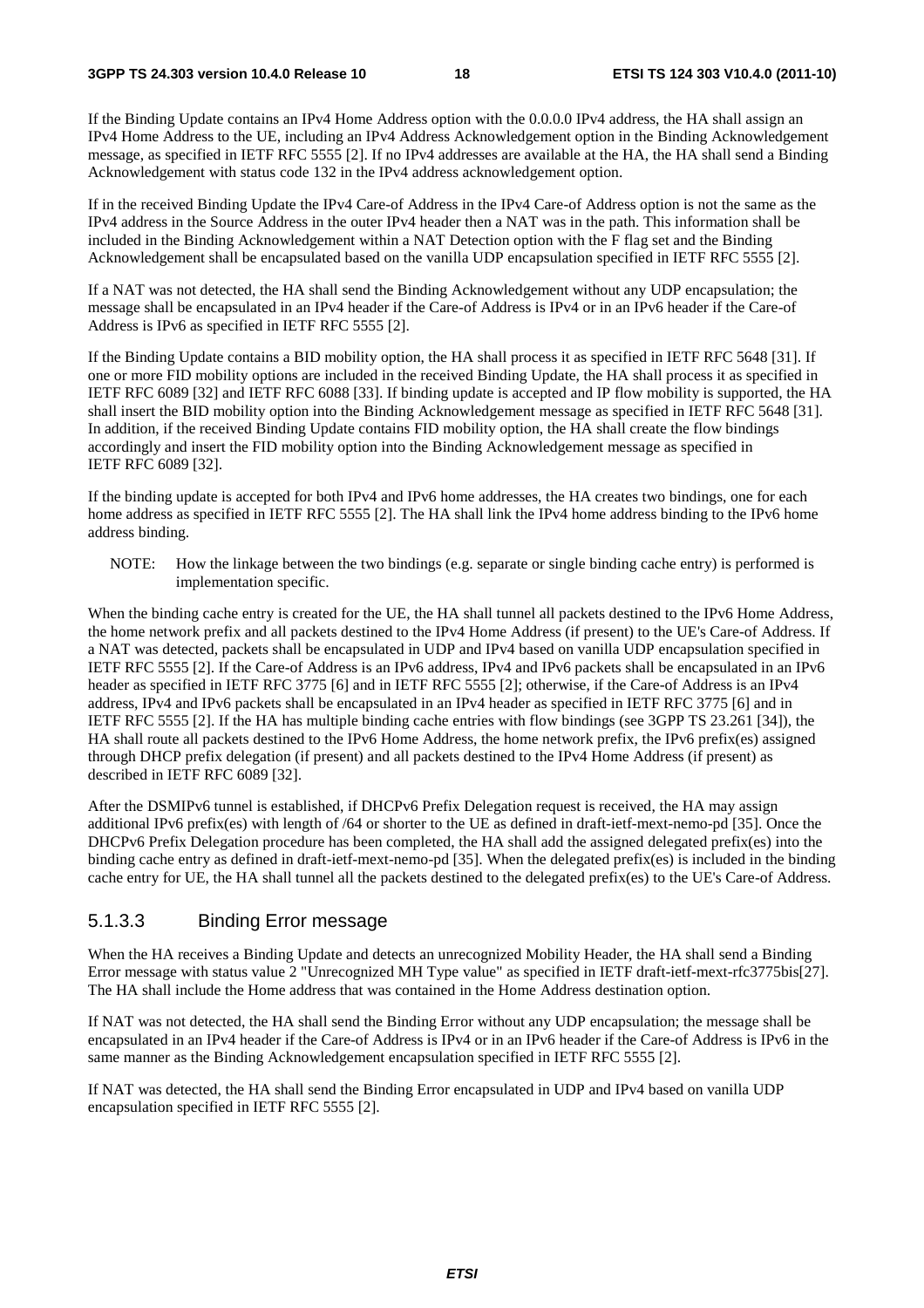### 5.2 Dual-Stack Mobile IPv6 handover

#### 5.2.1 General

The DSMIPv6 handover procedure is performed by the UE to update its Care-of Address at the HA after a movement between two different accesses which implies a change of the local IP address (e.g. a movement from a 3GPP to a non-3GPP access). When this procedure takes place, the UE has already a valid registration at the HA, which implies that the HA has an entry in its binding cache for that UE and a security association to secure DSMIPv6 signalling is in place between the UE and the HA.

The procedure involves performing the Home Link Detection, setup a security association with the HA if there is no security association existing, and the exchange of a Binding Update and a Binding Acknowledgement between the UE and the HA. For the handover procedure, at the previous access the UE shall already perform discovery of the HA address, and may set up a security association with it, as these steps are part of the initial attach procedure described in subclause 5.1.2.

There are different handover scenarios:

- handover from home link to a foreign link;
- handover from a foreign link to another foreign link; and
- handover from a foreign link to a home link.

### 5.2.2 UE procedures

#### 5.2.2.1 General

Following a change of access, the UE configures an IP address on the target access system. The details of IP address configuration can be access specific. The handling of the received Binding Acknowledgement is the same as specified in subclause 5.1.2.4.

#### 5.2.2.2 Handover from home link to a foreign link

If the access network supports IPv6, as soon as the UE has received via a Router Advertisement at least an IPv6 prefix which is not present in its Prefix List, the UE shall perform the Home Link detection as specified in subclause 5.1.2.3.

If the UE detects that it is moving from home link to foreign link, and if there is no security association existing with the HA, the UE shall perform the Security association establishment and Home Address assignment procedure with the HA as specified in subclause 5.1.2.2.

Then the UE shall perform the initial binding registration and IPv4 Home Address assignment as specified in subclause 5.1.2.4. In order to maintain IP address preservation for the IPv4 address used in the home link, the UE shall include the IPv4 address used on the home link in an IPv4 Home Address option in the same Binding Update message. The IFOM capable UE configured for IFOM shall extend the Binding Update message as described in subclause 5.1.2.4.

If the UE does not have an IPv4 Home Address but wants to configure one, the UE shall include the IPv4 Home Address option with the 0.0.0.0 address as specified in subclause 5.1.2.4.

If the access network supports only IPv4, as soon as the UE has configured an IPv4 Care-of Address, the UE shall send a Binding Update tunnelled in UDP as specified in IETF RFC 5555 [2]. The UE shall set the F flag to "0". The UE shall set the R flag to "1".

Independent of an IPv6 or IPv4 access network the UE shall set the Key Management Capability (K) bit in the Binding Update message.

If the UE receives, as response to an outstanding binding registration, a binding acknowledgment having a status code equal to 135 ("Sequence number out of window") and a sequence number different from the one used in the outstanding binding registration, the UE shall accept the binding acknowledgment and process it as specified in IETF RFC 3775 [6].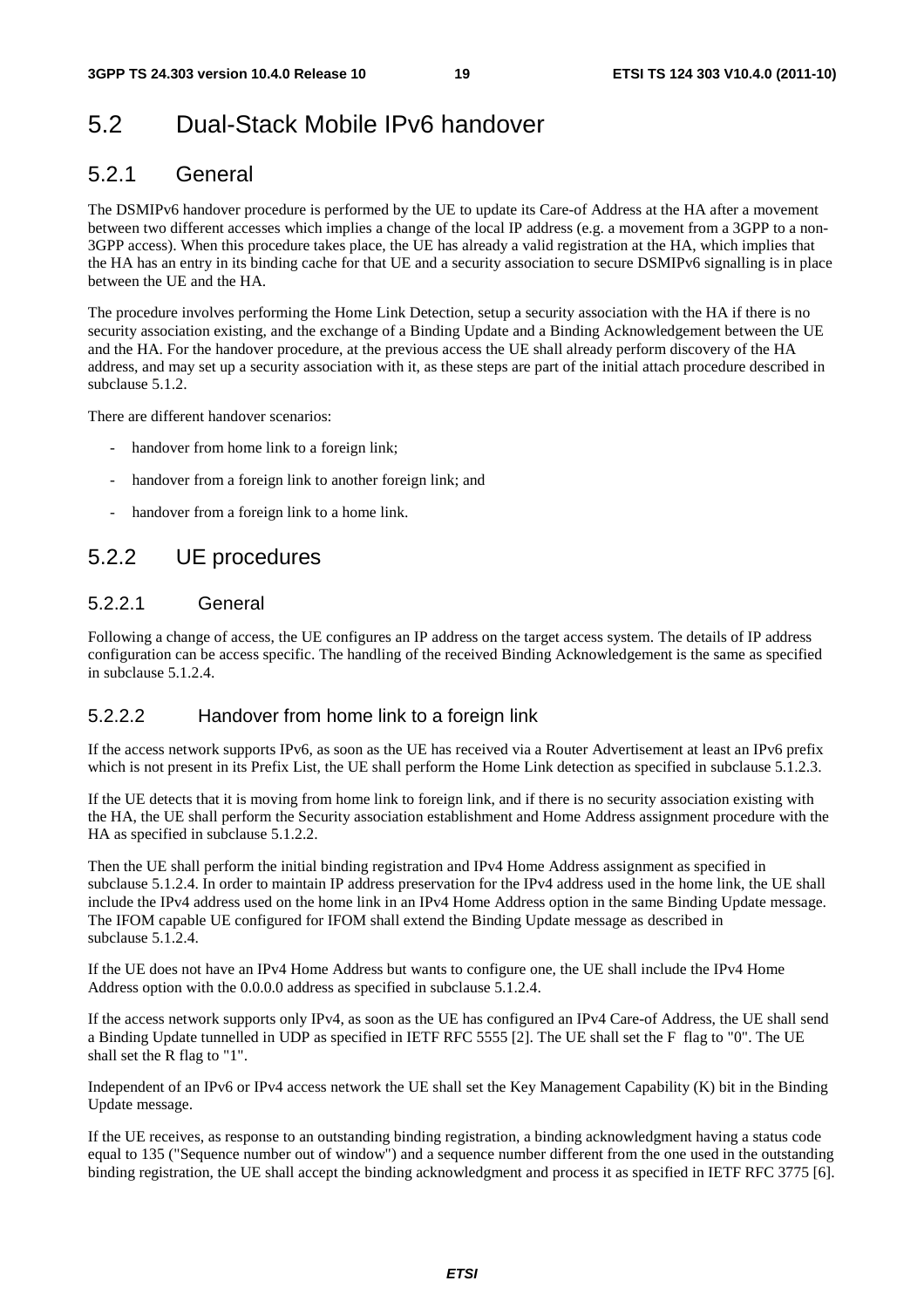#### 5.2.2.3 Handover from a foreign link to another foreign link

If the access network supports IPv6, as soon as the UE has received via a Router Advertisement at least an IPv6 prefix which is not present in its Prefix List, the UE shall perform the Home Link detection as specified in subclause 5.1.2.3.

If the UE detects it is not attached to the home link, the UE shall send a Binding Update to the HA including the newly configured IP address as the Care-of Address in the Source IP address of the packet and optionally in the Alternate Care-of Address Option [6]. The UE build the Binding Update message as specified in IETF RFC 3775 [6].

If the UE has been assigned also an IPv4 Home Address and wants to update also the binding for it, the UE shall include the IPv4 Home Address option including the assigned IPv4 Home Address in the same Binding Update message.

If the UE has been assigned also an IPv4 Home Address and wants to release it, the UE shall not include any IPv4 Home Address option in the same Binding Update.

If the UE does not have an IPv4 Home Address but wants to configure one, the UE shall include the IPv4 Home Address option with the 0.0.0.0 address as specified in subclause 5.1.2.4.

If the access network supports only IPv4, as soon as the UE has configured an IPv4 Care-of Address which is different from the previous Care-of Address, the UE shall send a Binding Update tunnelled in UDP as specified in IETF RFC 5555 [2]. The UE shall set the F flag to "0". The UE shall set the R flag to "1".

Independent of an IPv6 or IPv4 access network the UE shall set the Key Management Capability (K) bit in the Binding Update message.

If the UE is an IFOM capable UE configured for IFOM, the UE extends the Binding Update with the following options:

- a) the UE shall set the O (Overwrite) flag to "0";
- b) the UE shall include a BID identifier mobility option in the Binding Update as specified in IETF RFC 5648 [31];
	- the UE shall set the BID field to the value registered with the Home Agent;
	- the UE shall set the BID-PRI field to assign the priority to the BID as indicated in IETF RFC 6089 [32];
	- if the newly configured IP address used as Care-of Address is an IPv6 address, the UE shall not insert any Alternate Care-of Address option in the Binding Update message;
	- if the newly configured IP address used as Care-of Address is an IPv4 address, the UE shall not insert any IPv4 Care-of Address option in the Binding Update message; and
	- the UE shall insert the newly configured IP address used as Care-of Address in the Care-of Address field of the BID identifier mobility option insertd in the Binding Update message;
- c) the UE may create one or more routing rules. For each routing rule that the UE wants to register with the HA, the UE shall include a FID mobility option containing one traffic selector as specified in IETF RFC 6089 [32]. Traffic selectors are defined in IETF RFC 6088 [33]:
	- the UE shall set the FID field to an arbitrary value;
	- the UE shall set the FID-PRI field to assign the priority to the routing filter as indicated in IETF RFC 6089 [32];
	- the UE shall include a Binding Reference suboption as indicated in IETF RFC 6089 [32]. The value assigned to the BID identifies the routing address that the UE wants to use to exchange the packets matching the routing filters; and
	- traffic selector suboption shall be set as specified in IETF RFC 6089 [32] and IETF RFC 6088 [33]. The parameters described in the traffic selector suboption represent the routing filter that corresponds to the routing rule that the UE wants to register with the HA;
- d) The UE may insert a flow summary mobility option (as described in IETF RFC 6089 [32]).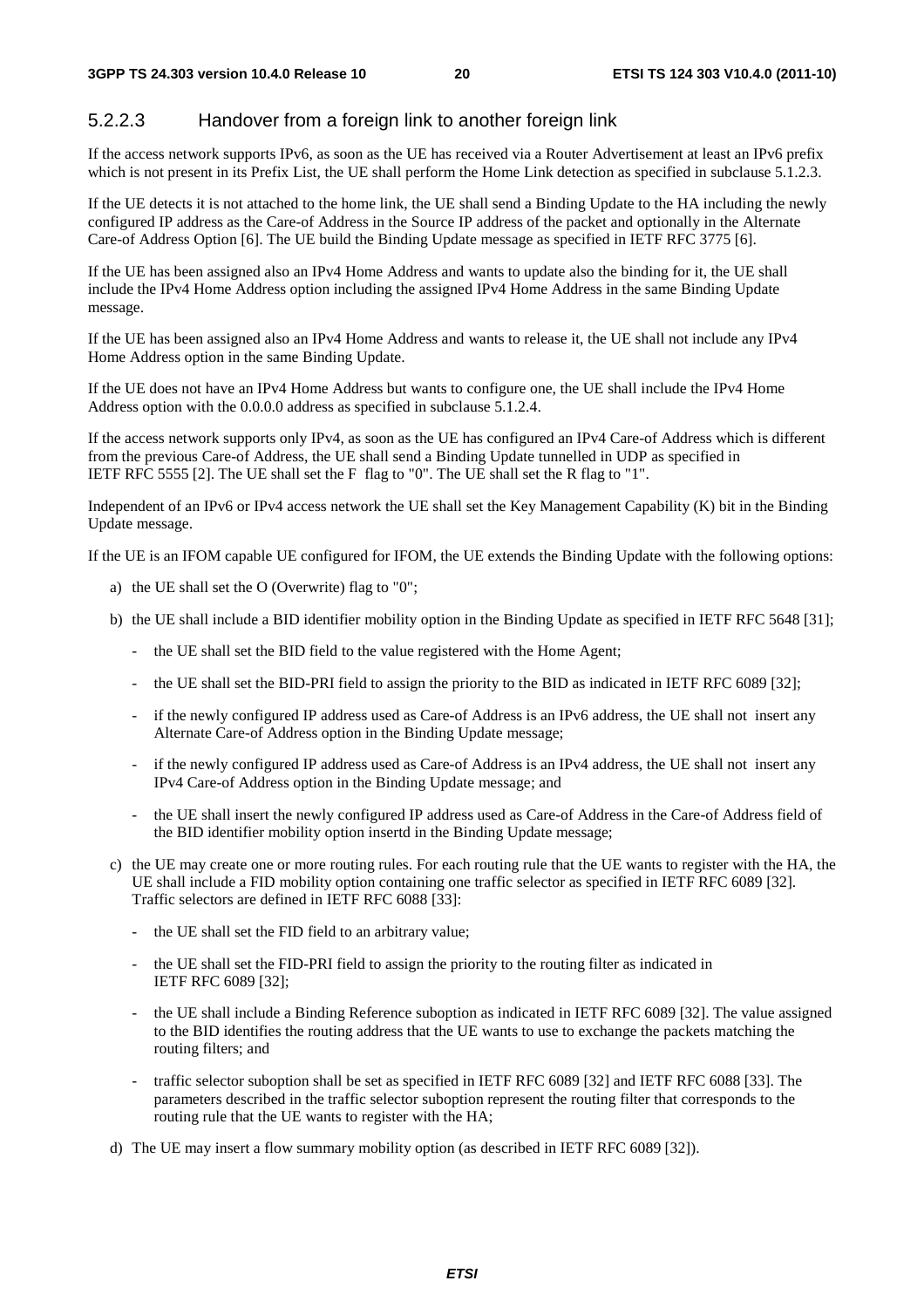- If the UE wants to keep some routing rules previously registered unmodified, i.e. no flow handover, the UE lists the values of the FIDs identifying the routing rules that the UE wants to keep unmodified in the flow summary mobility option; and
- If the UE wants to remove one or more previously registered routing rules, the UE does not include in the flow summary mobility option the FIDs identifying the routing rules that the UE wants to remove; and
- e) the UE may modify one or more routing rules with the HA. For each routing rule that the UE wants to modify, the UE shall include a FID mobility option as specified in IETF RFC 6089 [32].
	- the UE shall set the FID field to the value identifying the routing filter the UE wants to handover;
	- the UE shall set the FID-PRI field to assign the priority to the BID as indicated in IETF RFC 6089 [32]; and
	- the UE shall include a Binding Reference suboption as indicated in IETF RFC 6089 [32]. The value assigned to the BID identifies the routing address that the UE wants to use to exchange the packets matching the routing filters.

The UE shall process the binding acknowledge message as described in subclause 5.1.2.4.

#### 5.2.2.4 Handover from a foreign link to a home link

If the access network supports IPv6, as soon as the UE has received via a Router Advertisement message at least an IPv6 prefix which is not present in its Prefix List, the UE shall perform the Home Link detection as specified in subclause 5.1.2.3 to detect if the UE is attaching to the home link. If the UE detects it is attached to the home link and there is a valid DSMIPv6 Binding Update list entry at the UE, the UE shall send a Binding Update with the Lifetime field set to "0" in order to remove the binding at the HA, as specified in IETF RFC 3775 [6]. If an IPv4 home address was assigned to the UE, as an optimization the UE may not include the IPv4 home address option as the binding for the IPv4 home address will be removed by the HA. Independent of an IPv6 or IPv4 access network the UE shall set the Key Management Capability (K) bit in the de-registration Binding Update message. The UE may preserve the IKEv2 session in order to avoid re-establishing the session when the next handover occurs. If there is not a safe assumption that the UE will remain in the home link (e.g. switching off the non-3GPP radio interface in case of a dual radio terminal), the UE should preserve the IKEv2 session.

If the UE receives a Binding Revocation Indication message from the HA while there is an outstanding unacknowledged Binding Update with Lifetime field set to "0" message, the UE need not send a Binding Revocation Acknowledgement as specified in subclause 5.4.2.1.

#### 5.2.3 HA procedures

#### 5.2.3.1 Handover from home link to a foreign link

In case of UE handover from home link to foreign link, the HA shall support the initial registrstion procedure as specified in subclause 5.1.3.

The error codes used in the Binding Acknowledgement are the same as specified in subclause 5.1.3.2.

#### 5.2.3.2 Handover from a foreign link to another foreign link

When the HA receives a Binding Update from the UE, the HA shall validate it as described in IETF RFC 3775 [6] and in IETF RFC 5555 [2]. If the validation is successful, the HA shall update the binding cache entry related to the Home Address included in the Binding Update.

If the Binding Update is an IPv6 packet, with the Alternate Care-of Address option present, the HA shall verify the correctness of the Alternate Care-of Address option. If the Care-of Address specified in the Alternate Care-of Address option and in the Source Address field of the IPv6 header of the Binding Update packet are different, the HA shall reject the request by returning a Binding Acknowledgement with status code 128. If the option is valid, the HA shall update the binding cache entry with the Care-of Address in the Source Address of the IPv6 header.

If the Binding Update outer header is an IPv4 header and the IPv4 Care-of Address in the IPv4 Care-of Address option is the same as the IPv4 address in the Source Address in the outer IPv4 header, the HA shall update the binding cache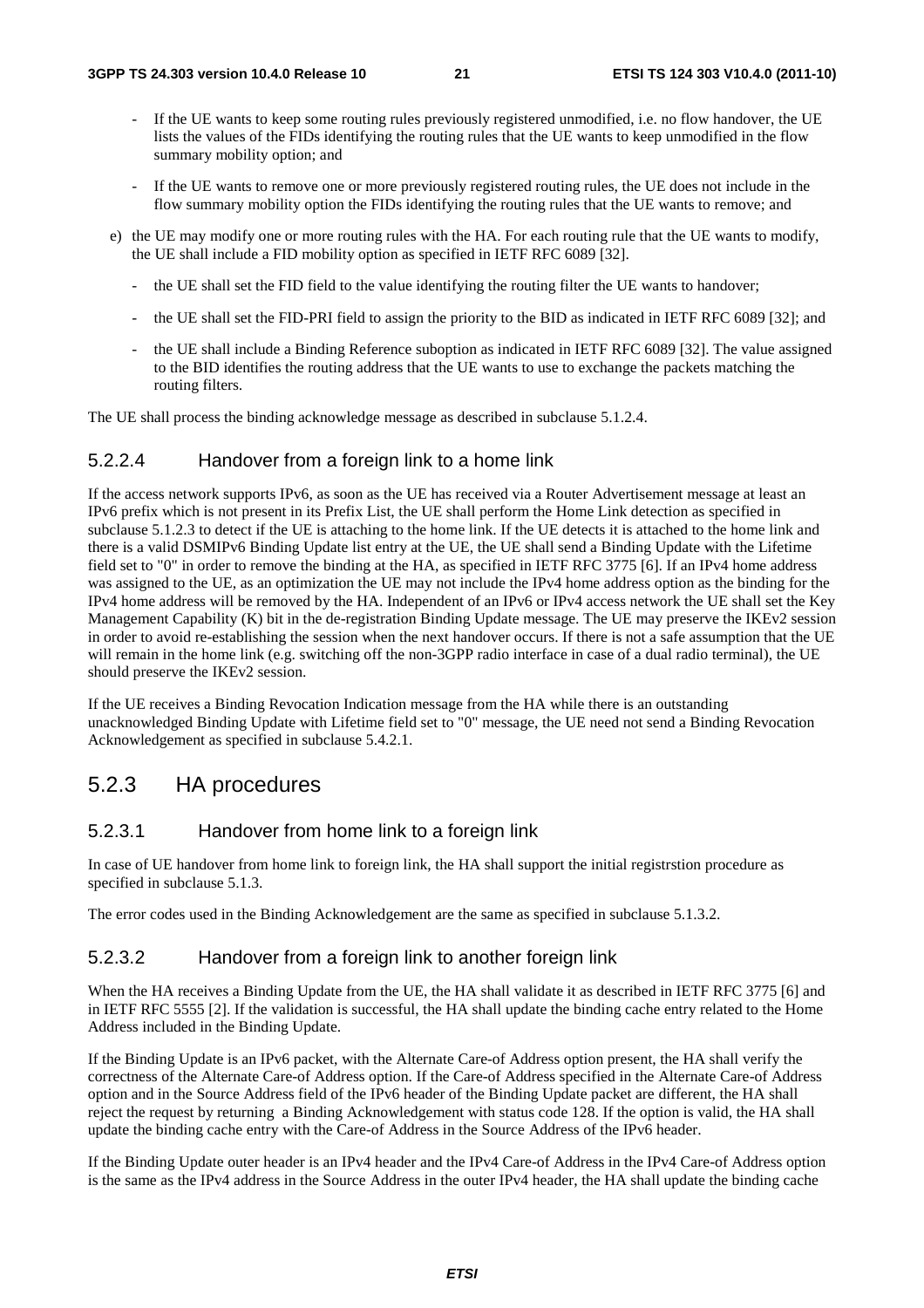entry with the Care-of Address in the IPv4 Care-of Address option and shall send a Binding Acknowledgment encapsulated in IPv4 as specified in IETF RFC 5555 [2].

If in the received Binding Update the IPv4 Care-of Address in the IPv4 Care-of Address option is not the same as the IPv4 address in the Source Address in the outer IPv4 header then a NAT was in the path. This information shall be included in the Binding Acknowledgement within a NAT Detection option with the F bit set. The Binding Acknowledgment shall be encapsulated in UDP and the binding cache updated as specified in IETF RFC 5555 [2].

If the Binding Update contains an IPv4 Home Address option with an IPv4 Home Address previously assigned, the HA shall update also the binding cache entry related to the IPv4 Home Address to the UE. If the Binding Update contains no IPv4 Home Address option, the HA shall remove the binding cache entry related to the IPv4 Home Address of the UE if present.

If the Binding Update contains an IPv4 Home Address option with the 0.0.0.0 IPv4 address, the HA shall assign an IPv4 Home Address to the UE, including an IPv4 Address Acknowledgement option in the Binding Acknowledgement message.

The error codes used in the Binding Acknowledgement are the same as specified in subclause 5.1.3.2.

If the Binding Update contains a BID mobility option and (optionally) a Flow summary mobility option, the HA shall process the received Binding Update message and send a Binding Acknowledgement message as described in subclause 5.1.3.2.

If the Key Management Mobility Capability (K) bit is set in the Binding Update and the HA supports the feature, the HA updates its IKEv2 security associations to include the UE"s Care-of Address as the peer address and the Binding Acknowledgement is returned with the K bit set.

The HA shall set the R bit to "1" in the Binding Acknowledgement.

#### 5.2.3.3 Handover from a foreign link to a home link

When a UE hands over from a foreign link to its home link, a network based mobility protocol (PMIPv6 or GTP) in the home link creates a binding cache entry for the UE. The DSMIPv6 binding cache entry that was created by the UE on the foreign link shall not be overwritten. The downlink UE packets shall be processed by the HA based on the DSMIPv6 binding cache entry before the DSMIPv6 binding cache entry is removed.

The DSMIPv6 binding cache entry shall be removed when a Binding Update with lifetime field set to "0" is received by the HA from the UE. The HA shall process the message as per IETF RFC 5555 [2] and IETF RFC 3775 [6], removing the associated binding cache entry and sending the Binding Acknowledge message with the Status field set to "0" (Binding Update accepted). If an IPv4 home address was assigned to the UE, the HA shall also remove the binding for the IPv4 home address tied to the IPv6 home address included in the Binding Update.

If the HA decides to remove the DSMIPv6 binding cache entry of the UE, prior to receiving a binding update with lifetime set to "0" from the UE , the HA shall send a Binding Revocation Indication message as specified in subclause 5.4.3.1.

NOTE: As described above, if the HA receives a Binding Update with Lifetime field set to "0", the HA removes the associated binding cache entry, but additionally the HA can store some data of the binding cache entry for a certain time in order to allow the HA to identify a delayed Binding Update registration message arriving at the HA after the Binding Update de-registration.

### 5.3 Dual Stack Mobile IPv6 Re-Registration

#### 5.3.1 General

The DSMIPv6 Re-Registration procedure can occur at any time when the UE is already registered at the HA. The procedure is initiated by the UE when it wishes to extend the lifetime of an existing registration, e.g. in case the lifetime is expiring. The procedure can also be initiated by the UE when it wishes to request an IPv4 home address or to release the IPv4 binding while maintaining the IPv6 binding. The procedure may also be initiated by the UE as a mechanism to refresh the NAT bindings in order to be reachable from the HA.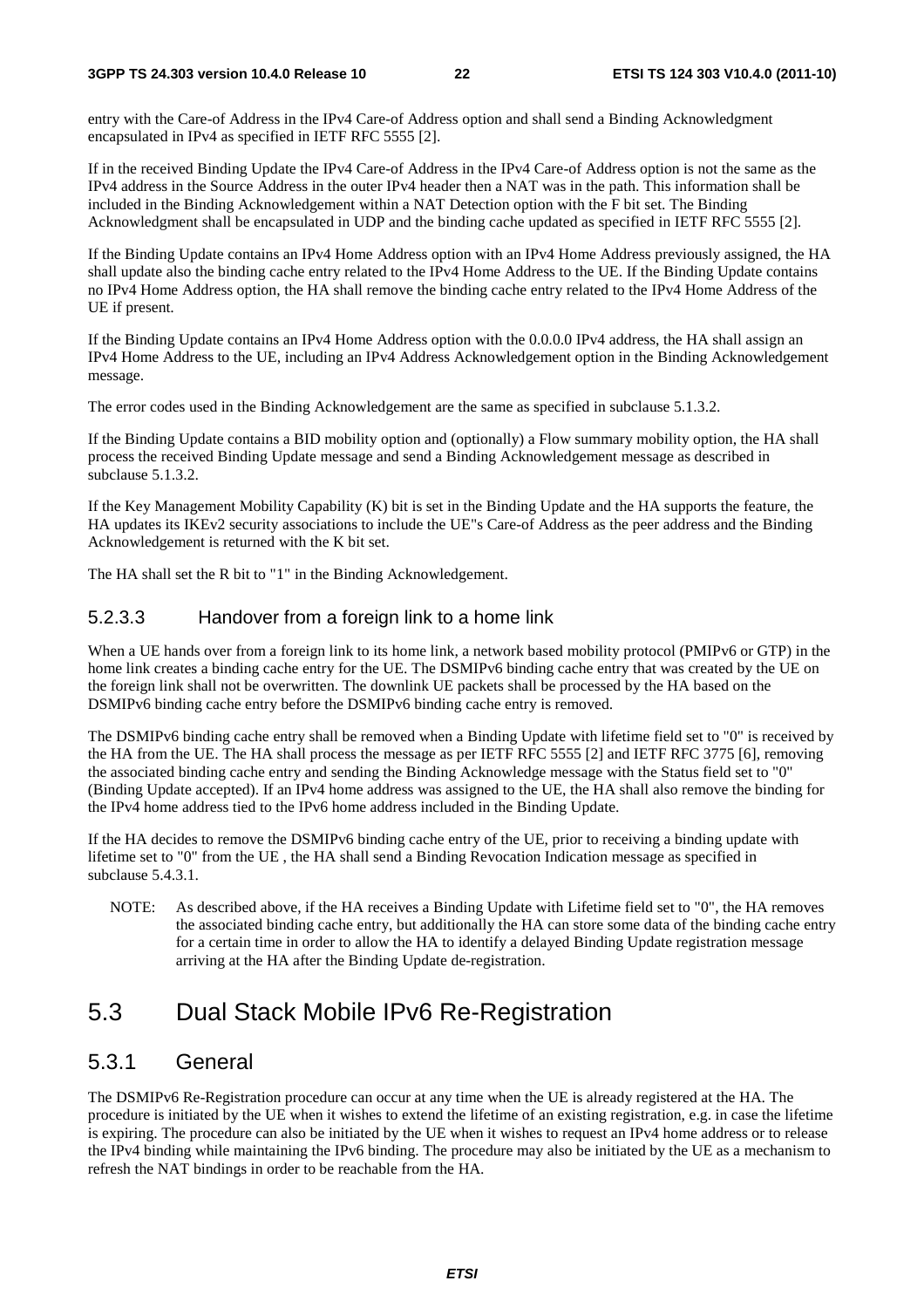NOTE: The usage of BU messages for keepalive purposes can have impacts to the battery life of the UE. The UE can be configured to rate limiting or avoid NAT keepalive as specified in IETF RFC 5555 [2].

#### 5.3.2 UE procedures

As specified in IETF RFC 3775 [6], if the UE wants to extend the validity of an existing binding at the HA, the UE shall send a new Binding Update to the HA before the expiration of the lifetime indicated in the received Binding Acknowledgement, even if it is not changing its primary Care-of Address. This Binding Update is usually referred as periodic Binding Update.

The UE shall follow the rules described in IETF RC 3775 [6], IETF RFC 5555 [2] and in subclause 5.1.2.4 to send a periodic Binding Update and handle the associated Binding Acknowledgement. As the UE has not performed any handover, the UE shall confirm the already registered Care of Address and shall indicate the desired lifetime value. In a periodic Binding Update the UE may request an IPv4 Home Address.

If a NAT was detected and the UE is not exchanging data traffic, the UE may send a re-registration Binding Update in order to refresh the NAT binding. The Binding Update shall be sent with the interval contained in the Refresh Time field of the NAT detection option received when the NAT was detected. If the Refresh Time field was set to all 1s, the UE shall use the Binding Acknowledge lifetime as reference interval to send NAT keepalives Binding Updates.

The UE may also send a re-registration Binding Update with the purpose of requesting an IPv4 Home Address.

The UE may also send a re-registration Binding Update for the purpose of releasing the IPv4 Home Address previoulsy assigned. For this purpose, the UE shall follow the rules described in IETF RFC 5555 [2] sending a re-registration Binding Update containing no IPv4 Home Address option.

If the UE is an IFOM capable UE configured for IFOM, the UE extends the Binding Update with the following options:

- a) the UE shall set the O (Overwrite) flag to "0";
- b) the UE shall include a BID identifier mobility option in the Binding Update as specified in IETF RFC 5648 [31];
	- the UE shall set the BID field to the value identifying the Binding it wants to re-register;
	- the UE shall set the BID-PRI field to assign the priority to the BID as indicated in draft-ietf-mext-flow-binding [32]; and
- c) if the UE previously registered in the HA one or more routing filters, the UE shall include a flow summary mobility option as specified in draft-ietf-mext-flow-binding [32] listing the values of the FIDs identifying the registered routing filter.

### 5.3.3 HA procedures

When the HA receives a periodic Binding Update message from the UE, it shall validate it as described in subclause 5.1.3.2, in IETF RFC 3775 [6], IETF RFC 5555 [2] and IETF RFC 5648[31].

In processing a periodic Binding Update the HA shall follow the rules described in subclause 5.1.3.2. In addition if the Binding Update does not include the IPv4 home address option the HA shall remove any associated IPv4 binding cache entry and continue to maintain the IPv6 binding.

If the HA accepts the Binding Update message, it shall update the lifetime and sequence number of the existing entry in its binding cache for the Home Address. If the Binding Update contains a BID mobility option, the HA shall process it as specified in IETF RFC 5648 [31] and draft-ietf-mext-flow-binding [32]. If binding update is accepted, the HA shall insert the BID mobility option into the Binding Acknowledgement message as specified in IETF RFC 5648 [31]. The Care-of Address is not updated as the periodic Binding Update is not used to update the Care-of Address.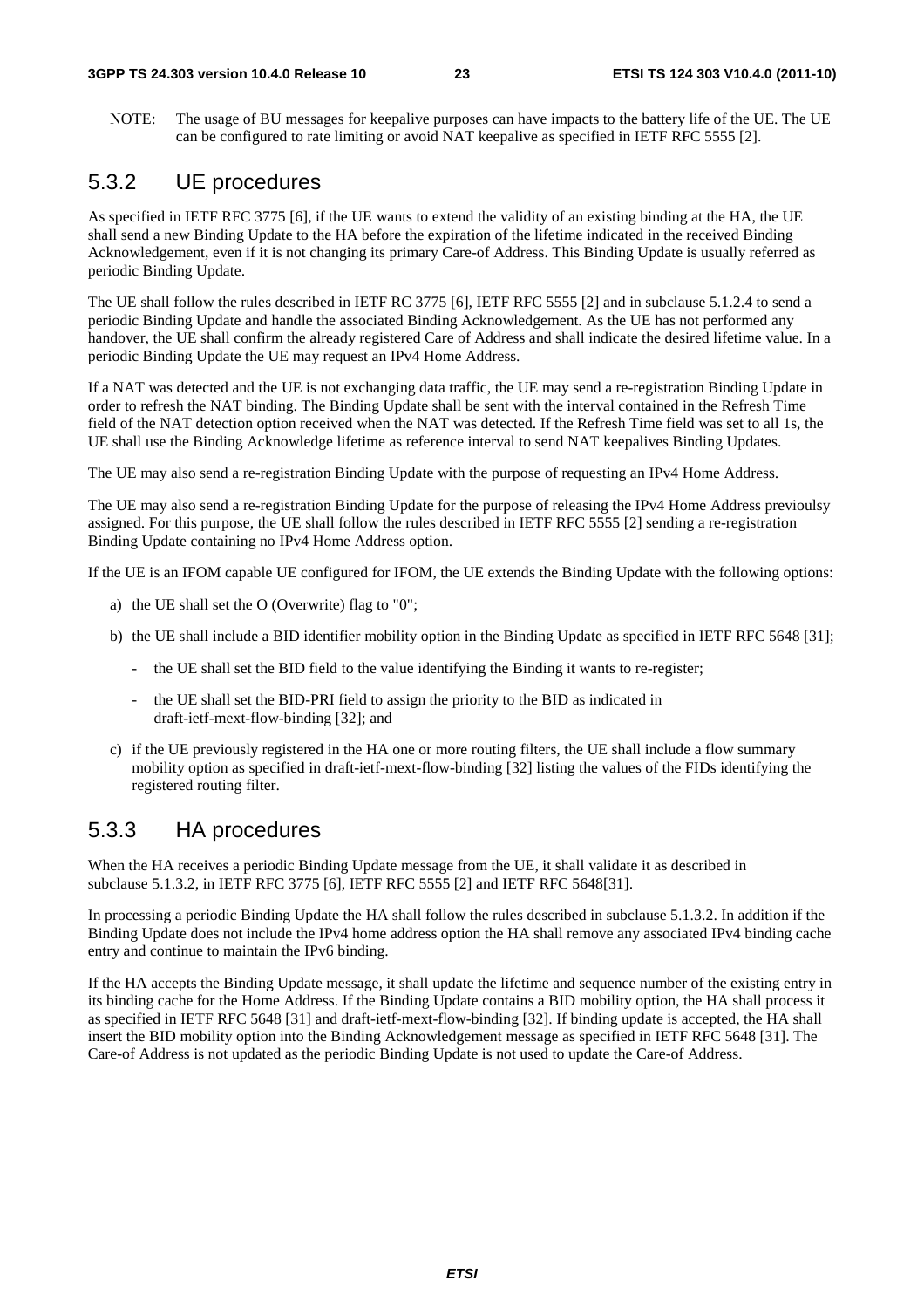## 5.4 Dual-Stack Mobile IPv6 detach

### 5.4.1 General

The DSMIPv6 detach is performed by the UE to close the DSMIPv6 session and the respective IKEv2 session or by the network to inform the UE that it does not have access to a specific PDN through DSMIPv6 any longer. After the DSMIPv6 detach procedure, the UE still has IP connectivity provided by the access network.

There are two explicit detach procedures:

- UE-initiated detach procedure: in this case the UE performs a DSMIPv6 de-registration with the HA and closes the IKEv2 session.
- HA-initiated detach procedure: in this case the HA informs the UE that the DSMIPv6 binding is no more valid. The UE shall then perform the network-initiated detach procedure.

### 5.4.2 UE procedures

#### 5.4.2.1 Network-initiated detach

Upon receiving a Binding Revocation Indication (BRI) message according to IETF RFC 5846 [19] from the HA, the UE first shall perform the required validity checks on the BRI according to IETF RFC 5846 [19].

The UE shall send a Binding Revocation Acknowledgement (BRA) as specified in IETF RFC 5846 [19]. In this message the UE shall set the status field to "Success" to reflect that it has received the BRI message. The BRA message may be tunnelled in UDP or IPv4 as specified in subclause 5.1.2.4 for Binding Update messages.

The UE then shall remove the entry identified in the BRI as deregistered from its binding update list and shall use the procedures defined in IETF RFC 4306 [14] to remove the IPsec security associations associated with the DSMIPv6 registration as described in subclause 5.4.2.2.

#### 5.4.2.2 UE-initiated detach

To detach from a specific PDN to which it is connected through a DSMIPv6 session, the UE shall send a Binding Update with the Lifetime field set to 0 as specified in IETF RFC 3775 [6].

The UE shall use the procedures defined in the IKEv2 protocol in IETF RFC 4306 [14] to remove the IPsec security associations associated with the DSMIPv6 registration. The UE shall close the security associations associated with the DSMIPv6 registration and instruct the HA to do the same by sending the INFORMATIONAL request message including a DELETE payload. The Protocol ID in the DELETE payload shall be set to "1" (IKE) to indicate that all IPsec ESP security associations that were negotiated within the IKEv2 exchange shall be deleted.

### 5.4.3 HA procedures

#### 5.4.3.1 Network-initiated detach

As soon as it receives a trigger for network-initiated detach procedure (3GPP TS 29.273 [20]) the HA shall send a Binding Revocation Indication (BRI) message according to IETF RFC 5846 [19] to the UE. The message shall contain the Home Address, corresponding to the PDN connection which shall be removed. The HA shall set the P (Proxy Binding) bit to 0 (Not Proxy MIPv6 binding), G bit (Global) to 0 (only the PDN Connection specified by the HoA is removed) and V bit (IPv4 HoA Binding Only) to 0 (Not to terminate the IPv4 Home Address binding only). The revocation trigger value shall be set to 1 (Unspecified). The HA shall include the UE home address in the Type 2 routing header as per IETF RFC 5846 [19] and shall not include any mobility option. The HA shall not include a BID option in the BRI message. The BRI message may be tunnelled in UDP or IPv4 as specified in subclause 5.1.3.2 for Binding Acknowledgement messages.

The HA shall follow procedures according to IETF RFC 5846 [19] to await the receipt of a Binding Revocation Acknowledgment (BRA) message from the UE. These procedures are based on the timer MINDelayBRIs defined in IETF RFC 5846 [19]. The HA shall not remove the entry from its binding cache before receiving the BRA.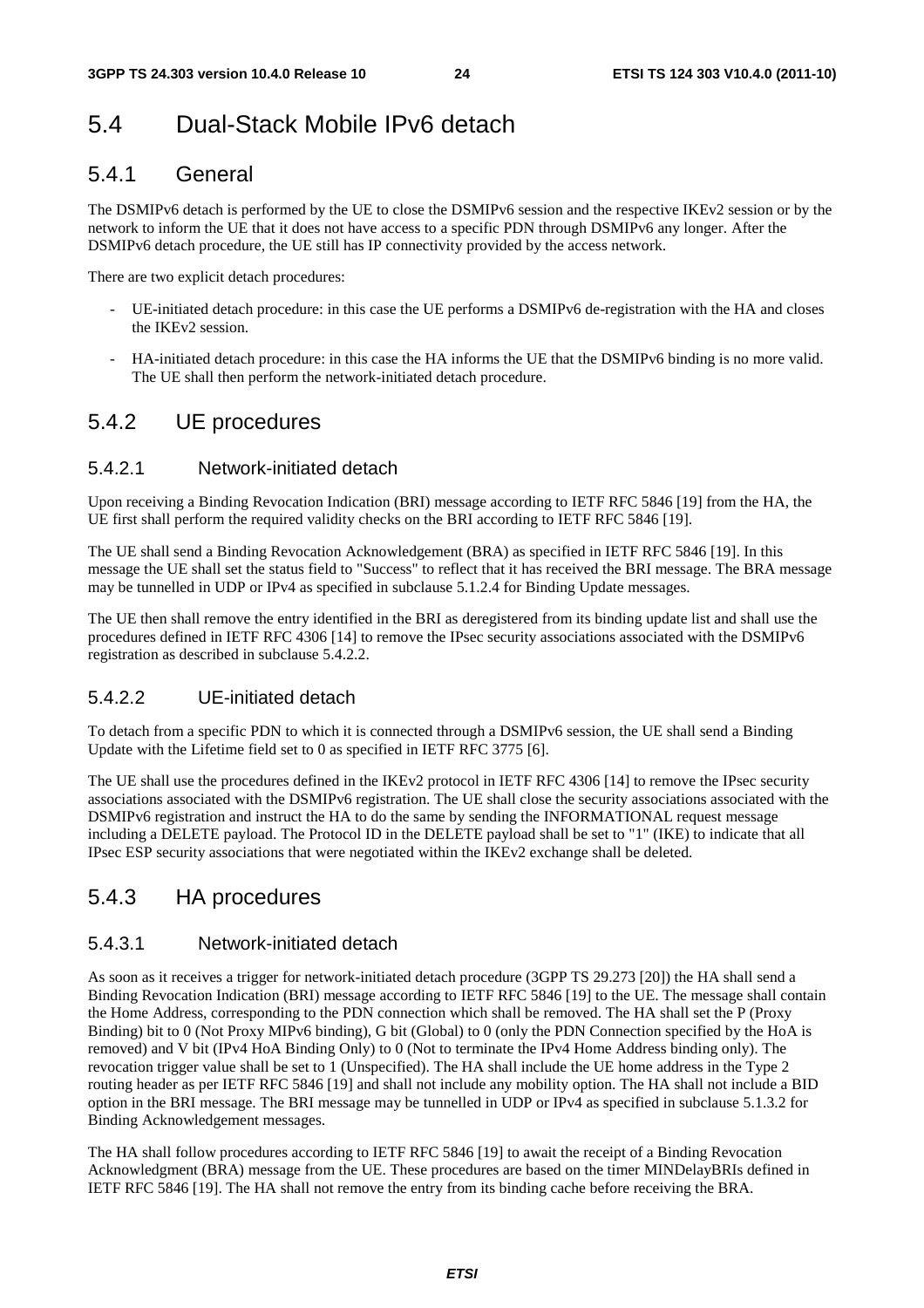If the HA receives a Binding Update with Lifetime set to 0 after initiating the network-initiated detach procedure, the HA should treat the BU as acknowledgement to the BRI for the purposes of completing the revocation procedures that are defined in IETF RFC 5846 [19]; in this case, the HA shall remove the respective entry in its binding cache, deleting the timer MINDelayBRIs and respond with a Binding Acknowledgement according to IETF RFC 5555 [2] and IETF RFC 3775 [6].

#### 5.4.3.2 UE-initiated detach

When the HA receives a Binding Update with the Lifetime field set to 0, it shall delete any existing entry for the Home Address included in the Binding Update. Then the HA shall send a Binding Acknowledgement as specified in IETF RFC 5555 [2] and IETF RFC 3775 [6].

On receipt of the INFORMATIONAL request message including a DELETE payload indicating that the UE is deleting the IPsec security associations associated with the DSMIPv6 registration, the HA shall close the IKE security association, and all IPsec ESP security associations that were negotiated within it towards the UE.

### 5.5 Void

### 5.5A Protection of data traffic

#### 5.5A.1 General

UE and HA can use the IKEv2 CREATE\_CHILD\_SA exchange procedure to create a child security association to be used to provide integrity protection, confidentiality protection or both, to all data traffic exchanged within the DSMIPv6 tunnel. The procedure can be initiated by the HA or by the UE at any time after the security association between UE and HA has been set up. If both UE and HA independently decide to initiate the child security association establishment, the procedure described in IETF RFC 4306 [14] applies. The profiles for tunnel mode IPsec ESP are defined in 3GPP TS 33.402 [18].

#### 5.5A.2 UE procedures

After establishing the IPsec security association with the HA as described in subclause 5.1.2.2, the UE may initiate the creation of child security association pair to provide integrity protection, confidentiality protection or both. If the UE determines that the trust relationship of the non-3GPP access network is "untrusted" (see 3GPP TS 24.302 [21]), the UE shall not initiate the creation of child security association. If the UE initiates the creation of child security association pair, the UE shall send to the HA a CREATE\_CHILD\_SA request as described in IETF RFC 4877 [4] and IETF RFC 4306 [14] with the following additions:

- a) the content of the Security Association payload is set accordingly for integrity protection, confidentiality protection or both as indicated in IETF RFC 4306 [14] using the IPsec profiles defined in 3GPP TS 33.402 [18]; and
- b) the TSi shall contain all the Home Network Prefix assigned to the UE. If prefix delegation is used, the TSi shall also contain all the prefix(es) provided to the UE. If the UE received an IPv4 Home Address, the TSi shall also contain the IPv4 Home Address.

When the UE receives a CREATE\_CHILD\_SA request from the HA with selectors indicating the DSMIPv6 tunnel traffic, if the UE supports integrity protection, confidentiality protection or both, the UE shall reply with a CREATE\_CHILD\_SA response selecting the preferred transform proposed by the HA as specified in IETF RFC 4306 [14].

If the child SA is created successfully, the UE shall start encapsulating all the uplink packets in the DSMIPv6 tunnel in an IPsec ESP tunnel as negotiated with the HA during the CREATE\_CHILD\_SA procedure.

The UE can stop using integrity protection, confidentiality protection or both, for the DSMIPv6 tunnel traffic. In order to do that, the UE shall delete the respective child security association by sending an INFORMATIONAL request message including the DELETE payload as specified in IETF RFC 4306 [14].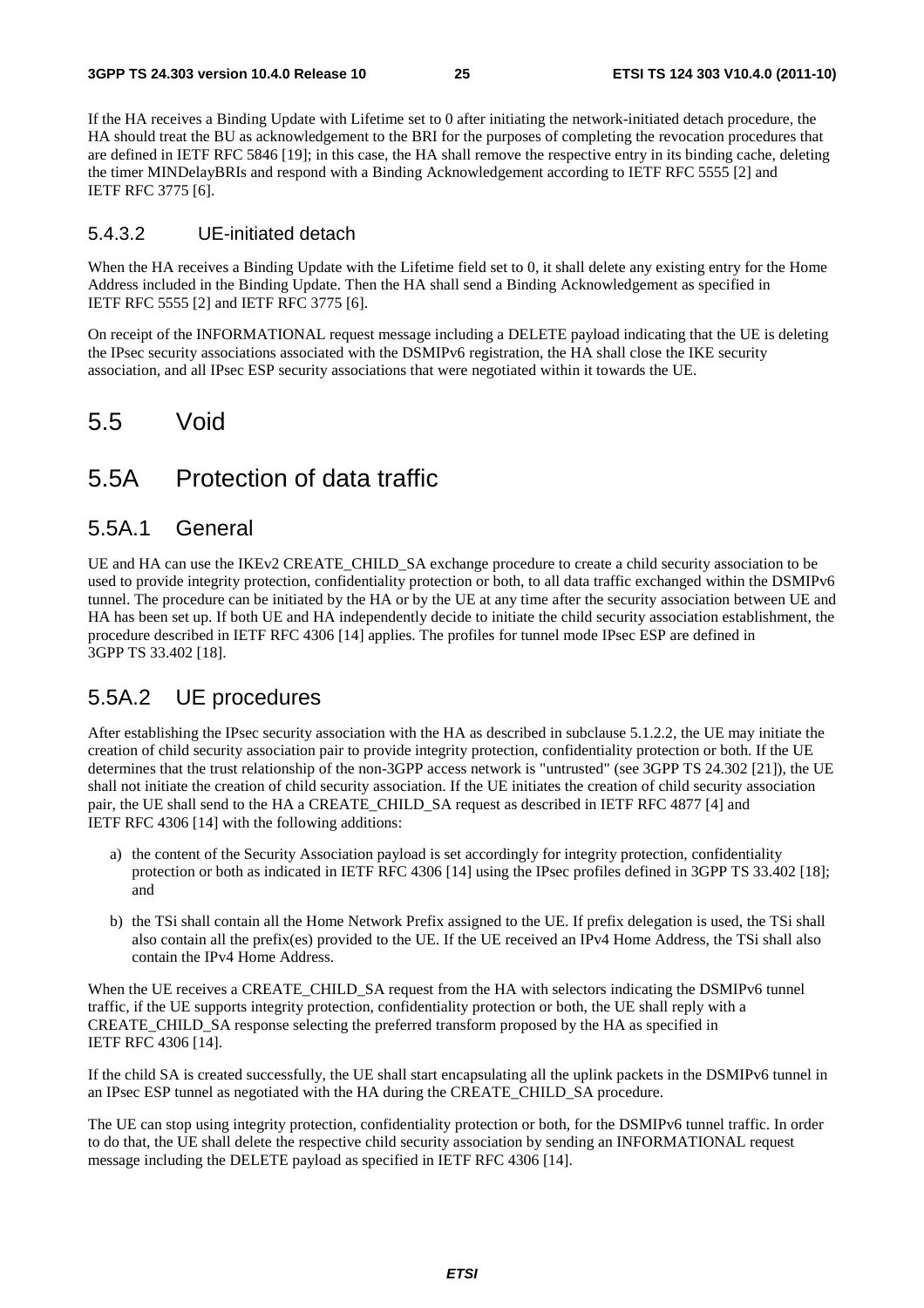### 5.5A.3 HA procedures

After establishing the IPsec security association with the UE as described in subclause 5.1.3.1, the HA may initiate the creation of child security association pair to provide integrity protection, confidentiality protection or both. If the HA initiates the creation of child security association pair, the HA shall send to the UE a CREATE\_CHILD\_SA request as described in IETF RFC 4877 [4] and IETF RFC 4306 [14] with the following additions:

- a) the content of the Security Association payload is set accordingly for integrity protection, confidentiality protection or both as indicated in IETF RFC 4306 [14] using the Ipsec profiles defined in 3GPP TS 33.402 [18]; and
- b) the TSi shall contain all the Home Network Prefix assigned to the UE. If prefix delegation is used, the TSi shall also contain all the prefix(es) provided to the UE. If the UE received an IPv4 Home Address, the TSi shall also contain the IPv4 Home Address.

When the HA receives a CREATE\_CHILD\_SA request from the UE with selectors indicating the DSMIPv6 tunnel traffic, if the HA supports integrity protection, confidentiality protection or both, the HA shall reply with a CREATE\_CHILD\_SA response selecting the preferred transform proposed by the HA as specified in IETF RFC 4306 [14].

If the child SA is created successfully, the HA shall start encapsulating, all the uplink packets in the DSMIPv6 tunnel in an IPSEC ESP tunnel as negotiated with the UE during the CREATE\_CHILD\_SA procedure.

The HA can stop using integrity protection, confidentiality protection or both, for the DSMIPv6 tunnel traffic. In order to do that, the HA shall delete the respective child security association by sending an INFORMATIONAL request message including the DELETE payload as specified in IETF RFC 4306 [14].

### 5.6 Attach to additional access network

### 5.6.1 General

The operations defined within subclause 5.6 apply to an IFOM capable UE configured for IFOMand a HA supporting IFOM.

The attach to additional access network procedure is performed by a UE supporting IFOM that has already established a PDN connection through an access network and decides to extend the PDN connection to another access network.

There can be two possible scenarios:

- the existing access network is a home link and the added access network is a foreign link; or
- the existing access network is a foreign link and the added access network is a home link.

The attach to additional access network procedure involves performing the following:

- access specific procedure to connect and configure an IP address for the added access network;
- discovery of a HA IP address if the UE has not obtained the IP address of the HA;
- home link detection;
- setting up a security association if there is no security existing association between the UE and HA; and
- exchange of Binding Update and Binding Acknowledgement with the BID mobility option and FID mobility option between the UE and HA.

### 5.6.2 UE procedures

#### 5.6.2.1 General

For the attach to additional access network procedure, the UE is already attached to either a home link or foreign link and discovers a new link. The UE applies the DSMIPv6 Home Link Detection Function as specified in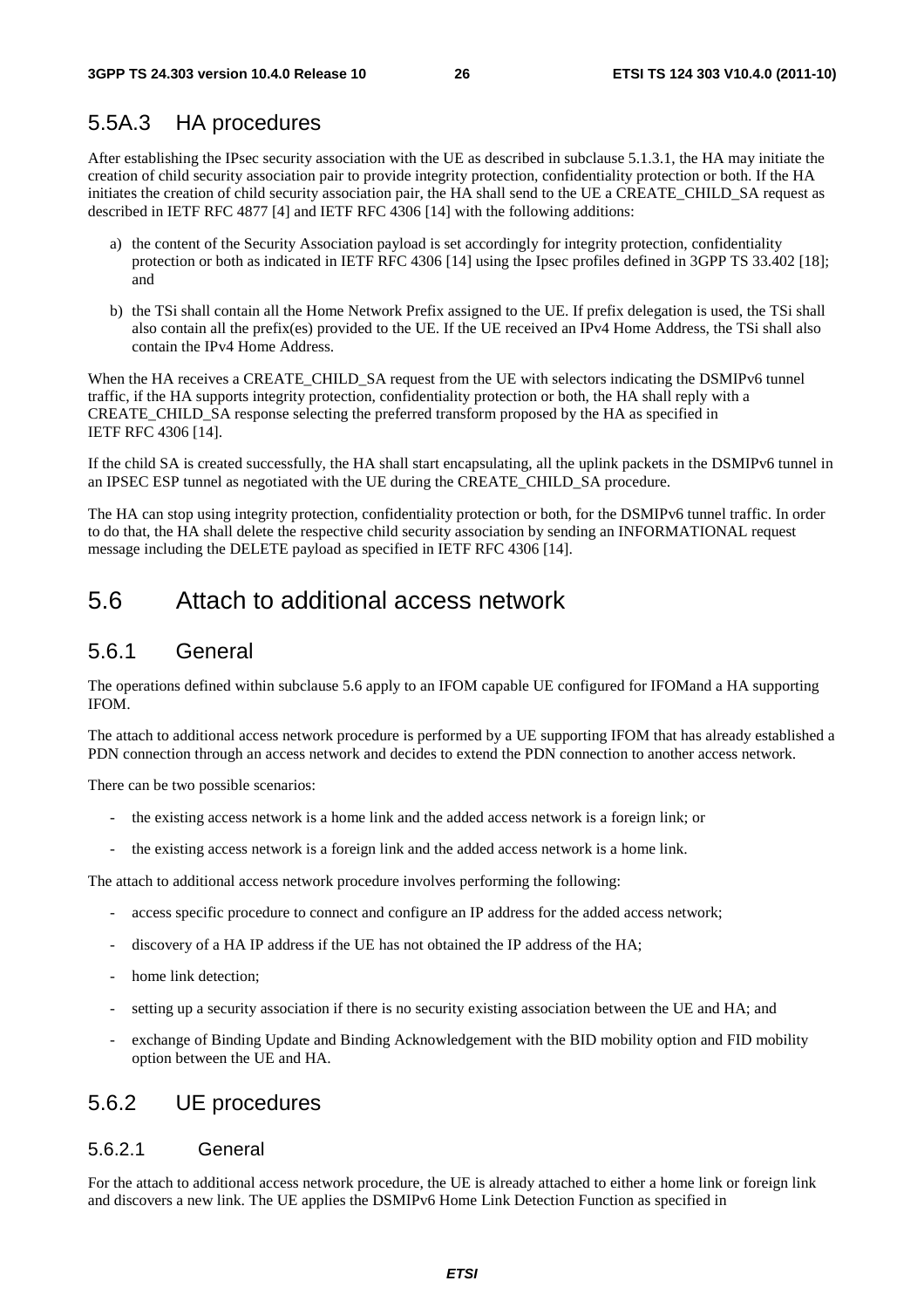subclause 5.1.2.3 to determine if the new link will be a home link or a foreign link. If the new link is a home link, the UE follows the procedure as specified in subclause 5.6.2.2. If the new link is a foreign link, the UE follows the procedure as specified in subclause 5.6.2.3.

#### 5.6.2.2 Attach to additional access network acting as home link

The UE shall perform the DSMIPv6 Home Link Detection Function as specified in subclause 5.1.2.3.

In addition, the UE shall perform the initial binding registration and IPv4 Home Address assignment as specified in subclause 5.1.2.4 with the following additional rules:

- a) the UE shall send a Binding Update through the home link;
- b) the O (Overwrite) flag in the Binding Update shall be set to "0";
- c) the UE shall insert a BID mobility option in this Binding Update with:
	- the 'H' flag in the BID mobility option set to "1";
	- the Care-of Address field set to the IPv6 Home Address of the binding; and
	- the BID-PRI field set to assign the priority to the BID as indicated in draft-ietf-mext-flow-binding [32];
- d) if routing filters were previously registered with the HA, the UE shall include a flow summary mobility option as specified in draft-ietf-mext-flow-binding [32] listing the values of the FIDs identifying the routing filter that were previously registered; and
- e) if the UE creates one or more routing rules as specified in subclause 5.1.2.4, for each FID mobility option, the value of the BID field in the Binding Reference suboption identifies the routing address that the UE wants to use to exchange packets matching the routing filter.

When the UE receives the Binding Acknowledgment from the HA, the UE shall process the Binding Acknowledgment as specified in subclause 5.1.2.4.

#### 5.6.2.3 Attach to an additional access acting as foreign link

The UE shall perform the same procedures described in subclause 5.1.2.4. The UE shall send the Binding Update message through the added link. In addition, the UE shall register the binding for the home link by including a BID mobility option in the Binding Update message. The BID mobility option fields for the binding for the home link are those indicated in IETF RFC 5648 [31] for home binding with the following distinctions:

- (a) the H flag shall be set to "1";
- (b) the Care-of Address field shall be set to the IPv6 HoA of the binding; and
- (c) the BID-PRI field shall be set to the assigned priority of the BID as indicated in draft-ietf-mext-flow-binding [32].

The UE shall process the received Binding Acknowledgement as specified in subclause 5.1.2.4.

#### 5.6.3 HA procedures

#### 5.6.3.1 General

The following subclauses describe the detailed HA procedures for the case when a UE is attaching to an additional access network.

#### 5.6.3.2 Attach to an additional access network acting as home link

When receiving a Binding Update from the UE, the HA performs the same procedure as specified in subclause 5.2.3.2. In addition, the HA shall validate the Binding Update as described in IETF RFC 5648 [31], IETF RFC 6089 [32] and IETF RFC 6088 [33].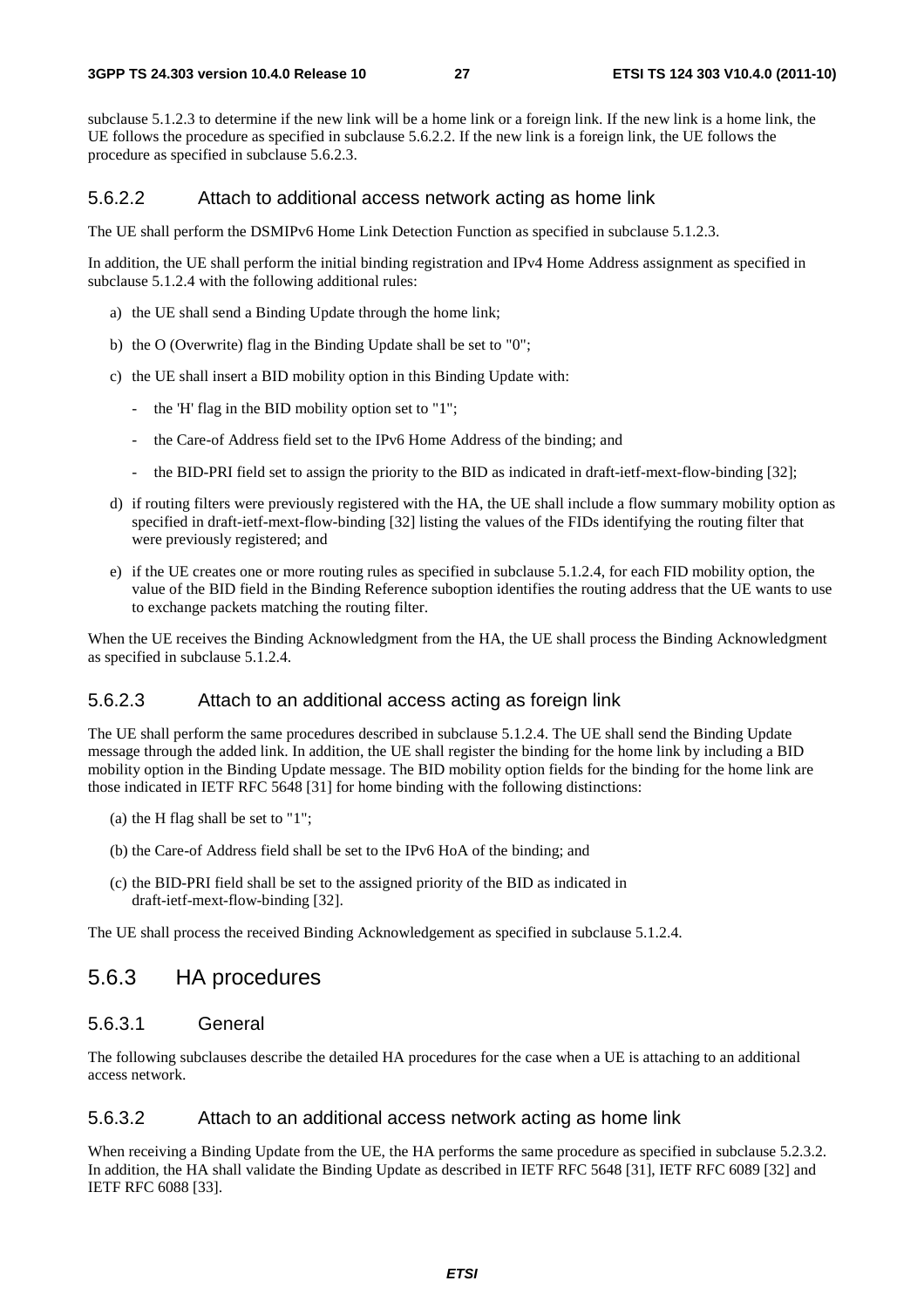#### 5.6.3.3 Attach to additional access acting as foreign link

When receiving a Binding Update from the UE, the HA performs the same procedures described in subclause 5.2.3.2 and in addition the HA shall validate the Binding Update as described in IETF RFC 5648 [31], and IETF RFC 6089 [32] and IETF RFC 6088 [33]. As described in IETF RFC 5648 [31], the HA shall:

- process the IPv6 address contained in the BID option with the H flag set to 0 as the Care-of Address; and
- process the IPv4 address contained in the BID option with the H flag set to 0 in the same way as the HA process the address contained in the IPv4 Care-of Address option in subclause 5.2.3.2.

### 5.7 Inter-access flow mobility

### 5.7.1 General

The operations defined within this sub-clause apply to an IFOM capable UE configured for IFOM and to HA supporting IFOM.

The inter-access flow mobility is performed by the UE supporting IFOM that already established a PDN connection and exchanges packets belonging to the PDN connection through multiple access networks. The UE has previously registered one or more routing rules with the HA.

In this procedure, the UE updates the HA by performing any of the following operations:

- assigning one or more routing filters to an access network different from the one those routing filters were previously assigned;
- adding one or more new routing rules to the HA; or
- removing one or more previously registered routing rules from the HA.

The procedure involves the exchange of a Binding Update and a Binding Acknowledgement with BID and FID options between the UE and the HA.

### 5.7.2 UE procedures

The UE performs the same procedures described in subclause 5.3.2 with the following exceptions:

- the UE shall set the O (Overwrite) flag to 0;
- the UE shall not include any Alternate Care-of Address option in the Binding Update message; and
- the UE shall not include any IPv4 Care-of Address option in the Binding Update message.

In addition, the UE shall extend the Binding Update message with the following options (see IETF RFC 5648 [31], IETF RFC 6089 [32] and IETF RFC 6088 [33]):

- a) The UE shall include a BID identifier mobility option:
	- the BID field is set to the value identifying the routing address used as IP Source Address of the Binding Update message;
	- if the Binding Update message is sent over a home link, the "H" flag is set to 1;
	- if the Binding Update message is sent over a foreign link, the "H" flag is set to  $0$ ;
	- the BID-PRI priority field is set to the priority assigned to the BID as indicated in IETF RFC 6089 [32]; and
	- if the routing address is an IPv4 address, a NAT was detected and the UE is not exchanging data traffic, the UE may insert the routing address in the Care-of Address field of the BID mobility option;
- b) the UE may create one or more routing rules. For each routing rule that the UE wants to register with the HA, the UE shall include a FID mobility option containing one traffic selector as specified in IETF RFC 6089 [32]. Traffic selectors are defined in IETF RFC 6088 [33]: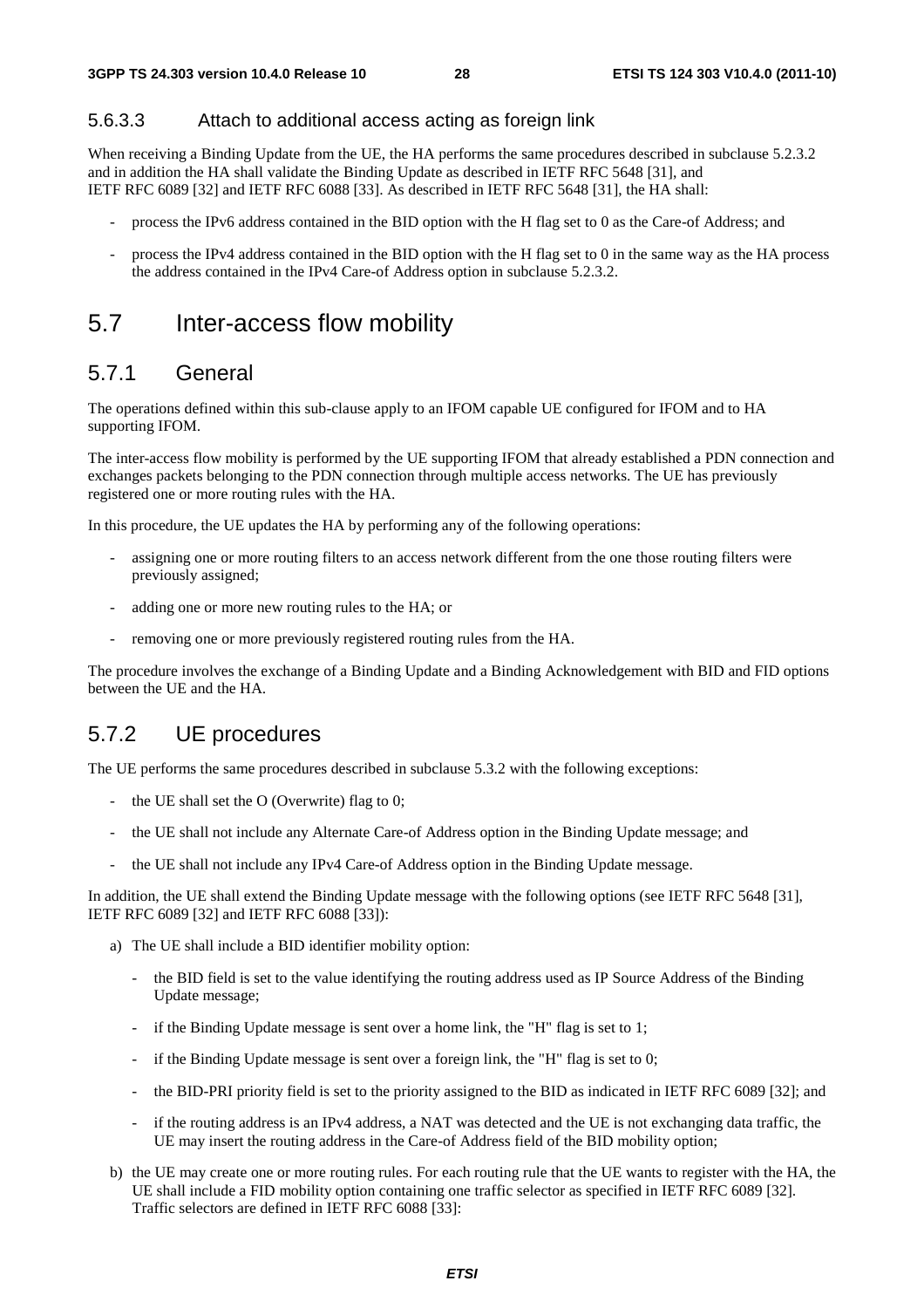- the UE shall set the FID field to an arbitrary value;
- the UE shall set the FID-PRI field to assign the priority to the routing filter as indicated in IETF RFC 6089 [32];
- the UE shall include a Binding Reference suboption as indicated in IETF RFC 6089 [32]. The value assigned to the BID identifies the routing address that the UE wants to use to exchange the packets matching the routing filters; and
- traffic selector suboption shall be set as specified in IETF RFC 6089 [32] and IETF RFC 6088 [33]. The parameters described in the traffic selector suboption represent the routing filter that corresponds to the routing rule that the UE wants to register with the HA;
- c) The UE may insert a flow summary mobility option (as described in IETF RFC 6089 [32]).
	- If the UE wants to keep some routing rules previously registered unmodified, i.e. no flow handover, the UE lists the values of the FIDs identifying the routing rules that the UE wants to keep unmodified in the flow summary mobility option; and
	- If the UE wants to remove one or more previously registered routing rules, the UE does not include in the flow summary mobility option the FIDs identifying the routing rules that the UE wants to remove; and
- d) the UE may modify one or more routing rules with the HA. For each routing rule that the UE wants to modify, the UE shall include a FID mobility option as specified in IETF RFC 6089 [32].
	- the UE shall set the FID field to the value identifying the routing filter the UE wants to handover;
	- the UE shall set the FID-PRI field to assign the priority to the BID as indicated in IETF RFC 6089 [32]; and
	- the UE shall include a Binding Reference suboption as indicated in IETF RFC 6089 [32]. The value assigned to the BID identifies the routing address that the UE wants to use to exchange the packets matching the routing filters.

The handling of the received Binding Acknowledgement message is the same as specified in subclause 5.1.2.4. In addition, the UE handles the FID and BID mobility options contained in the received Binding Acknowledgment message as specified in IETF RFC 5648 [31], IETF RFC 6089 [32] and IETF RFC 6088 [33].

### 5.7.3 HA procedures

When receiving a Binding Update from the UE, the HA performs the same procedures described in subclause 5.3.3 and in addition the HA shall validate the Binding Update as described in IETF RFC 5648 [31], IETF RFC 6089 [32] and IETF RFC 6088 [33].

### 5.8 UE-initiated removal of an access network from a PDN connection

### 5.8.1 General

The operations defined within this sub-clause apply to an IFOM capable UE configured for IFOM and to HA supporting IFOM.

The removal of an access network from a PDN connection procedure is initiated by a UE which has a PDN connection through multiple access networks. In this procedure, the UE stops using one of the access network for the PDN connection.

The procedure involves the exchange of a Binding Update and a Binding Acknowledgement between the UE and the  $HA$ 

There can be two possible scenarios:

home link access network is removed and foreign link access network is maintained; or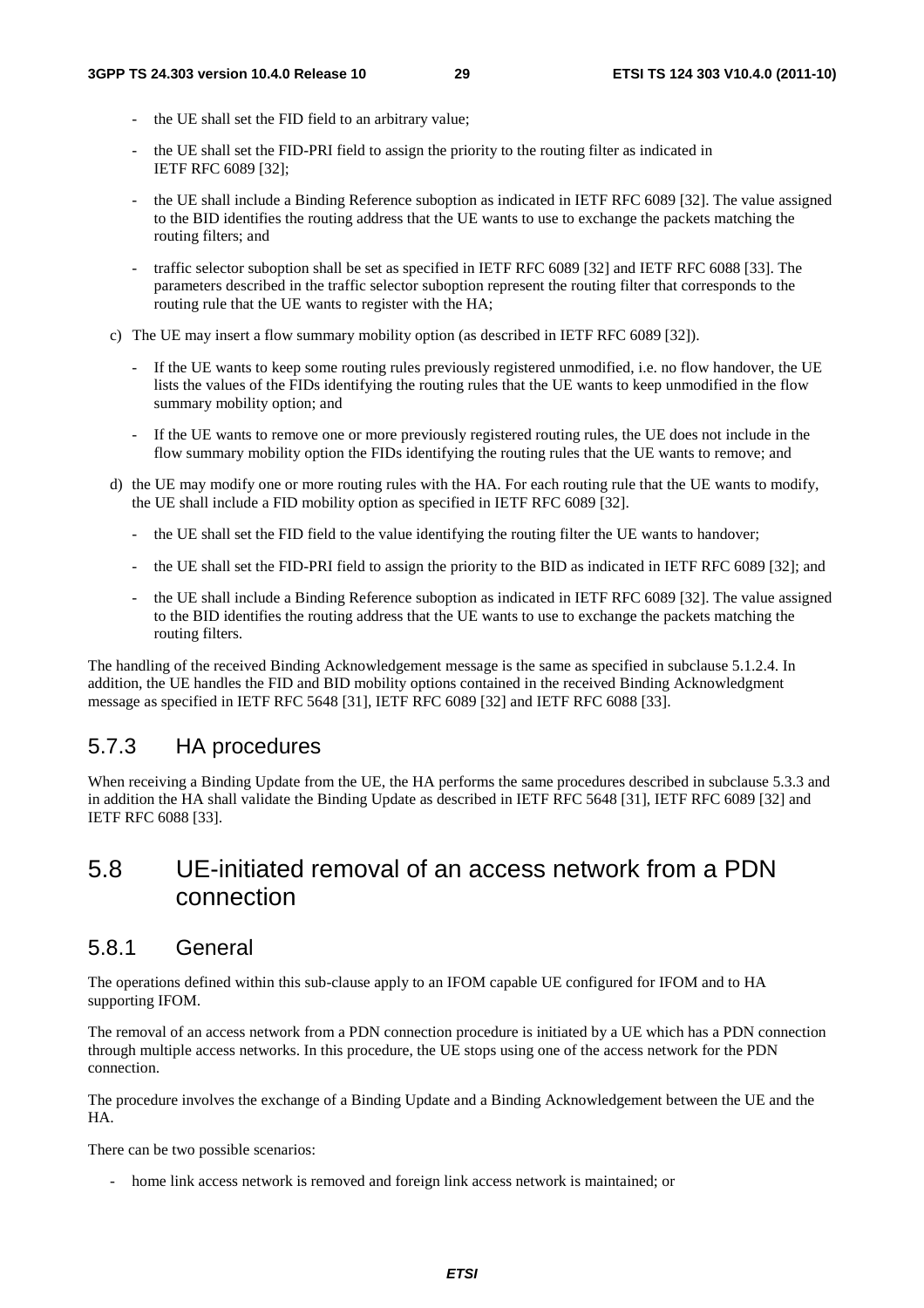- foreign link access network is removed and home link access network is maintained.

#### 5.8.2 UE procedures

#### 5.8.2.1 General

The removal of an access network from a PDN connection is performed by a UE attached to multiple access networks. The UE sends a Binding Update message in order to update the HA binding cache removing the entry corresponding to the removed access network. If the removed access network is a home link, the UE follows the procedure as specified in subclause 5.8.2.2. If the removed access network is a foreign link, the UE follows the procedure as specified in subclause 5.8.2.3.

#### 5.8.2.2 Removal of Home link access

If the UE removes the home link from a specific PDN connection, the UE shall perform one of the following operations:

- (a) the UE sends a Binding Update with the Lifetime field set to 0 as specified in IETF RFC 5555 [2] and IETF RFC 3775 [6] and with a BID mobility option. The UE populates the BID mobility option as follows (see IETF RFC 5648 [31]):
	- the BID identifier field is set to the BID corresponding to the access network the UE wants to remove;
	- the H flag is set to 0; and
	- the Care-of Address field in the BID mobility option is omitted;

or:

(b) the UE sends a Binding Update message as indicated in subclause 5.1.2.4 with the following additions:

- the Binding Update message shall be exchanged through the maintained access network;
- the BID identifier field is set to the value identifying the maintained access network; and
- the Care-of Address field in the BID mobility option is omitted.

NOTE: The choice of the operation to follow is up to UE implementation.

#### 5.8.2.3 Removal of foreign link from a PDN connection

If the UE removes an access network acting as foreign link from a specific PDN connection and maintains the connection to the PDN through the home link, the UE shall send a Binding Update message with the Lifetime field set to 0 as specified in subclause 5.4.2.2.If the UE decides to close the security association set up with the HA, the UE shall send the INFORMATIONAL request message including a DELETE payload as specified in subclause 5.4.2.2.

#### 5.8.3 HA procedures

#### 5.8.3.1 General

The following subclauses describe the detailed HA procedures for the case when a UE is removing an access network from a PDN connection.

#### 5.8.3.2 Removal of home link access from a PDN connection

In case of removal of a home link from a PDN connection executed by the UE, the HA shall perform the following operations:

if the Lifetime field of the received Binding Update is set to 0, the HA processes the received Binding Update message as described in IETF RFC 5555 [2] and IETF RFC 3775 [6] and IETF RFC 5648 [31]; and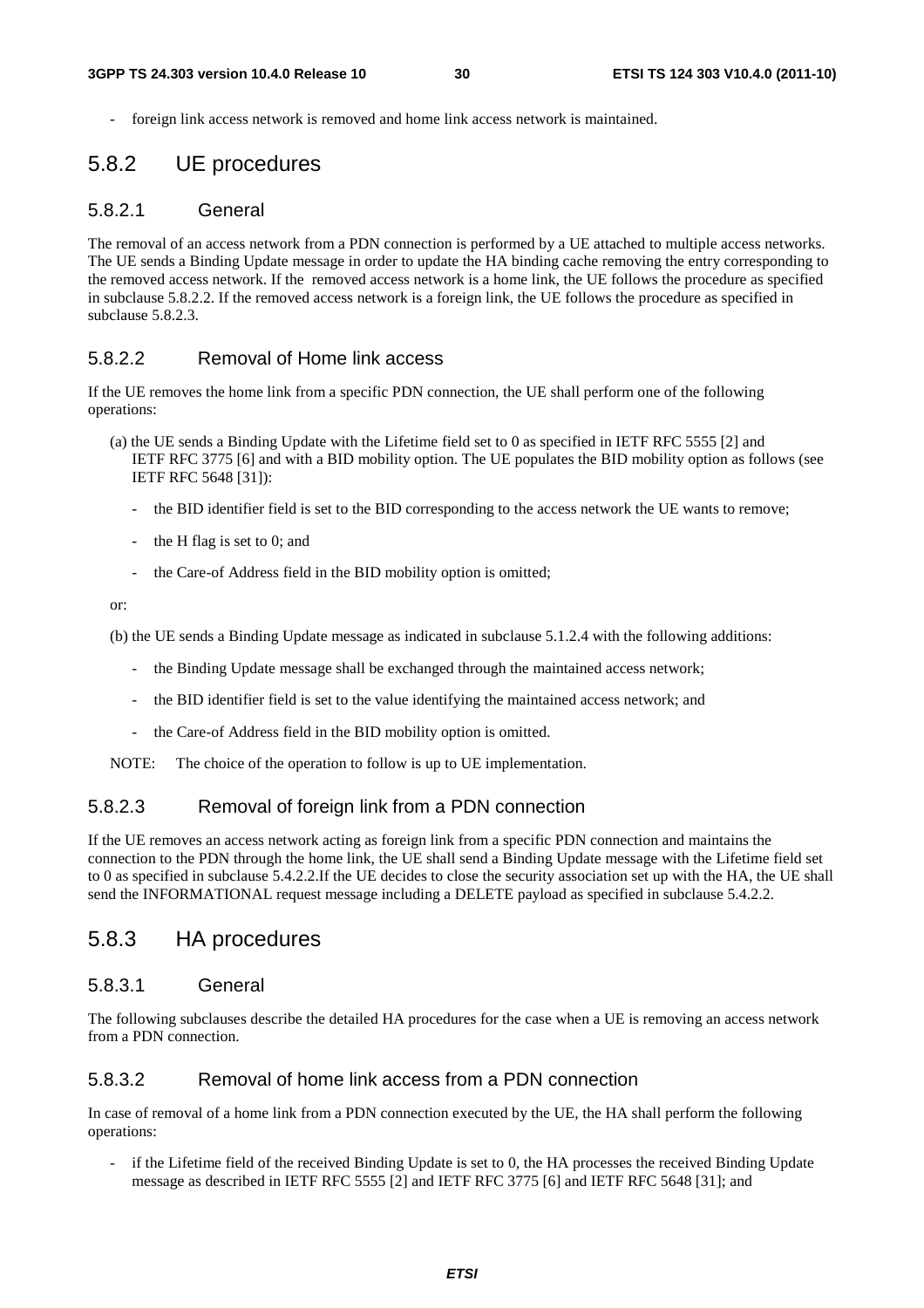if the Lifetime field of the received Binding Update is not set to 0, the HA shall perform the same procedures described in subclause 5.6.3.3.

#### 5.8.3.3 Removal of foreign link from a PDN connection

When the HA receives a Binding Update with the Lifetime field set to 0, the HA shall perform the same procedures described in subclause 5.4.3.2.

### 5.9 Network-initiated removal of an access network from a PDN connection

### 5.9.1 General

The operations defined within this subclause apply to IFOM capable UE configured for IFOM and to HA supporting IFOM.

The removal of an access network from a PDN connection procedure is initiated by the HA for a UE that has an established PDN connection through multiple access networks with the HA. In this procedure, the HA informs the UE that an entry in the binding cache is no more valid over one of the access network for the PDN connection. The UE then performs the network-initiated removal of an access network from a PDN connection procedure.

The procedure involves the exchange of a Binding Revocation Indication (BRI) message and a Binding Revocation Acknowledgement (BRA) between the UE and the HA as specified in IETF RFC 5846 [19].

Once the procedure is completed, the UE uses the maintained access network for the PDN connection.

There can be two possible scenarios:

- home link access network is removed and foreign link access network is maintained; or
- foreign link access network is removed and home link access network is maintained.

### 5.9.2 UE procedures

#### 5.9.2.1 General

The following subclauses describe the detailed UE procedures for the case when the HA removes an access network from a PDN connection.

#### 5.9.2.2 Removal of home link access from a PDN connection

Upon receiving a BRI message with a BID option, the UE shall perform the procedure as specified in subclause 5.4.2.1 with the following additions:

- the UE shall process the BID mobility option as specified in IETF RFC 5846 [19];
- the UE shall include the received BID mobility option in the BRA as specified in IETF RFC 5846 [19]; and
- the UE shall not close the security associations set up with the HA.

#### 5.9.2.3 Removal of foreign link from a PDN connection

Upon receiving a BRI message without a BID mobility option from the HA, the UE shall process the BRI message as specified in subclause 5.4.2.1. If the UE decides to close the security association set up with the HA, the UE shall send the INFORMATIONAL request message including a DELETE payload as specified in subclause 5.4.2.2.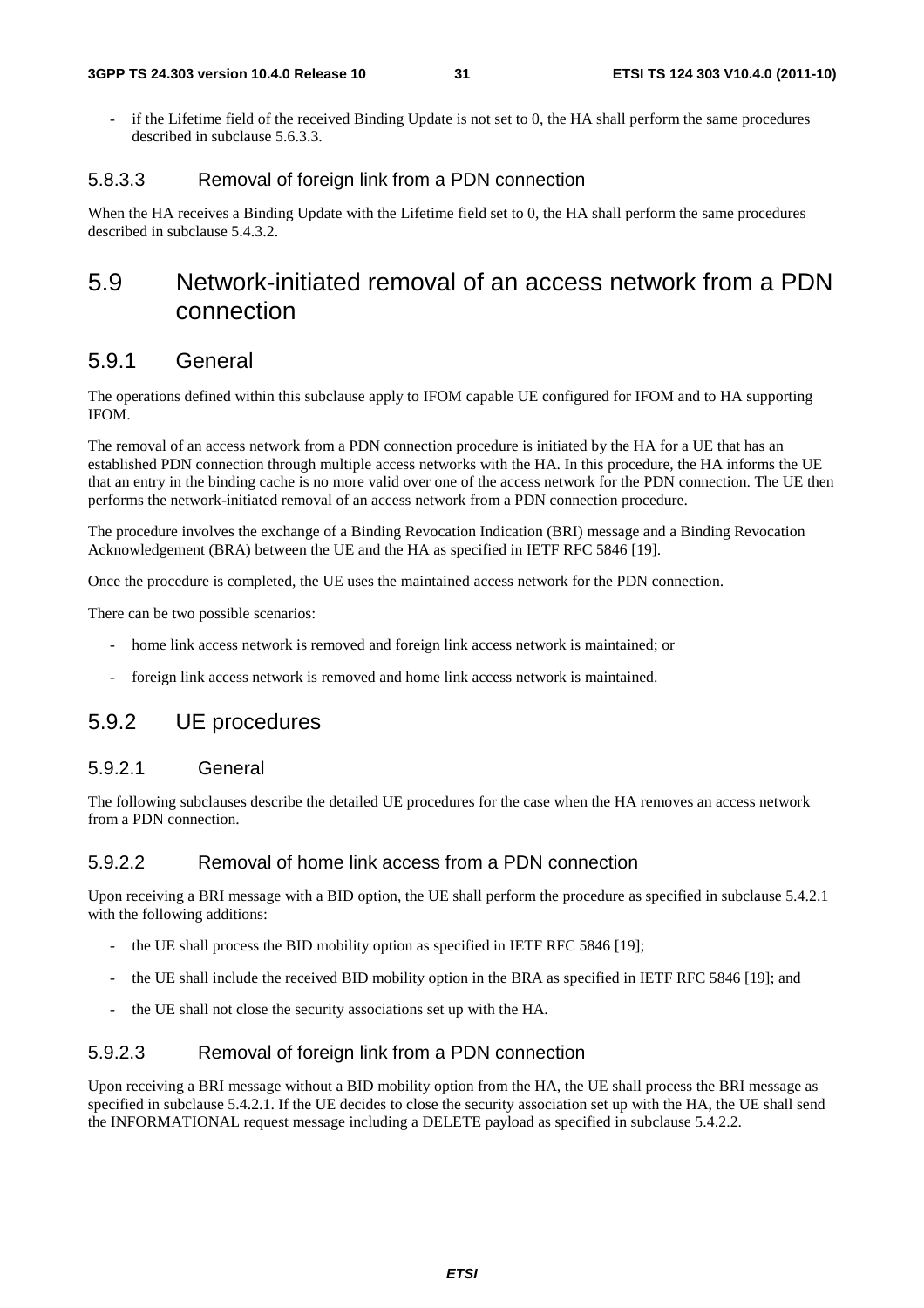### 5.9.3 HA procedures

#### 5.9.3.1 General

The following subclauses describe the detailed HA procedures for the case when the HA removes an access network from a PDN connection.

#### 5.9.3.2 Removal of home link access from a PDN connection

In order to remove the home link access from a PDN connection, the HA shall perform the procedure as specified in subclause 5.4.3.1 with the following additions:

- the HA shall include a BID mobility option of the home link access in the BRI message sent to the UE; and
- the HA shall only remove the home binding of the the PDN connection from the HA binding update cache, when a BRA message with the same BID mobility option is received.

#### 5.9.3.3 Removal of foreign link from a PDN connection

In order to remove the foreign link access network from a PDN connection, the HA shall perform the network initiated detach procedure by sending a BRI message without a BID mobility option as described in subclause 5.4.3.1.

If an INFORMATIONAL request message including a DELETE payload is received, the HA shall perform the procedure as specified in subclause 5.4.3.2.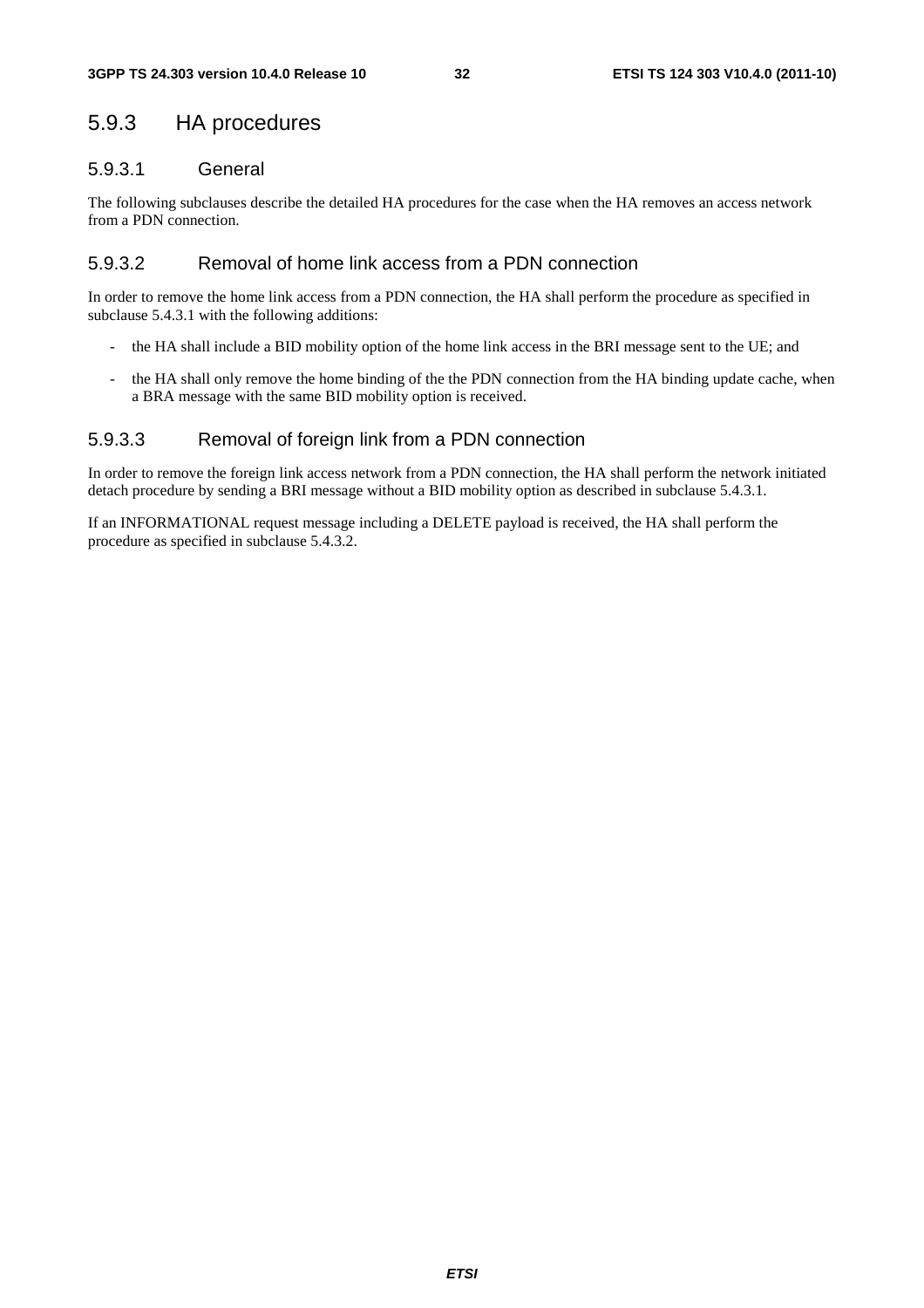## Annex A (normative): Message Details

## A.1 General

Only the message fields and the mobility options used in the DSMIPv6 procedures defined in this TS are present in this annex. Unspecified message fields and mobility options are not used by this specification.

The IP header, the home address destination option, and type 2 routing header option of the DSMIPv6 signalling messages are not included in this annex. They shall be set in the message as defined in the IETF RFC 3775 [6], IETF RFC 5555 [2] and IETF RFC 5846 [19].

Only the message fields and mobility options used for normal cases in this TS are present in this annex.

## A.2 Initial Binding Registration

### A.2.1 Binding Update

The fields of a BU message for the DSMIPv6 Initial Binding Registration procedure are depicted in Table A.2.1-1.

The Mobility Options in a BU message for the DSMIPv6 Initial Binding Registration procedure are depicted in Table A.2.1-2.

| <b>Fields</b>                               | <b>Fields Description</b>                                                                                                                                                                 | Reference                |
|---------------------------------------------|-------------------------------------------------------------------------------------------------------------------------------------------------------------------------------------------|--------------------------|
| Sequence Number                             | Set to a monotonically increasing value.                                                                                                                                                  | <b>IETF RFC 3775 [6]</b> |
| <b>Lifetime</b>                             | Set to the requested number of time in units of 4<br>seconds the binding shall remain valid.                                                                                              | IETF RFC 3775 [6]        |
| Home Registration (H)                       | Set to "1" to indicate receiving node should act as this<br>node"s HA                                                                                                                     | <b>IETF RFC 3775 [6]</b> |
| Link-local Address<br>Compatibility (L)     | The Link-Local Address Compatibility (L) bit is set<br>when the home address reported by the mobile node<br>has the same interface identifier as the mobile node's<br>link-local address. | IETF RFC 3775 [6]        |
| Key Management Mobility<br>Capability (K)   | Set to "1" to indicate IKEv2 SA ability to survive<br>mobility                                                                                                                            | IETF RFC 3775 [6]        |
| Acknowledge (A)                             | Set to "1" to request an acknowledgement message.                                                                                                                                         | IETF RFC 3775 [6]        |
| Force UDP encapsulation<br>request (F) Flag | Set to "0" to indicate no forced UDP encapsulation                                                                                                                                        | <b>IETF RFC 5555 [2]</b> |
| Mobile Router Flag (R)                      | Set to "1" to indicate home network prefix preservation IETF RFC 3963 [29]<br>for the UE.                                                                                                 |                          |
| Overwrite Flag (O)                          | Set to "1" to indicate replacing all binding cache<br>entries at the HA with the entries listed in the Binding<br>Update.                                                                 | IETF RFC 5648 [31]       |

**Table A.2.1-1: Fields of a BU message for the DSMIPv6 Initial Binding Registration procedure**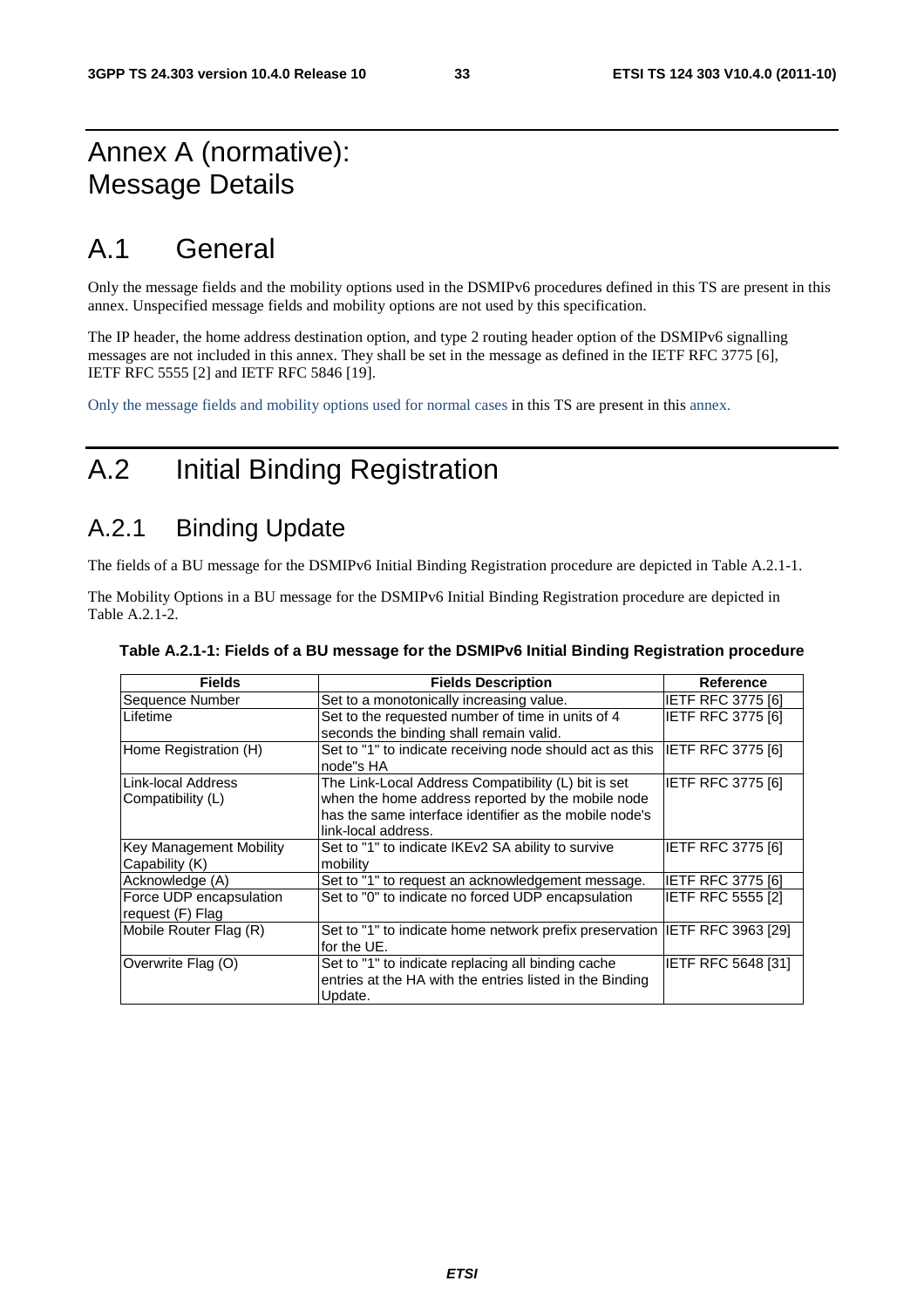| <b>Mobility Option</b>                        | Cat. | <b>Mobility Option Description</b>                                                                                                                                                                                                                                                                    | <b>Reference</b>                                        |
|-----------------------------------------------|------|-------------------------------------------------------------------------------------------------------------------------------------------------------------------------------------------------------------------------------------------------------------------------------------------------------|---------------------------------------------------------|
| <b>IPv4 Home Address</b><br>option            | O    | Set to the value "0.0.0.0" to request allocation for the<br>UE. The "P" flag is set to '0'.<br>The Prefix Length is set to the requested prefix length<br>of '32'.                                                                                                                                    | <b>IETF RFC 5555 [2]</b>                                |
| <b>IPv 4 Care-of Address</b>                  | C    | Set to the IPv4 Care-of address when in an IPv4<br>Access Network.                                                                                                                                                                                                                                    | <b>IETF RFC 5555 [2]</b>                                |
| Alternate Care-of<br><b>Address</b>           | C    | Used (in addition to the Source address of the IPv6<br>packet) to carry the IPv6 care-of address when in an<br>IPv6 access network.                                                                                                                                                                   | IETF RFC 3775 [6]                                       |
| Binding Identifier<br>mobility option         | O    | The BID and BID-PRI are set to an arbitrary value.<br>For registration of a home link, the "H" flag is set to "1"<br>and the value of the CoA field is the Home Address.<br>For registration of a foreign link, the "H" flag is set to "0"<br>land the value of the CoA field is the Care-of Address. | <b>IETF RFC 5648 [31].</b><br> IETF RFC 6089 [32]       |
| <b>Flow Identification</b><br>mobility option | O    | The FID and FID-PRI are set to an arbitrary value.<br>The Action field is set to indicate the action taken by<br>the receiver of the Binding Update.<br>The sub-option field conveys the Traffic Selector sub-<br>option.                                                                             | <b>IETF RFC 6089 [32].</b><br><b>IETF RFC 6088 [33]</b> |
| <b>Flow Summary</b><br>mobility option        | O    | Contain one or more FIDs present in the binding<br>update list to refresh the respective flow bindings.                                                                                                                                                                                               | <b>IETF RFC 6089 [32]</b>                               |

#### **Table A.2.1-2: Mobility Options in a BU message for the DSMIPv6 Initial Binding Registration procedure**

## A.2.2 Binding Acknowledgement

The fields of a BA message for the DSMIPv6 Initial Binding Registration procedure are depicted in Table A.2.2-1.

The Mobility Options in a BA message for the DSMIPv6 Initial Binding Registration procedure are depicted in Table A.2.2-2.

|  | Table A.2.2-1: Fields of a BA message for the DSMIPv6 Initial Binding Registration procedure |  |
|--|----------------------------------------------------------------------------------------------|--|
|  |                                                                                              |  |

| <b>Fields</b>                                    | <b>Fields Description</b>                                                                                                    | Reference                |
|--------------------------------------------------|------------------------------------------------------------------------------------------------------------------------------|--------------------------|
| <b>Status</b>                                    | Set to indicate the result.                                                                                                  | IETF RFC 3775 [6]        |
| <b>Key Management Mobility</b><br>Capability (K) | Set as per HA ability to support the feature of updating IETF RFC 3775 [6],<br>the IKE SA based on Binding Update processing | <b>IETF RFC 5555 [2]</b> |
| Mobile Router Flag (R)                           | Set to "1"                                                                                                                   | IETF RFC 3963 [29]       |
| Sequence Number                                  | Set to the value received in the corresponding Binding IETF RFC 3775 [6]<br>Update.                                          |                          |
| Lifetime                                         | Set to the granted number of time units of 4 seconds<br>the binding shall remain valid.                                      | <b>IETF RFC 3775 [6]</b> |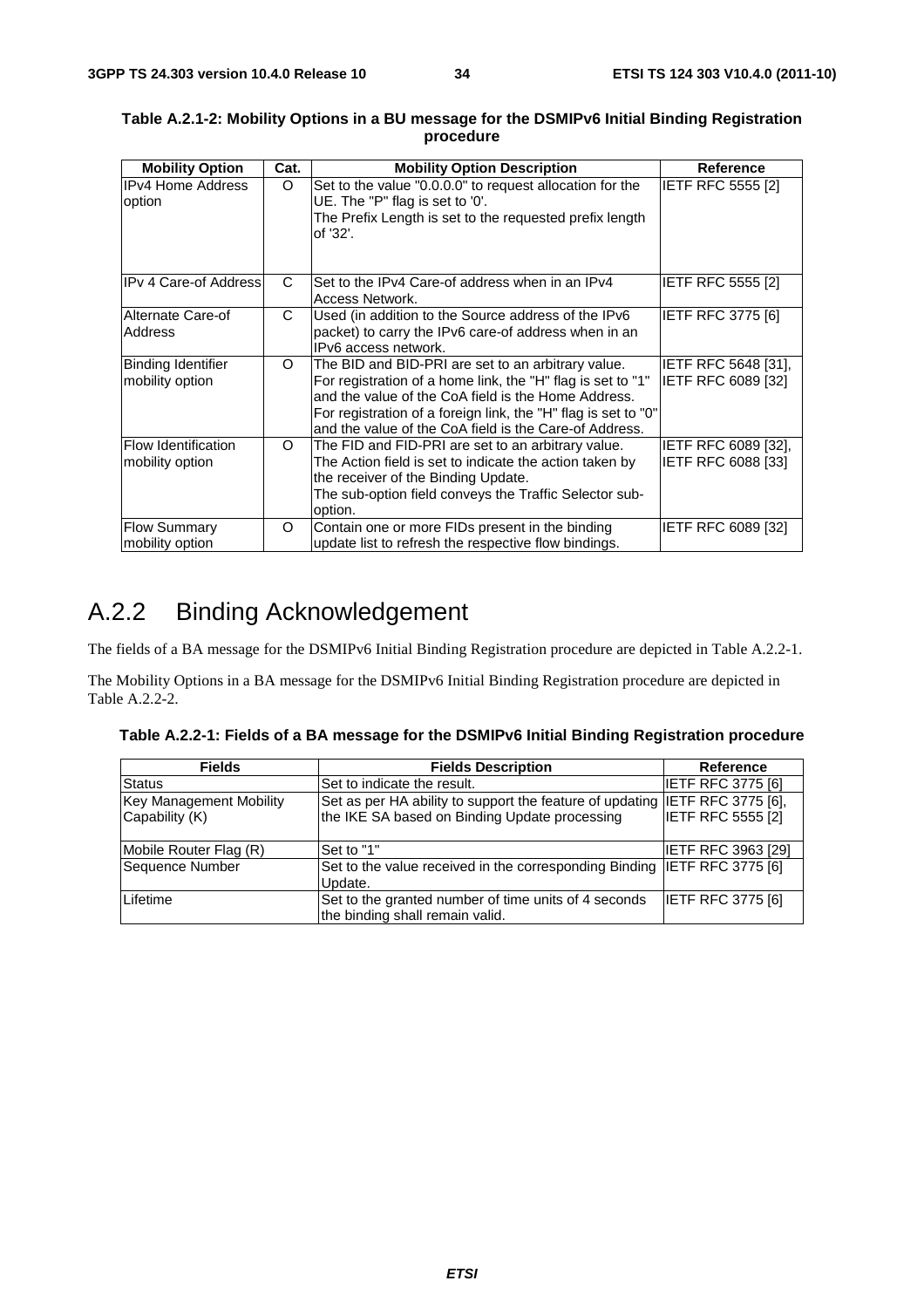| <b>Mobility Option</b>                          | Cat. | <b>Mobility Option Description</b>                                                                                                                                                                                                                                                                    | Reference                                 |
|-------------------------------------------------|------|-------------------------------------------------------------------------------------------------------------------------------------------------------------------------------------------------------------------------------------------------------------------------------------------------------|-------------------------------------------|
| <b>IPv4 Address</b><br>Acknowledgment<br>option | C    | If IPv4 Home Address option is present in the<br>corresponding BU, IPv4 Home Address is set to the<br>IPv4 Home Address allocated for the UE. The<br>supporting Status field is set accordingly. Pref-len field<br>is set to "32".                                                                    | <b>IETF RFC 5555 [2]</b>                  |
| NAT Detection Option                            | C    | When present the option contains the F Flag which<br>indicates to the UE that UDP encapsulation is required.<br>Option contains an optionally Refresh Time for the UE<br>to refresh the NAT binding.                                                                                                  | <b>IETF RFC 5555 [2]</b>                  |
| Binding Refresh<br>Advice                       | Ω    | Contains a Refresh Interval in units of 4 seconds<br>indicating the remaining time until the UE should send<br>a new home registration to the HA.                                                                                                                                                     | <b>IETF RFC 3775 [6]</b>                  |
| Binding Identifier<br>mobility option           | C    | The option is present if the UE sent a Binding Identifier $ IETF$ RFC 5648 [31],<br>mobility option in the corresponding BU.<br>The Status field is set accordingly.<br>The BID, BID-PRI and "H" flag are set to the value<br>indicated in the BID mobility option of the received<br>Binding Update. | IETF RFC 6089 [32]                        |
| <b>Flow Identification</b><br>mobility option   | C    | The option is present if the UE sent a Flow<br>Identification mobility option in the corresponding BU.<br>The Status field is set accordingly.<br>The FID, FID-PRI, Action field and sub-option field are<br>set to the value indicated in the FID mobility option of<br>the received Binding Update. | IETF RFC 6089 [32],<br>IETF RFC 6088 [33] |

#### **Table A.2.2-2: Mobility Options in a BA message for the DSMIPv6 Initial Binding Registration procedure**

### A.2.3 Binding Error

The fields of a BE message for the DSMIPv6 Initial Binding Registration procedure are depicted in Table A.2.3-1.

| Table A.2.3-1: Fields of a BE message for the DSMIPv6 Initial Binding Registration procedure |  |  |
|----------------------------------------------------------------------------------------------|--|--|
|----------------------------------------------------------------------------------------------|--|--|

| <b>Fields</b> | <b>Fields Description</b>                                                      | Reference                |
|---------------|--------------------------------------------------------------------------------|--------------------------|
| <b>Status</b> | Set to indicate the result.                                                    | <b>IETF RFC 3775 [6]</b> |
| Home Address  | IThe home address that was contained in the Home<br>Address destination option | <b>IETF RFC 3775 [6]</b> |

## A.3 Re-Registration

### A.3.1 Binding Update

The fields of a BU message for the DSMIPv6 Re-Registration procedure are depicted in Table A.3.1-1.

The Mobility Options in a BU message for the DSMIPv6 Re-Registration procedure are depicted in Table A.3.1-2.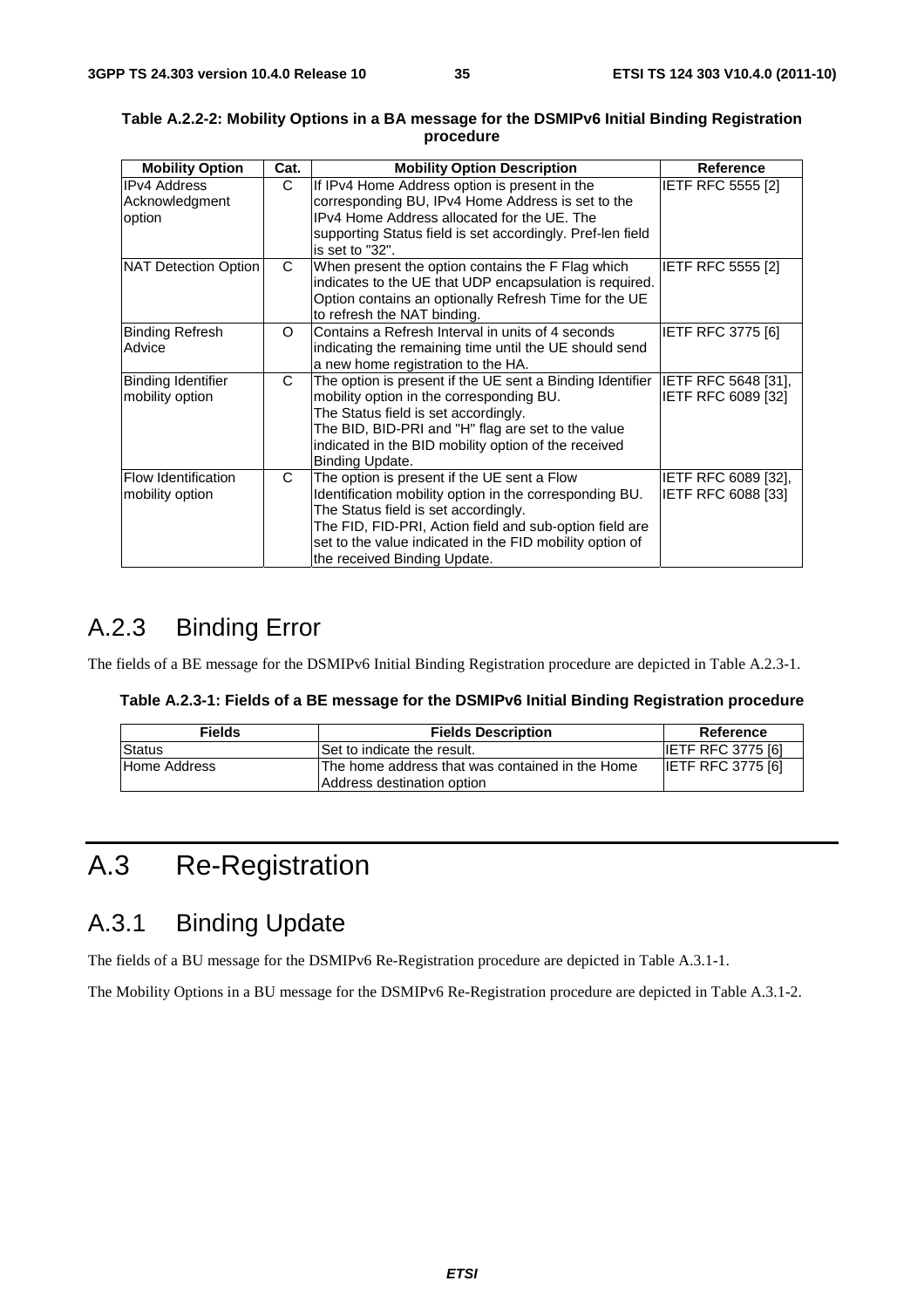| <b>Fields</b>           | <b>Fields Description</b>                                                  | <b>Reference</b>         |
|-------------------------|----------------------------------------------------------------------------|--------------------------|
| Sequence Number         | Set to a monotonically increasing value.                                   | IETF RFC 3775 [6]        |
| Lifetime                | Set to the requested number of time units the binding                      | IETF RFC 3775 [6]        |
|                         | shall remain valid.                                                        |                          |
| Home Registration (H)   | Set to "1" to indicate receiving node should act as this IETF RFC 3775 [6] |                          |
|                         | node"s HA                                                                  |                          |
| Link-local Address      | The Link-Local Address Compatibility (L) bit is set                        | <b>IETF RFC 3775 [6]</b> |
| Compatibility (L)       | when the home address reported by the mobile node                          |                          |
|                         | has the same interface identifier as the mobile node's                     |                          |
|                         | link-local address.                                                        |                          |
| Key Management Mobility | Set to "1" to indicate IKEv2 SA ability to survive                         | IETF RFC 3775 [6]        |
| Capability (K)          | mobility                                                                   |                          |
| Acknowledge (A)         | Set to "1" to request an acknowledgement message.                          | IETF RFC 3775 [6]        |
| Force UDP encapsulation | Set to "0" to indicate no forced UDP encapsulation                         | <b>IETF RFC 5555 [2]</b> |
| request (F) Flag        |                                                                            |                          |
| Mobile Router Flag (R)  | Set to "1" to indicate home network prefix preservation IETF RFC 3963 [29] |                          |
|                         | for the UE.                                                                |                          |
| Overwrite Flag (O)      | Set to "0" to maintain all binding cache entries at the                    | IETF RFC 5648 [31]       |
|                         | HA previously registered.                                                  |                          |

**Table A.3.1-1: Fields of a BU message for the DSMIPv6 Re-Registration procedure** 

#### **Table A.3.1-2: Mobility Options in a BU message for the DSMIPv6 Re-Registration procedure**

| <b>Mobility Option</b>                       | Cat. | <b>Mobility Option Description</b>                                                                                                                                                                                                                                                                                                                                                                                                                          | <b>Reference</b>         |
|----------------------------------------------|------|-------------------------------------------------------------------------------------------------------------------------------------------------------------------------------------------------------------------------------------------------------------------------------------------------------------------------------------------------------------------------------------------------------------------------------------------------------------|--------------------------|
| <b>IPv4 Home Address</b><br>option           | C.   | If the UE has previously registered IPv4 home address<br>and wants to keep it, it is included in the option. The "P"<br>flag is not set. The Prefix Length is set to the requested<br>prefix length of 32.                                                                                                                                                                                                                                                  | <b>IETF RFC 5555 [2]</b> |
|                                              |      | If the UE has previously registered IPv4 home address<br>and wants to release it, it is not included in the BU.                                                                                                                                                                                                                                                                                                                                             |                          |
|                                              |      | If the UE has no IPv4 Home address it may set the<br>value "0.0.0.0" to request allocation for the UE. In this<br>case the "P" flag is set to "0".                                                                                                                                                                                                                                                                                                          |                          |
|                                              |      | The Prefix Length is set to the requested prefix length<br>of 32.                                                                                                                                                                                                                                                                                                                                                                                           |                          |
| <b>IPv 4 Care-of Address</b>                 | C    | Set to the IPv4 Care-of address (same value as was<br>set in the Initial BU) when in an IPv4 Access Network                                                                                                                                                                                                                                                                                                                                                 | <b>IETF RFC 5555 [2]</b> |
| Alternate Care-of<br>Address                 | C    | Used (in addition to the Source address of the IPv6<br>packet) to carry the IPv6 care-of address when in an<br>IPv6 access network.                                                                                                                                                                                                                                                                                                                         | IETF RFC 3775 [6]        |
| <b>Binding Identifier</b><br>mobility option | C    | The option is present if the UE included a Binding<br>Identifier mobility option in the BU previously sent to the IETF RFC 6089 [32]<br>Home Agent.<br>The BID and BID-PRI are set to an arbitrary value.<br>For registration of a home link, the "H" flag is set to "1"<br>and the value of the CoA field is the Home Address.<br>For registration of a foreign link, the "H" flag is set to "0"<br>and the value of the CoA field is the Care-of Address. | IETF RFC 5648 [31],      |
| <b>Flow Summary</b><br>mobility option       | C    | The option is present if the UE included a Flow<br>Summary mobility option or at least one Flow<br>Identification mobility option in the BU previously sent<br>to the Home Agent.<br>Contain one or more FIDs present in the binding<br>update list to refresh the respective flow bindings.                                                                                                                                                                | IETF RFC 6089 [32]       |

### A.3.2 Binding Acknowledgement

The fields of a BA message for the DSMIPv6 Re-Registration procedure are depicted in Table A.3.2-1.

The Mobility Options in a BA message for the DSMIPv6 Re-Registration procedure are depicted in Table A.3.2-2.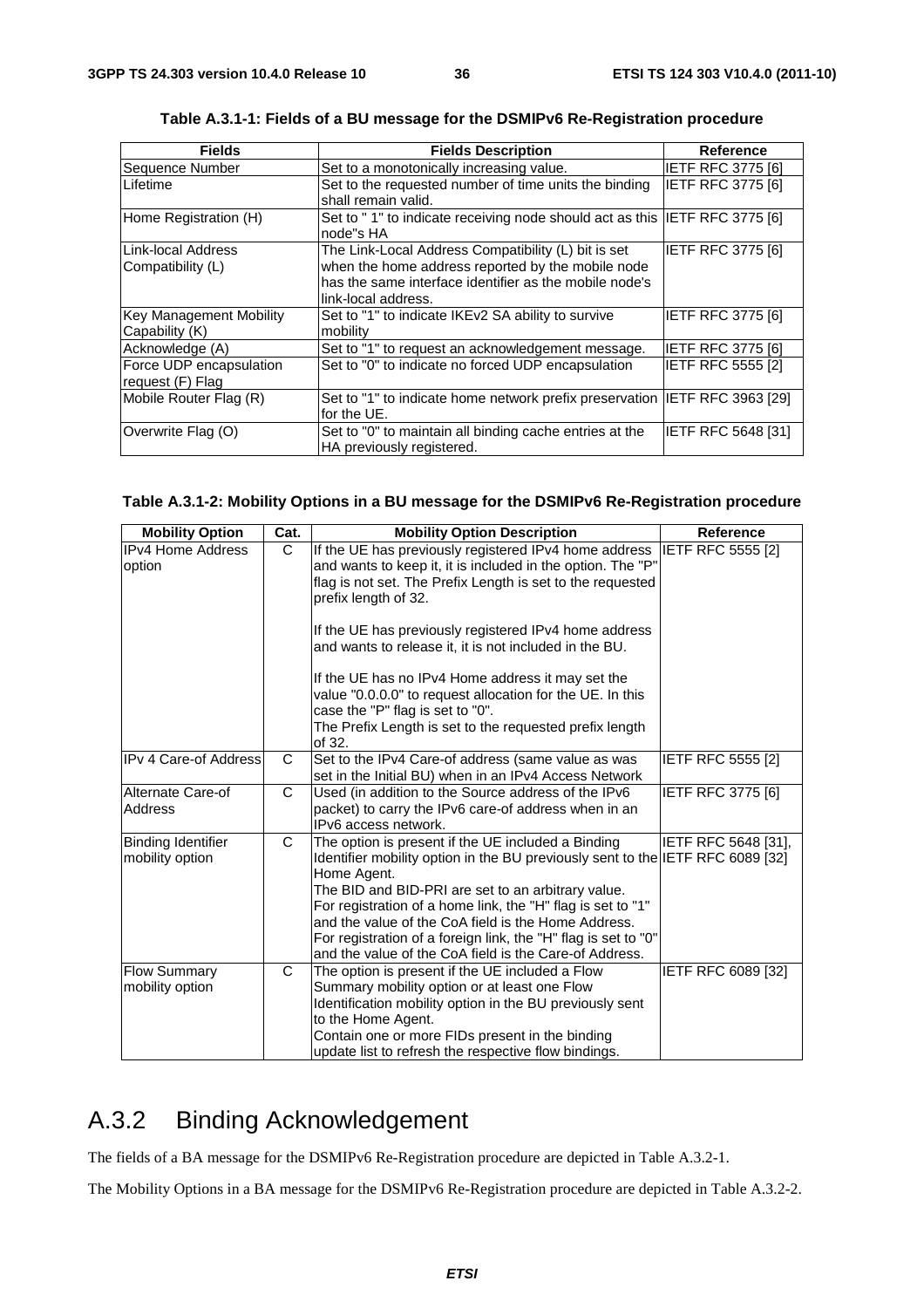| <b>Fields</b>           | <b>Fields Description</b>                                                                                                                                                            | <b>Reference</b>          |
|-------------------------|--------------------------------------------------------------------------------------------------------------------------------------------------------------------------------------|---------------------------|
| Status                  | Set to indicate the result.                                                                                                                                                          | <b>IETF RFC 3775 [6]</b>  |
| Key Management Mobility | Set as per HA ability to support the feature of updating IETF RFC 3775 [6],                                                                                                          |                           |
| Capability (K)          | the IKE SA based on Binding Update processing                                                                                                                                        | IETF RFC 5555 [2]         |
| Mobile Router Flag (R)  | Set to "1"                                                                                                                                                                           | <b>IETF RFC 3963 [29]</b> |
| Sequence Number         | Set to the value received in the corresponding Binding IETF RFC 3775 [6]<br>Update or the last accepted sequence number in the<br>case of Status 135 ("Sequence Number out of window |                           |
| Lifetime                | Set to the granted number of time units of 4 seconds<br>the binding shall remain valid.                                                                                              | <b>IETF RFC 3775 [6]</b>  |

**Table A.3.2-1: Fields of a BA message for the DSMIPv6 Re-Registration procedure** 

#### **Table A.3.2-2: Mobility Options in a BA message for the DSMIPv6 Re-Registration procedure**

| <b>Mobility Option</b>                          | Cat.     | <b>Mobility Option Description</b>                                                                                                                                                                                                                                                                                                                                   | <b>Reference</b>                                        |
|-------------------------------------------------|----------|----------------------------------------------------------------------------------------------------------------------------------------------------------------------------------------------------------------------------------------------------------------------------------------------------------------------------------------------------------------------|---------------------------------------------------------|
| <b>IPv4 Address</b><br>Acknowledgment<br>option | C        | If IPv4 Home Address option is present in the<br>corresponding BU, IPv4 Home Address is set to the<br>IPv4 Home Address previously allocated for the UE or<br>to a dynamically allocated value if the UE had no<br>previous IPv4 home address and requested one at with<br>the BU. The supporting Status field is set accordingly.<br>Pref-len field is set to "32". | <b>IETF RFC 5555 [2]</b>                                |
| NAT Detection Option                            | C        | When present the option contains the F Flag which<br>indicates to the UE that UDP encapsulation is required.<br>Option contains an optionally Refresh Time for the UE<br>to refresh the NAT binding.                                                                                                                                                                 | <b>IETF RFC 5555 [2]</b>                                |
| <b>Binding Refresh</b><br>Advice                | $\Omega$ | Contains a Refresh Interval in units of 4 seconds<br>indicating the remaining time until the UE should send<br>a new home registration to the HA.                                                                                                                                                                                                                    | <b>IETF RFC 3775 [6]</b>                                |
| <b>Binding Identifier</b><br>mobility option    | C        | The option is present if the UE sent a Binding Identifier  IETF RFC 5648 [31],<br>mobility option in the corresponding BU.<br>The Status field is set accordingly.<br>The BID, BID-PRI and "H" flag are set to the value<br>indicated in the BID mobility option of the received<br>Binding Update.                                                                  | IETF RFC 6089 [32]                                      |
| Flow Identification<br>mobility option          | O        | The Status field is set accordingly.<br>The FID, FID-PRI, Action field and sub-option field are<br>set to the value indicated in the Flow Summary mobility<br>option of the received Binding Update.                                                                                                                                                                 | <b>IETF RFC 6089 [32].</b><br><b>IETF RFC 6088 [33]</b> |

## A.4 Handover

## A.4.1 Binding Update

The fields of a BU message for the DSMIPv6 Handover procedure are depicted in Table A.4.1-1.

The Mobility Options in a BU message for the DSMIPv6 Handover procedure are depicted in Table A.4.1-2.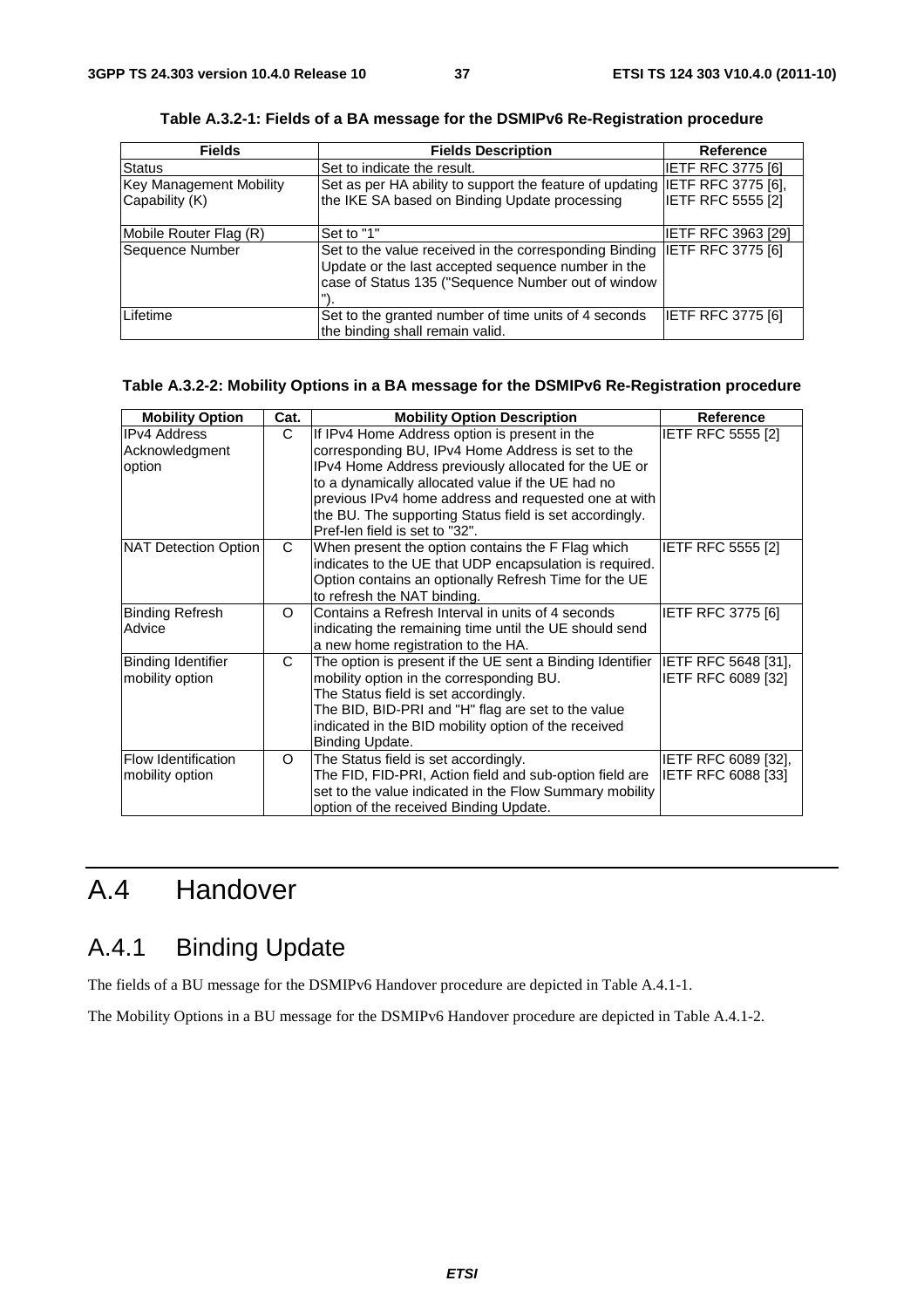| <b>Fields</b>                                    | <b>Fields Description</b>                                                                                                                                                                                     | Reference                |
|--------------------------------------------------|---------------------------------------------------------------------------------------------------------------------------------------------------------------------------------------------------------------|--------------------------|
| Sequence Number                                  | Set to a monotonically increasing value.                                                                                                                                                                      | <b>IETF RFC 3775 [6]</b> |
| ILifetime                                        | Set to the requested number of time units the binding<br>shall remain valid.                                                                                                                                  | <b>IETF RFC 3775 [6]</b> |
| Home Registration (H)                            | Set to "1" to indicate receiving node should act as this  IETF RFC 3775 [6]<br>node"s HA                                                                                                                      |                          |
| Link-local Address<br>Compatibility (L)          | The Link-Local Address Compatibility (L) bit is set<br>when the home address reported by the mobile node<br>has the same interface identifier as the mobile node's<br>link-local address.                     | <b>IETF RFC 3775 [6]</b> |
| <b>Key Management Mobility</b><br>Capability (K) | Set to "1" to indicate IKEv2 SA ability to survive<br>mobility.                                                                                                                                               | <b>IETF RFC 3775 [6]</b> |
| Acknowledge (A)                                  | Set to "1" to request an acknowledgement message.                                                                                                                                                             | IETF RFC 3775 [6]        |
| Force UDP encapsulation<br>request (F) Flag      | Set to "0" to indicate no forced UDP encapsulation                                                                                                                                                            | <b>IETF RFC 5555 [2]</b> |
| Mobile Router Flag (R)                           | Set to "1" to indicate home network prefix preservation IETF RFC 3963 [29]<br>for the UE.                                                                                                                     |                          |
| Overwrite Flag (O)                               | Set accordingly if the BID mobility option is present in<br>the Binding Update. The purpose is to indicate<br>replacing all binding cache entries at the HA with the<br>entries listed in the Binding Update. | IETF RFC 5648 [31]       |

**Table A.4.1-1: Fields of a BU message for the DSMIPv6 Handover procedure** 

#### **Table A.4.1-2: Mobility Options in a BU message for the DSMIPv6 Handover procedure**

| <b>Mobility Option</b>                       | Cat. | <b>Mobility Option Description</b>                                                                                                                                                                                                                                                                                                                                                                                                                          | <b>Reference</b>         |
|----------------------------------------------|------|-------------------------------------------------------------------------------------------------------------------------------------------------------------------------------------------------------------------------------------------------------------------------------------------------------------------------------------------------------------------------------------------------------------------------------------------------------------|--------------------------|
| IPv4 Home Address<br>option                  | C    | For dynamic allocation, set to the value "0.0.0.0" to<br>request allocation for the UE. In this case the "P" flag<br>is set to "0".<br>The Prefix Length is set to the requested prefix length<br>of "32".<br>If the UE already has an IPv4 Home Address and                                                                                                                                                                                                | IETF RFC 5555 [2]        |
|                                              |      | wants to keep on using it, the IPv4 home address is set<br>to the previously allocated value. The "P" flag is not set.<br>The Prefix Length is set to "32".<br>If the UE already has an IPv4 Home Address and<br>wants to release it, the option is not inserted in the BU,                                                                                                                                                                                 |                          |
| <b>IPv 4 Care-of Address</b>                 | C    | Set to the IPv4 Care-of address when in an IPv4<br>Access Network.                                                                                                                                                                                                                                                                                                                                                                                          | IETF RFC 5555 [2]        |
| Alternate Care-of<br><b>Address</b>          | C    | Used (in addition to the Source address of the IPv6<br>packet) to carry the IPv6 care-of address when in an<br>IPv6 access network.                                                                                                                                                                                                                                                                                                                         | <b>IETF RFC 3775 [6]</b> |
| <b>Binding Identifier</b><br>mobility option | C    | The option is present if the UE included a Binding<br>Identifier mobility option in the BU previously sent to the IETF RFC 6089 [32]<br>Home Agent.<br>The BID and BID-PRI are set to an arbitrary value.<br>For registration of a home link, the "H" flag is set to "1"<br>and the value of the CoA field is the Home Address.<br>For registration of a foreign link, the "H" flag is set to "0"<br>and the value of the CoA field is the Care-of Address. | IETF RFC 5648 [31].      |
| <b>Flow Summary</b><br>mobility option       | C    | The option is present if the UE included a Flow<br>Summary mobility option or at least one Flow<br>Identification mobility option in the BU previously sent<br>to the Home Agent.<br>Contain one or more FIDs present in the binding<br>update list to refresh the respective flow bindings.                                                                                                                                                                | IETF RFC 6089 [32]       |

## A.4.2 Binding Acknowledgement

The fields of a BA message for the DSMIPv6 Handover procedure are depicted in Table A.4.2-1.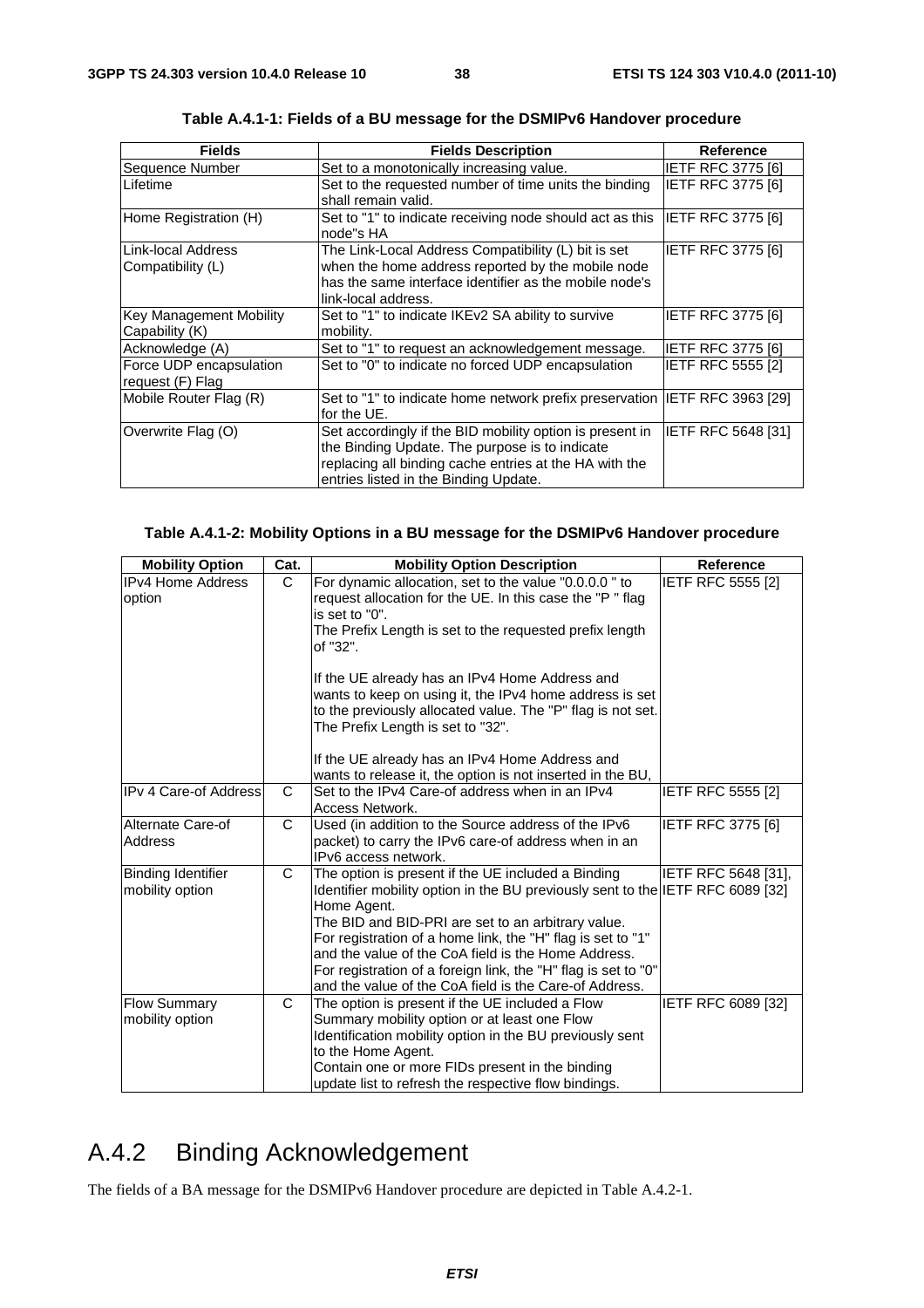The Mobility Options in a BA message for the DSMIPv6 Handover procedure are depicted in Table A.4.2-2.

| <b>Fields</b>                  | <b>Fields Description</b>                                                                                                                                                                   | <b>Reference</b>         |
|--------------------------------|---------------------------------------------------------------------------------------------------------------------------------------------------------------------------------------------|--------------------------|
| Status                         | Set to indicate the result.                                                                                                                                                                 | <b>IETF RFC 3775 [6]</b> |
| <b>Key Management Mobility</b> | Set as per HA ability to support the feature of updating IETF RFC 3775 [6],                                                                                                                 |                          |
| Capability (K)                 | the IKE SA based on Binding Update processing                                                                                                                                               | <b>IETF RFC 5555 [2]</b> |
| Mobile Router Flag (R)         | Set to "1"                                                                                                                                                                                  | IETF RFC 3963 [29]       |
| Sequence Number                | Set to the value received in the corresponding Binding IETF RFC 3775 [6]<br>Update or the last accepted sequence number in the<br>case of Status 135 (" Sequence Number out of<br>window"). |                          |
| Lifetime                       | Set to the granted number of time units of 4 seconds<br>the binding shall remain valid.                                                                                                     | <b>IETF RFC 3775 [6]</b> |

**Table A.4.2-1: Fields of a BA message for the DSMIPv6 Handover procedure** 

#### **Table A.4.2-2: Mobility Options in a BA message for the DSMIPv6 Handover procedure**

| <b>Mobility Option</b>     | Cat.     | <b>Mobility Option Description</b>                        | <b>Reference</b>         |
|----------------------------|----------|-----------------------------------------------------------|--------------------------|
| <b>IPv4 Address</b>        | C        | If IPv4 Home Address option is present in the             | <b>IETF RFC 5555 [2]</b> |
| Acknowledgment             |          | corresponding BU, IPv4 Home Address is set to the         |                          |
| option                     |          | IPv4 Home Address either newly allocated for the UE       |                          |
|                            |          | or previously assigned prior to the Handover. The         |                          |
|                            |          | supporting Status field is set accordingly. The Pref-len  |                          |
|                            |          | is set to "32".                                           |                          |
| NAT Detection Option       | C        | When present the option contains the F Flag which         | IETF RFC 5555 [2]        |
|                            |          | indicates to the UE that UDP encapsulation is required.   |                          |
|                            |          | Option contains an optionally Refresh Time for the UE     |                          |
|                            |          | to refresh the NAT binding.                               |                          |
| Binding Refresh            | $\Omega$ | Contains a Refresh Interval in units of four seconds      | <b>IETF RFC 3775 [6]</b> |
| Advice                     |          | indicating the remaining time until the UE should send    |                          |
|                            |          | a new home registration to the HA.                        |                          |
| Binding Identifier         | C        | The option is present if the UE sent a Binding Identifier | IETF RFC 5648 [31],      |
| mobility option            |          | mobility option in the corresponding BU.                  | IETF RFC 6089 [32]       |
|                            |          | The Status field is set accordingly.                      |                          |
|                            |          | The BID, BID-PRI and "H" flag are set to the value        |                          |
|                            |          | indicated in the BID mobility option of the received      |                          |
|                            |          | Binding Update.                                           |                          |
| <b>Flow Identification</b> | $\circ$  | The Status field is set accordingly.                      | IETF RFC 6089 [32],      |
| mobility option            |          | The FID, FID-PRI, Action field and sub-option field are   | IETF RFC 6088 [33]       |
|                            |          | set to the value indicated in the Flow Summary mobility   |                          |
|                            |          | option of the received Binding Update.                    |                          |

## A.5 UE-initiated Detach

## A.5.1 Binding Update

The fields of a BU message for the DSMIPv6 UE-Initiated Detach are depicted in Table A.5.1-1.

The Mobility Options in a BU message for the DSMIPv6 UE-Initiated Detach are depicted in Table A.5.1-2.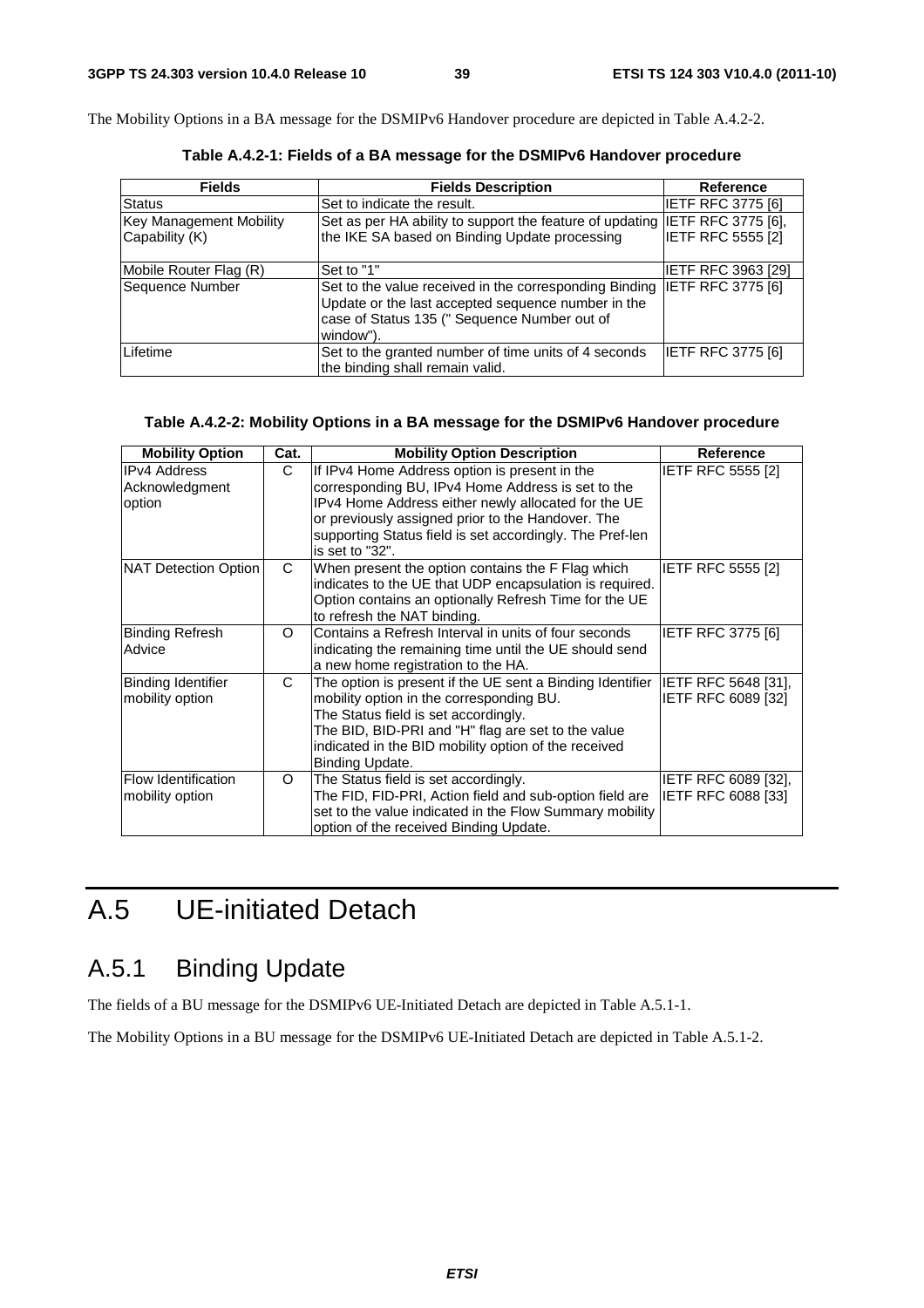| <b>Fields</b>                               | <b>Fields Description</b>                                                                                                                                                                 | Reference                |
|---------------------------------------------|-------------------------------------------------------------------------------------------------------------------------------------------------------------------------------------------|--------------------------|
| Sequence Number                             | Set to a monotonically increasing value.                                                                                                                                                  | IETF RFC 3775 [6]        |
| Lifetime                                    | Set to a value of "0" indicating that the Binding Cache<br>entry for the UE is to be deleted.                                                                                             | <b>IETF RFC 3775 [6]</b> |
| Home Registration (H)                       | Set to "1" to indicate receiving node should act as this IETF RFC 3775 [6]<br>node"s HA                                                                                                   |                          |
| Link-local Address<br>Compatibility (L)     | The Link-Local Address Compatibility (L) bit is set<br>when the home address reported by the mobile node<br>has the same interface identifier as the mobile node's<br>link-local address. | IETF RFC 3775 [6]        |
| Key Management Mobility<br>Capability (K)   | Set to "1" to indicate IKEv2 SA ability to survive<br>mobility                                                                                                                            | IETF RFC 3775 [6]        |
| Acknowledge (A)                             | Set to "1" to request an acknowledgement message.                                                                                                                                         | <b>IETF RFC 3775 [6]</b> |
| Force UDP encapsulation<br>request (F) Flag | Set to "0" to indicate no forced UDP encapsulation                                                                                                                                        | <b>IETF RFC 5555 [2]</b> |

**Table A.5.1-1: Fields of a BU message for the DSMIPv6 UE-Initiated Detach procedure** 

#### **Table A.5.1-2: Mobility Options in a BU message for the DSMIPv6 UE-Initiated Detach procedure**

| <b>Mobility Option</b>       | Cat. | <b>Mobility Option Description</b>                                                                          | Reference                |
|------------------------------|------|-------------------------------------------------------------------------------------------------------------|--------------------------|
| <b>IPv4 Home Address</b>     | O    | Set to the UE"s previously registered value. The "P"                                                        | <b>IETF RFC 5555 [2]</b> |
| option                       |      | flag is set to zero. The Prefix Length is set to 32.                                                        |                          |
| <b>IPv 4 Care-of Address</b> | C    | Set to the IPv4 Care-of address when in an IPv4                                                             | <b>IETF RFC 5555 [2]</b> |
|                              |      | Access Network.                                                                                             |                          |
| Alternate Care-of<br>Address | C    | Used (in addition to the Source address of the IPv6<br>packet) to carry the IPv6 care-of address when in an | <b>IETF RFC 3775 [6]</b> |
|                              |      | IPv6 access network.                                                                                        |                          |

### A.5.2 Binding Acknowledgement

The fields of a BA message for the DSMIPv6 Initial Binding Registration procedure are depicted in Table A.5.2-1.

The Mobility Options in a BA message for the DSMIPv6 Initial Binding Registration procedure are depicted in Table A.5.2-2.

| <b>Fields</b>                  | <b>Fields Description</b>                                                                                                                                                                  | Reference                |
|--------------------------------|--------------------------------------------------------------------------------------------------------------------------------------------------------------------------------------------|--------------------------|
| Status                         | Set to indicate the result.                                                                                                                                                                | IETF RFC 3775 [6]        |
| <b>Key Management Mobility</b> | Set as per HA ability to support the feature of updating IETF RFC 3775 [6],                                                                                                                |                          |
| Capability (K)                 | the IKE SA based on Binding Update processing                                                                                                                                              | <b>IETF RFC 5555 [2]</b> |
| Sequence Number                | Set to the value received in the corresponding Binding IETF RFC 3775 [6]<br>Update or the last accepted sequence number in the<br>case of Status 135 ("Sequence Number out of<br>window"). |                          |
| Lifetime                       | Set to "0".                                                                                                                                                                                | <b>IETF RFC 3775 [6]</b> |

**Table A.5.2-1: Fields of a BA message for the DSMIPv6 UE-Initiated Detach procedure** 

#### **Table A.5.2-2: Mobility Options in a BA message for the DSMIPv6 UE-Initiated Detach procedure**

| <b>Mobility Option</b> | Cat. | <b>Mobility Option Description</b>                         | Reference                |
|------------------------|------|------------------------------------------------------------|--------------------------|
| <b>IPv4Address</b>     | C.   | If present in the BU the IPv4 Home Address is set to       | <b>IETF RFC 5555 [2]</b> |
| Acknowledgment         |      | the IPv4 Home Address that is now de-registered. The       |                          |
| option                 |      | pref-len is set to "32" and the supporting Status field is |                          |
|                        |      | set accordingly.                                           |                          |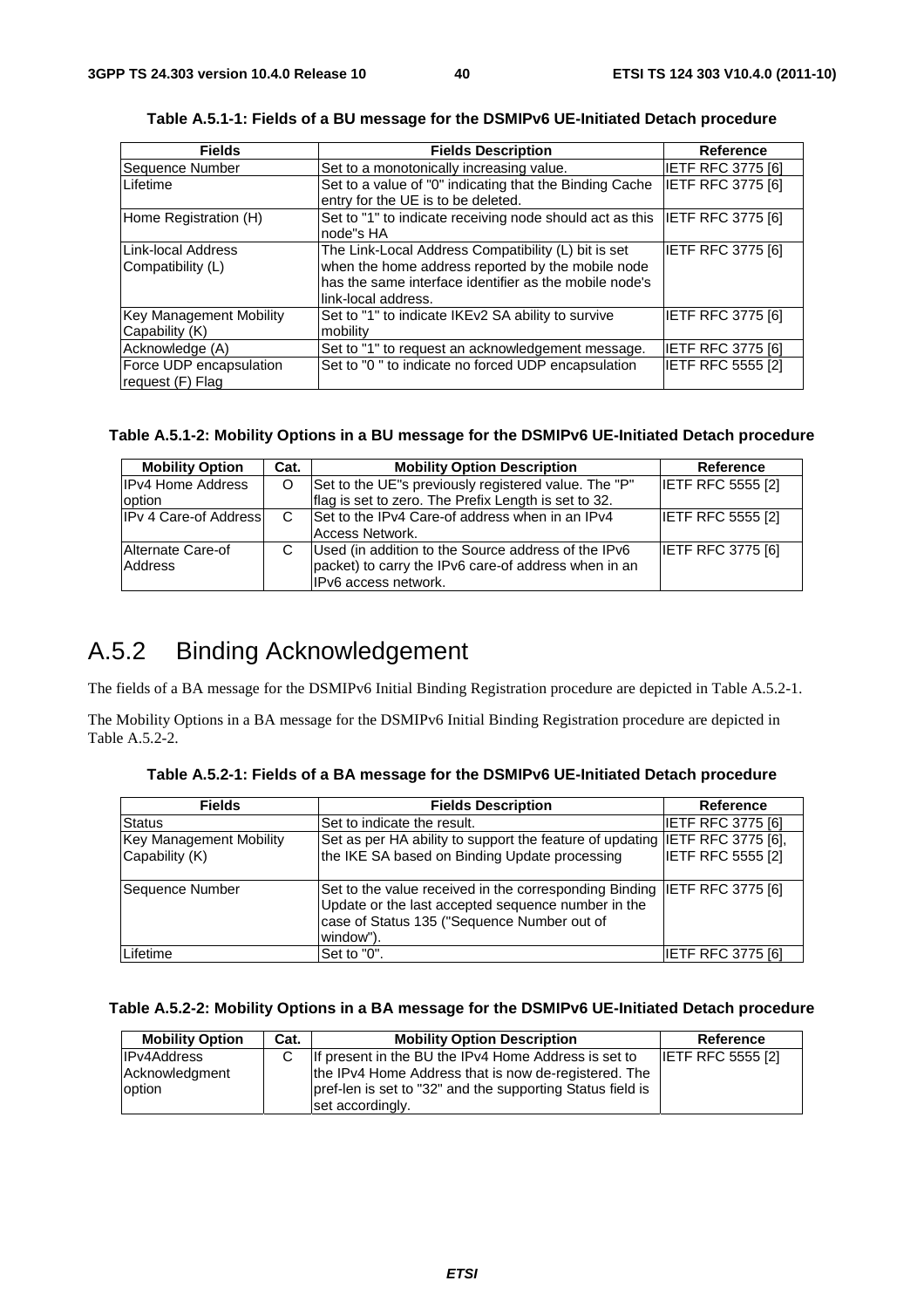## A.6 Network-initiated detach

## A.6.1 Binding Revocation Indication Message

The fields of a Binding Revocation Indication message for the Network-Initiated Detach are depicted in table A.6.1-1.

**Table A.6.1-1: Fields of a BRI message for the Network-Initiated Detach procedure** 

| <b>Fields</b>             | <b>Fields Description</b>                                                                                                              | Reference                 |
|---------------------------|----------------------------------------------------------------------------------------------------------------------------------------|---------------------------|
| B.R. Type                 | Set to "1" to indicate B.R.I.                                                                                                          | <b>IETF RFC 5846 [19]</b> |
| Sequence Number           | Set to a monotonically increasing value and is used to IETF RFC 5846 [19]<br>match with the returned Binding Revocation<br>Acknowledge |                           |
| <b>Revocation Trigger</b> | Set to "1"                                                                                                                             | <b>IIETF RFC 5846</b>     |
| Proxy Binding (P)         | Set to "0"                                                                                                                             | <b>IETF RFC 5846 [19]</b> |
| Global (G)                | Set to "0"                                                                                                                             | <b>IETF RFC 5846 [19]</b> |
| IPv4 HoA Binding Only (V) | Set to "0"                                                                                                                             | <b>IETF RFC 5846 [19]</b> |

### A.6.2 Binding Revocation Acknowledgement

The fields of a BRA message for the Network-Initiated Detach procedure are depicted in Table A.6.2-1.

#### **Table A.6.2-1: Fields of a BRA message for the Network-Initiated Detach procedure**

| <b>Fields</b>               | <b>Fields Description</b>                                                                                       | <b>Reference</b>          |
|-----------------------------|-----------------------------------------------------------------------------------------------------------------|---------------------------|
| B.R. Type                   | Set to "2" to indicate B.R.A.                                                                                   | <b>IETF RFC 5846 [19]</b> |
| <b>Sequence Number</b>      | Set to the value received in the corresponding BRI.                                                             | <b>IETF RFC 5846 [19]</b> |
| <b>Status</b>               | Indicates the result of the BRI.                                                                                | IETF RFC 5846 [19]        |
| Proxy Registration Flag (P) | Set to "0" to indicate that the Binding Revocation<br>Acknowledgment is NOT for a proxy MIPv6 binding<br>entry. | <b>IETF RFC 5846 [19]</b> |
| Global (G)                  | Set to "0"; the same value as for the BRI.                                                                      | <b>IETF RFC 5846 [19]</b> |
| IPv4 HoA Binding Only (V)   | Set to "0"                                                                                                      | <b>IETF RFC 5846 [19]</b> |

## A.7 Void

## A.8 Attach to an additional access network

### A.8.1 Binding Update

The DSMIPv6 attach to additional access network procedure is described in subclause 5.5 and the fields of a BU message used for this procedure are depicted in table A.8.1-1.

The DSMIPv6 attach to additional access network procedure is described in subclause 5.5 and the Mobility Options in a BU message used for this procedure are depicted in table A.8.1-2.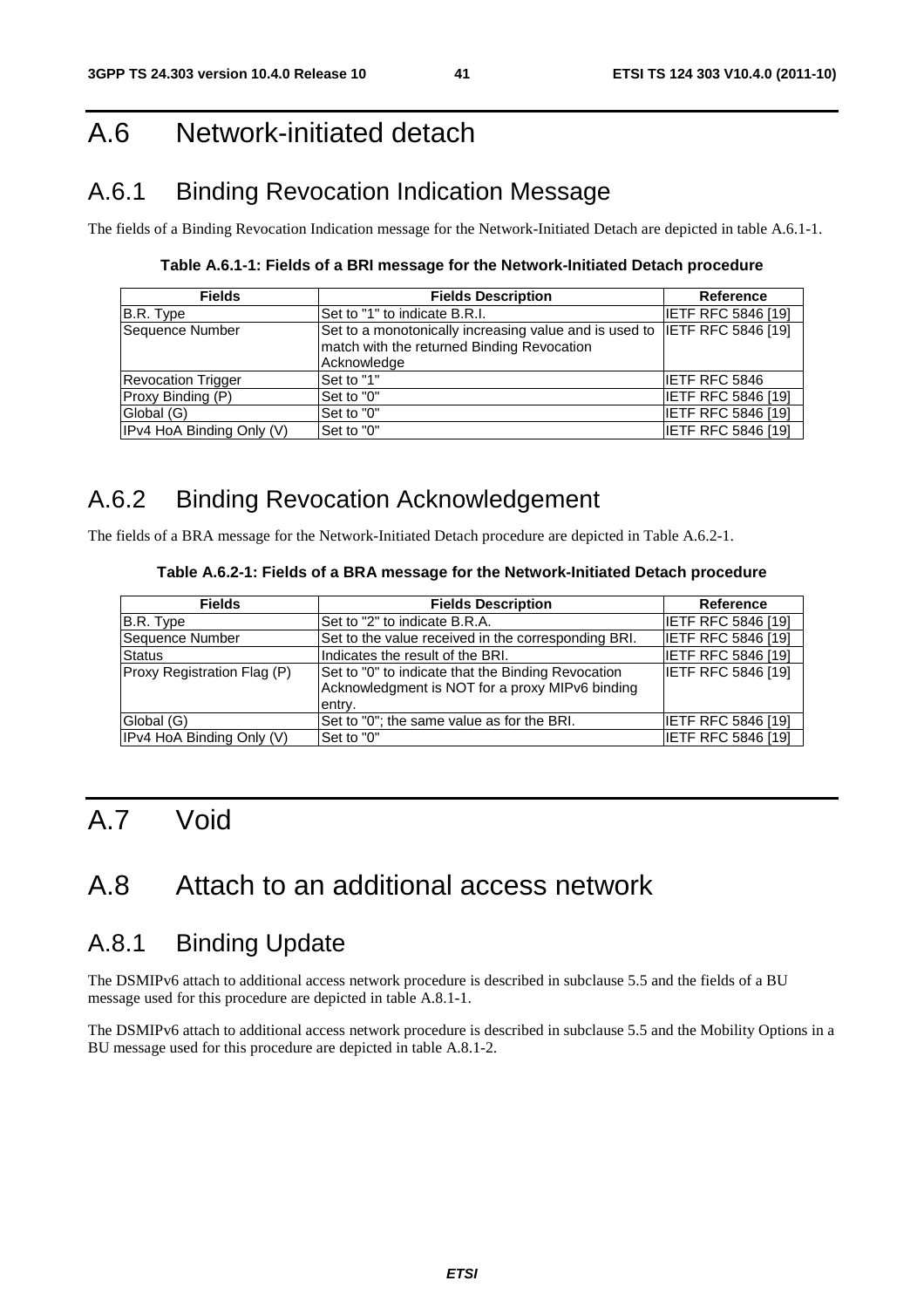| <b>Fields</b>                  | <b>Fields Description</b>                                                   | <b>Reference</b>          |
|--------------------------------|-----------------------------------------------------------------------------|---------------------------|
| Sequence Number                | Set to a monotonically increasing value.                                    | <b>IETF RFC 3775 [6]</b>  |
| ILifetime                      | Set to the requested number of time in units of 4                           | IETF RFC 3775 [6]         |
|                                | seconds to indicate how long the binding will remain                        |                           |
|                                | valid.                                                                      |                           |
| Home Registration (H)          | Set to "1" to indicate receiving node can act as this                       | <b>IETF RFC 3775 [6]</b>  |
|                                | node"s HA                                                                   |                           |
| Link-local Address             | The Link-Local Address Compatibility (L) bit is set                         | <b>IETF RFC 3775 [6]</b>  |
| Compatibility (L)              | when the home address reported by the mobile node                           |                           |
|                                | has the same interface identifier as the mobile node's                      |                           |
|                                | link-local address.                                                         |                           |
| <b>Key Management Mobility</b> | Set to "1" to indicate IKEv2 SA ability to survive                          | <b>IETF RFC 3775 [6]</b>  |
| Capability (K)                 | mobility                                                                    |                           |
| Acknowledge (A)                | Set to "1" to request an acknowledgement message.                           | <b>IETF RFC 3775 [6]</b>  |
| Force UDP encapsulation        | Set to "0" to indicate no forced UDP encapsulation                          | <b>IETF RFC 5555 [2]</b>  |
| request (F) Flag               |                                                                             |                           |
| Mobile Router Flag (R)         | Set to "1" to indicate home network prefix preservation IIETF RFC 3963 [29] |                           |
|                                | for the UE.                                                                 |                           |
| Overwrite Flag (O)             | If the UE attaches to a foreign link, set to "1" to                         | <b>IETF RFC 5648 [31]</b> |
|                                | indicate first registration                                                 |                           |
|                                | If the UE attaches to the home link, set to "0" to                          |                           |
|                                | maintain all binding cache entries at the HA previously                     |                           |
|                                | registered.                                                                 |                           |

#### **Table A.8.1-1: Fields of a BU message for the DSMIPv6 attach to an additional access network procedure**

#### **Table A.8.1-2: Mobility Options in a BU message for the DSMIPv6 attach to an additional access network procedure**

| <b>Mobility Option</b>                        | Cat.     | <b>Mobility Option Description</b>                                                                                       | Reference                                               |
|-----------------------------------------------|----------|--------------------------------------------------------------------------------------------------------------------------|---------------------------------------------------------|
| IIPv4 Home Address<br>option                  | O        | Set to the value "0.0.0.0" to request allocation of an<br>IPv4 Home Address for the UE.                                  | <b>IETF RFC 5555 [2]</b>                                |
|                                               |          | The "P" flag is set to '0'.                                                                                              |                                                         |
|                                               |          | The Prefix Length is set to the requested prefix length<br>of '32'.                                                      |                                                         |
| <b>Binding Identifier</b><br>mobility option  | O        | The BID and BID-PRI are set to an arbitrary value.                                                                       | <b>IETF RFC 5648 [31],</b><br><b>IETF RFC 6089 [32]</b> |
|                                               |          | For registration of a home link, the "H" flag is set to "1"                                                              |                                                         |
|                                               |          | and the value of the CoA field is the Home Address.                                                                      |                                                         |
|                                               |          | For registration of a foreign link, the "H" flag is set to "0"<br>and the value of the CoA field is the Care-of Address. |                                                         |
| <b>Flow Identification</b><br>mobility option | $\Omega$ | The FID and FID-PRI are set to an arbitrary value.                                                                       | IETF RFC 6089 [32],<br>IETF RFC 6088 [33]               |
|                                               |          | The sub-option field conveys the Traffic Selector sub-<br>option.                                                        |                                                         |
| <b>Flow Summary</b><br>mobility option        | O        | Contain one or more FIDs present in the binding<br>update list to refresh the respective flow bindings.                  | <b>IETF RFC 6089 [32]</b>                               |

## A.8.2 Binding Acknowledgement

The DSMIPv6 attach to additional access network procedure is described in subclause 5.5 and the fields of a BA message used for this procedure are depicted in table A.8.2-1.

The DSMIPv6 attach to additional access network procedure is described in subclause 5.5 and the Mobility Options in a BA message used for this procedure are depicted in table A.8.2-2.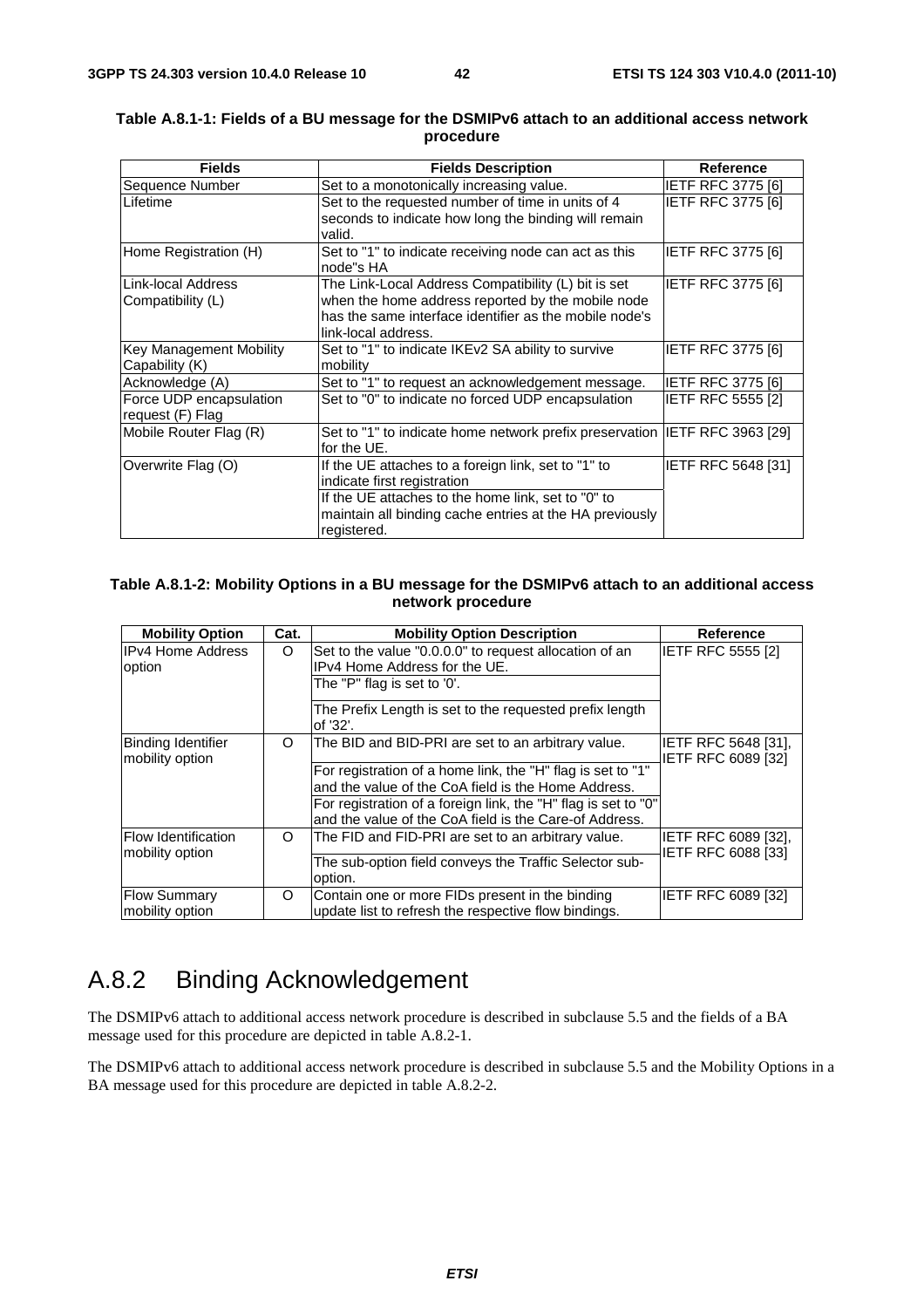| <b>Fields</b>                  | <b>Fields Description</b>                                                   | <b>Reference</b>          |
|--------------------------------|-----------------------------------------------------------------------------|---------------------------|
| <b>Status</b>                  | Set to indicate the result.                                                 | IETF RFC 3775 [6]         |
| <b>Key Management Mobility</b> | Set as per HA ability to support the feature of updating IETF RFC 3775 [6], |                           |
| Capability (K)                 | the IKE SA based on Binding Update processing                               | <b>IETF RFC 5555 [2]</b>  |
|                                |                                                                             |                           |
| Mobile Router Flag (R)         | Set to "1"                                                                  | <b>IETF RFC 3963 [29]</b> |
| Sequence Number                | Set to the value received in the corresponding Binding IETF RFC 3775 [6]    |                           |
|                                | Update.                                                                     |                           |
| Lifetime                       | Set to the granted number of time units of 4 seconds                        | <b>IETF RFC 3775 [6]</b>  |
|                                | to indicate how long the binding will remain valid.                         |                           |

#### **Table A.8.2-1: Fields of a BA message for the DSMIPv6 attach to an additional access network procedure**

#### **Table A.8.2-2: Mobility Options in a BA message for the DSMIPv6 attach to an additional access network procedure**

| <b>Mobility Option</b>                          | Cat. | <b>Mobility Option Description</b>                                                                                                                                                                                                                                                      | Reference                                        |
|-------------------------------------------------|------|-----------------------------------------------------------------------------------------------------------------------------------------------------------------------------------------------------------------------------------------------------------------------------------------|--------------------------------------------------|
| <b>IPv4 Address</b><br>Acknowledgment<br>option | C    | If IPv4 Home Address option is present in the<br>corresponding BU, IPv4 Home Address is set to the<br>IPv4 Home Address allocated for the UE.<br>The supporting Status field is set accordingly.<br>Pref-len field is set to "32".                                                      | <b>IETF RFC 5555 [2]</b>                         |
| NAT Detection Option                            | C    | When present the option contains the F Flag which<br>indicates to the UE that UDP encapsulation is required.<br>Option contains an optionally Refresh Time for the UE<br>to refresh the NAT binding.                                                                                    | <b>IETF RFC 5555 [2]</b>                         |
| <b>Binding Refresh</b><br>Advice                | O    | Contains a Refresh Interval in units of 4 seconds<br>indicating the remaining time until the UE could send a<br>new home registration to the HA.                                                                                                                                        | <b>IETF RFC 3775 [6]</b>                         |
| Binding Identifier<br>mobility option           | C.   | The option is present if the UE sent a Binding Identifier IETF RFC 5648 [31],<br>mobility option in the corresponding BU.<br>The Status field is set accordingly.<br>The BID and BID-PRI are set to the value indicated in<br>the BID mobility option of the received Binding Update.   | IETF RFC 6089 [32]                               |
| <b>Flow Identification</b><br>mobility option   | C    | The option is present if the UE sent a Flow<br>Identification mobility option in the corresponding BU.<br>The Status field is set accordingly.<br>The FID, FID-PRI and sub-option field are set to the<br>value indicated in the FID mobility option of the<br>received Binding Update. | <b>IETF RFC 6089 [32].</b><br>IETF RFC 6088 [33] |

## A.9 Inter-access flow mobility

### A.9.1 Binding Update

The DSMIPv6 inter-access flow mobility procedure is described in subclause 5.5 and the fields of a BU message used for this procedure are depicted in table A.9.1-1.

The DSMIPv6 inter-access flow mobility procedure is described in subclause 5.5 and the Mobility Options in a BU message used for this procedure are depicted in table A.9.1-2.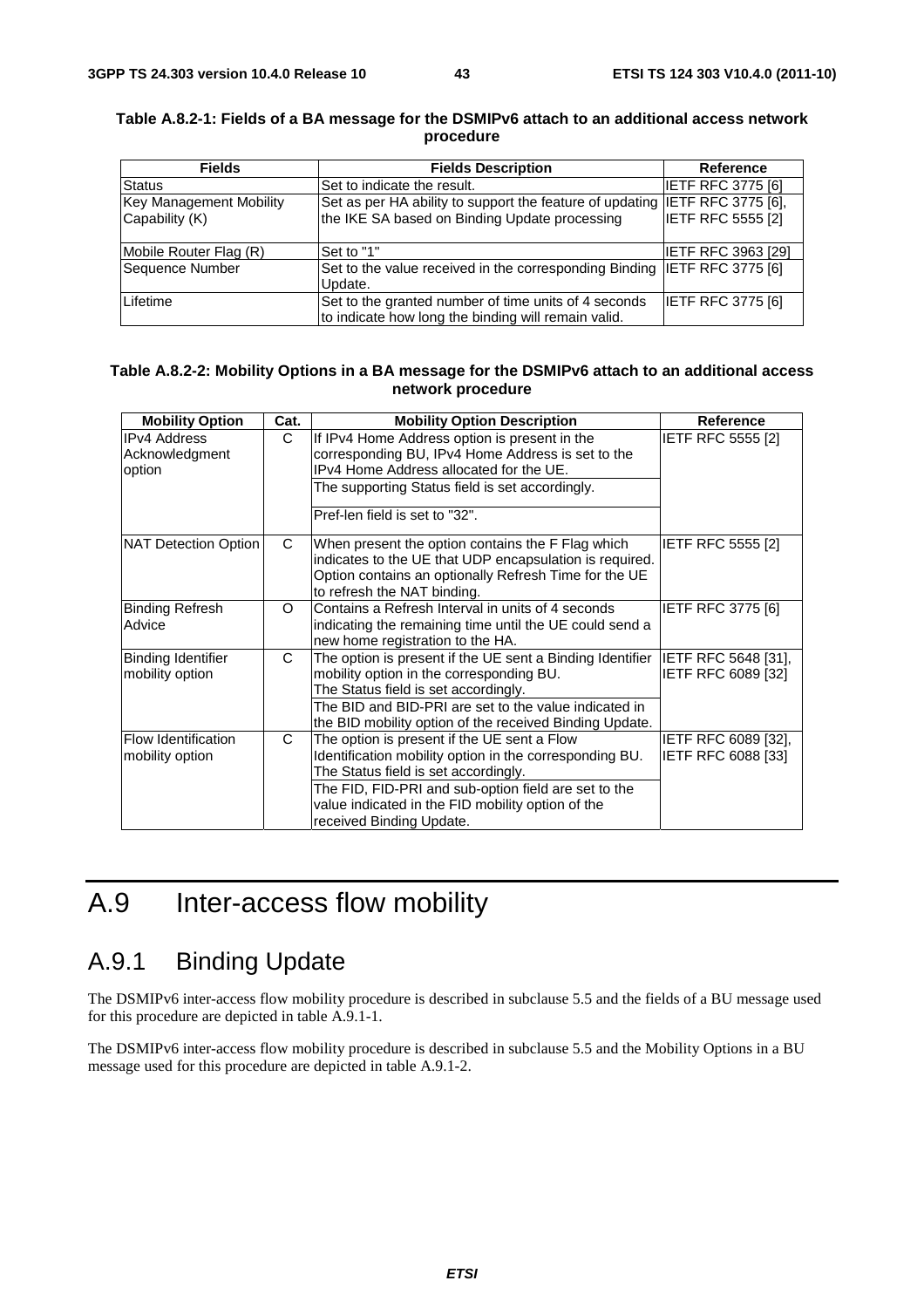| <b>Fields</b>                                    | <b>Fields Description</b>                                                                                                                                                                 | <b>Reference</b>          |
|--------------------------------------------------|-------------------------------------------------------------------------------------------------------------------------------------------------------------------------------------------|---------------------------|
| Sequence Number                                  | Set to a monotonically increasing value.                                                                                                                                                  | <b>IETF RFC 3775 [6]</b>  |
| Lifetime                                         | Set to the requested number of time in units of 4<br>seconds to indicate how long the binding will remain<br>valid.                                                                       | <b>IETF RFC 3775 [6]</b>  |
| Home Registration (H)                            | Set to "1" to indicate receiving node can act as this<br>node"s HA                                                                                                                        | IETF RFC 3775 [6]         |
| Link-local Address<br>Compatibility (L)          | The Link-Local Address Compatibility (L) bit is set<br>when the home address reported by the mobile node<br>has the same interface identifier as the mobile node's<br>link-local address. | <b>IETF RFC 3775 [6]</b>  |
| <b>Key Management Mobility</b><br>Capability (K) | Set to "1" to indicate IKEv2 SA ability to survive<br>mobility                                                                                                                            | <b>IETF RFC 3775 [6]</b>  |
| Acknowledge (A)                                  | Set to "1" to request an acknowledgement message.                                                                                                                                         | IETF RFC 3775 [6]         |
| Force UDP encapsulation<br>request (F) Flag      | Set to "0" to indicate no forced UDP encapsulation                                                                                                                                        | <b>IETF RFC 5555 [2]</b>  |
| Mobile Router Flag (R)                           | Set to "1" to indicate home network prefix preservation IETF RFC 3963 [29]<br>for the UE.                                                                                                 |                           |
| Overwrite Flag (O)                               | Set to "0" to indicate not replacing all binding cache<br>entries at the HA with the entries listed in the Binding<br>Update                                                              | <b>IETF RFC 5648 [31]</b> |

**Table A.9.1-1: Fields of a BU message for the DSMIPv6 inter-access flow mobility procedure**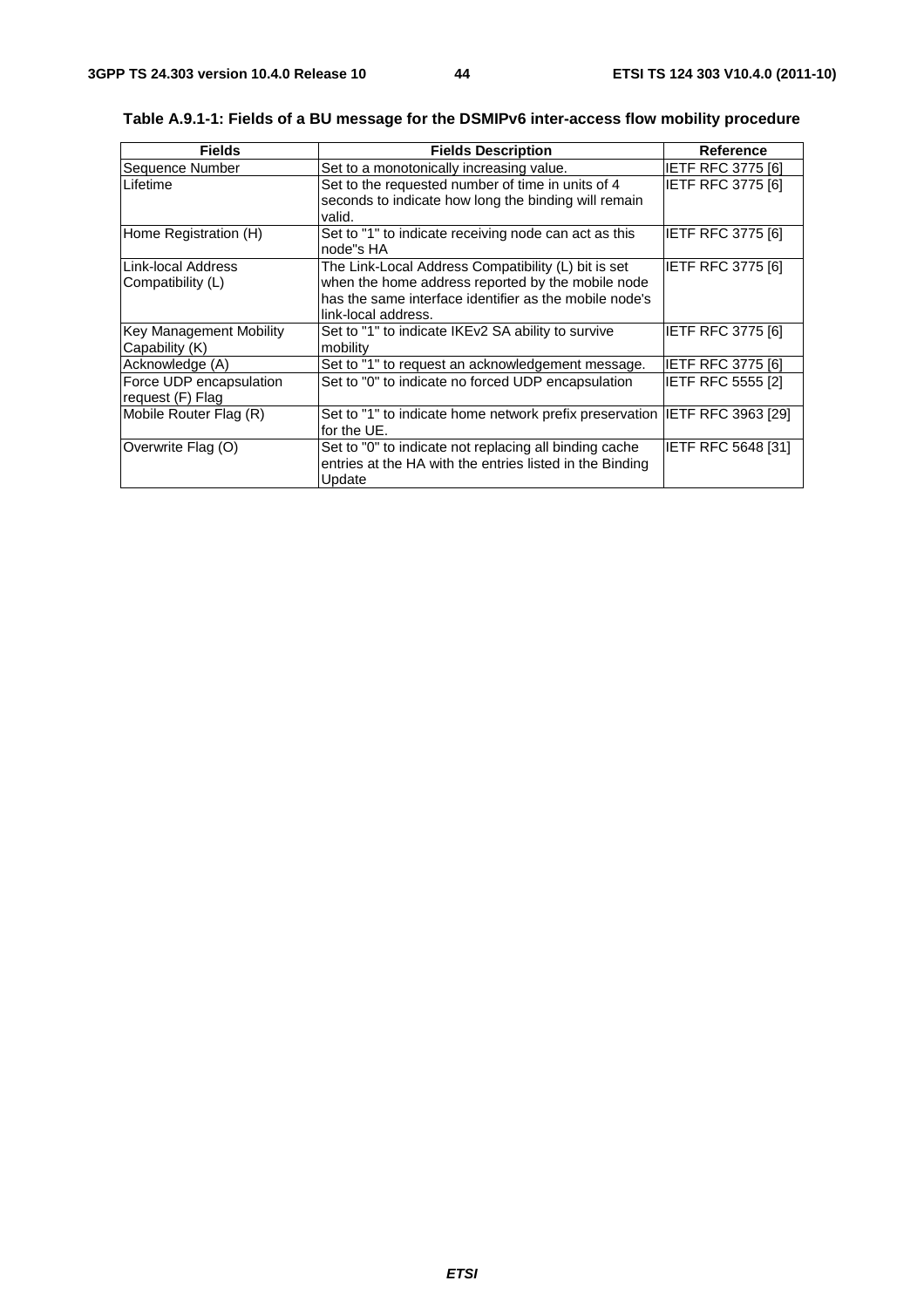| <b>Mobility Option</b>                        | Cat. | <b>Mobility Option Description</b>                                                                                                                                                                                                 | <b>Reference</b>                          |
|-----------------------------------------------|------|------------------------------------------------------------------------------------------------------------------------------------------------------------------------------------------------------------------------------------|-------------------------------------------|
| <b>IPv4 Home Address</b>                      | O    | For dynamic allocation, set to the value "0.0.0.0" to                                                                                                                                                                              | <b>IETF RFC 5555 [2]</b>                  |
| option                                        |      | request allocation for the UE.                                                                                                                                                                                                     |                                           |
|                                               |      | If the UE already has an IPv4 Home Address and                                                                                                                                                                                     |                                           |
|                                               |      | wants to keep on using it, the IPv4 home address is set                                                                                                                                                                            |                                           |
|                                               |      | to the previously allocated value.                                                                                                                                                                                                 |                                           |
|                                               |      | If the UE already has an IPv4 Home Address and                                                                                                                                                                                     |                                           |
|                                               |      | wants to release it, the option is not inserted in the BU.                                                                                                                                                                         |                                           |
|                                               |      | If the UE request allocation of IPv4 Home Address, the                                                                                                                                                                             |                                           |
|                                               |      | "P" flag is set to '0'.                                                                                                                                                                                                            |                                           |
|                                               |      | If the UE already has an IPv4 Home Address and                                                                                                                                                                                     |                                           |
|                                               |      | wants to keep on using it, the "P" flag is not set.                                                                                                                                                                                |                                           |
|                                               |      | The Prefix Length is set to the requested prefix length<br>of '32'.                                                                                                                                                                |                                           |
| <b>Binding Identifier</b>                     | O    | The BID is set to the value identifying the routing                                                                                                                                                                                | IETF RFC 5648 [31],                       |
| mobility option                               |      | address used as Source IP Address of the Binding                                                                                                                                                                                   | IETF RFC 6089 [32]                        |
|                                               |      | Update.                                                                                                                                                                                                                            |                                           |
|                                               |      | The BID-PRI is set to the value assigned to the BID.                                                                                                                                                                               |                                           |
|                                               |      |                                                                                                                                                                                                                                    |                                           |
|                                               |      | If the Binding Update message is sent on a home link,<br>the "H" flag is set to "1".                                                                                                                                               |                                           |
|                                               |      | If the Binding Update message is sent on a foreign link,<br>the "H" flag is set to "0".                                                                                                                                            |                                           |
|                                               |      | If the routing address used as IP Source Address of the<br>Binding Update message is an IPv4 address, a NAT<br>was detected and the UE is not exchanging data traffic,<br>the Care-of Address field is set to the routing address. |                                           |
| <b>Flow Identification</b><br>mobility option | O    | For creating routing rules, the FID and FID-PRI are set<br>to an arbitrary value.                                                                                                                                                  | IETF RFC 6089 [32],<br>IETF RFC 6088 [33] |
|                                               |      | For modifying routing rules, the FID and FID-PRI are<br>set to the value identifying the routing filter the UE<br>wants to modify.<br>The sub-option field conveys the Traffic Selector sub-                                       |                                           |
|                                               |      | option.                                                                                                                                                                                                                            |                                           |
| <b>Flow Summary</b>                           | O    | Contain one or more FIDs present in the binding                                                                                                                                                                                    | IETF RFC 6089 [32]                        |
| mobility option                               |      | update list to refresh the respective flow bindings.                                                                                                                                                                               |                                           |

#### **Table A.9.1-2: Mobility Options in a BU message for the DSMIPv6 inter-access flow mobility procedure**

## A.9.2 Binding Acknowledgement

The DSMIPv6 inter-access flow mobility procedure is described in subclause 5.5 and the fields of a BA message used for this procedure are depicted in table A.9.2-1.

The DSMIPv6 inter-access flow mobility procedure is described in subclause 5.5 and the Mobility Options in a BA message used for this procedure are depicted in table A.9.2-2.

|  |  | Table A.9.2-1: Fields of a BA message for the DSMIPv6 inter-access flow mobility procedure |
|--|--|--------------------------------------------------------------------------------------------|
|--|--|--------------------------------------------------------------------------------------------|

| <b>Fields</b>           | <b>Fields Description</b>                                                                                   | Reference                 |
|-------------------------|-------------------------------------------------------------------------------------------------------------|---------------------------|
| <b>Status</b>           | Set to indicate the result.                                                                                 | <b>IETF RFC 3775 [6]</b>  |
| Key Management Mobility | Set as per HA ability to support the feature of updating IETF RFC 3775 [6],                                 |                           |
| Capability (K)          | the IKE SA based on Binding Update processing                                                               | <b>IETF RFC 5555 [2]</b>  |
| Mobile Router Flag (R)  | Set to "1"                                                                                                  | <b>IETF RFC 3963 [29]</b> |
| Sequence Number         | Set to the value received in the corresponding Binding IETF RFC 3775 [6]<br>Update.                         |                           |
| Lifetime                | Set to the granted number of time units of 4 seconds<br>to indicate how long the binding will remain valid. | <b>IETF RFC 3775 [6]</b>  |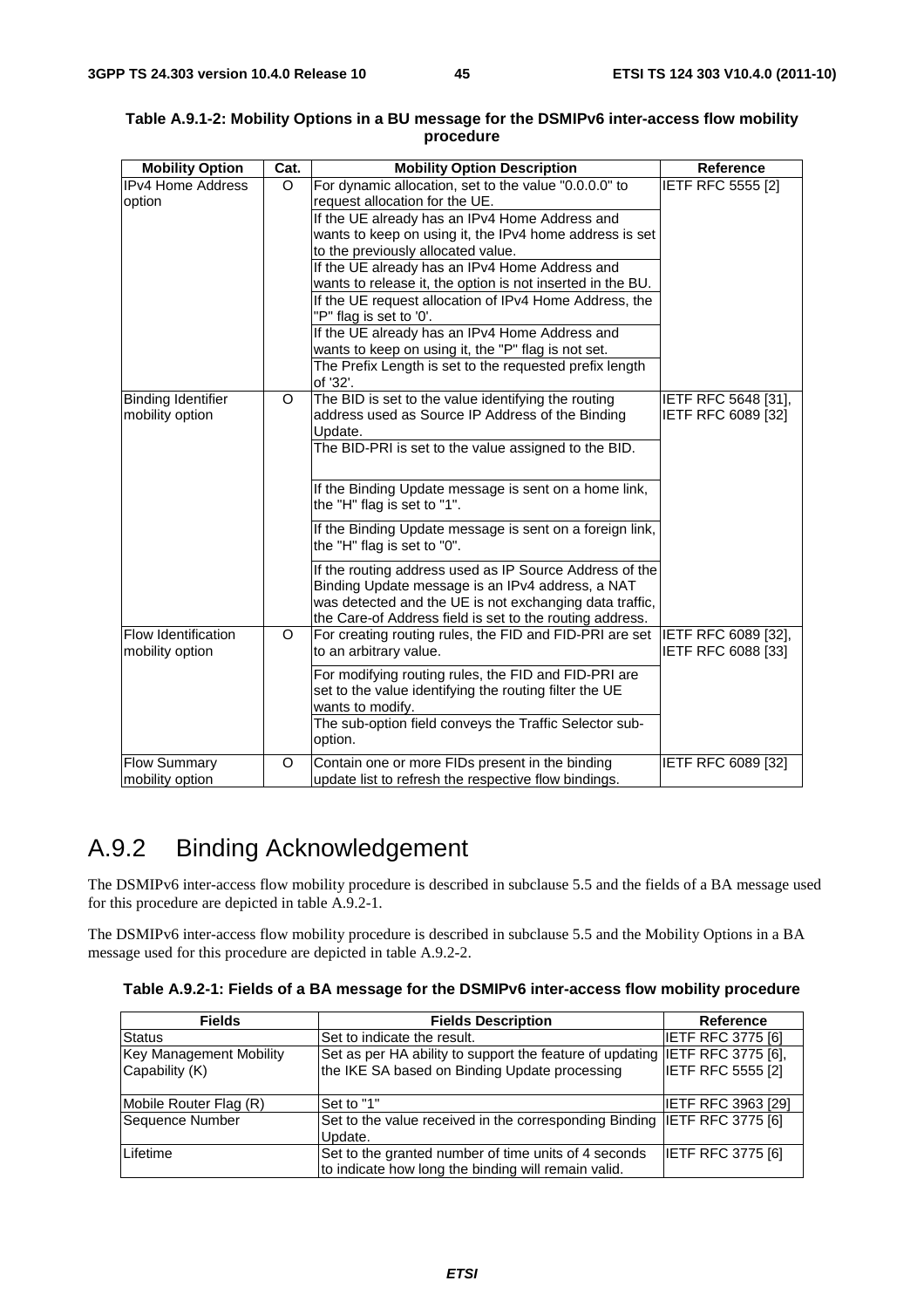| <b>Mobility Option</b>                        | Cat. | <b>Mobility Option Description</b>                                                                                                                                                                                         | <b>Reference</b>                          |
|-----------------------------------------------|------|----------------------------------------------------------------------------------------------------------------------------------------------------------------------------------------------------------------------------|-------------------------------------------|
| <b>IPv4 Address</b><br>Acknowledgment         | C.   | If IPv4 Home Address option is present in the<br>corresponding BU, IPv4 Home Address is set to the                                                                                                                         | <b>IETF RFC 5555 [2]</b>                  |
| option                                        |      | IPv4 Home Address either newly allocated for the UE<br>or previously assigned prior to the Handover.                                                                                                                       |                                           |
|                                               |      | The supporting Status field is set accordingly.                                                                                                                                                                            |                                           |
|                                               |      | Pref-len field is set to "32".                                                                                                                                                                                             |                                           |
| NAT Detection Option                          | C.   | When present the option contains the F Flag which<br>indicates to the UE that UDP encapsulation is required.<br>Option contains an optionally Refresh Time for the UE<br>to refresh the NAT binding.                       | <b>IETF RFC 5555 [2]</b>                  |
| <b>Binding Refresh</b><br>Advice              | O    | Contains a Refresh Interval in units of 4 seconds<br>indicating the remaining time until the UE could send a<br>new home registration to the HA.                                                                           | <b>IETF RFC 3775 [6]</b>                  |
| <b>Binding Identifier</b><br>mobility option  | C.   | The option is present if the UE sent a Binding Identifier IETF RFC 5648 [31],<br>mobility option in the corresponding BU.<br>The Status field is set accordingly.<br>The BID and BID-PRI are set to the value indicated in | IETF RFC 6089 [32]                        |
|                                               |      | the BID mobility option of the received Binding Update.                                                                                                                                                                    |                                           |
| <b>Flow Identification</b><br>mobility option | C    | The option is present if the UE sent a Flow<br>Identification mobility option in the corresponding BU.<br>The Status field is set accordingly.                                                                             | IETF RFC 5648 [31],<br>IETF RFC 6089 [32] |
|                                               |      | The FID, FID-PRI and sub-option field are set to the<br>value indicated in the FID mobility option of the<br>received Binding Update.                                                                                      |                                           |

#### **Table A.9.2-2: Mobility Options in a BA message for the DSMIPv6 inter-access flow mobility procedure**

## A.10 UE-initiated removal of an access network from a PDN connection

## A.10.1 Binding Update

The UE-initiated DSMIPv6 removal of an access network from a PDN connection procedure is described in subclause 5.8 and the fields of a BU message used for this procedure are depicted in table A.10.1-1.

The UE-initiated DSMIPv6 removal of an access network from a PDN connection procedure is described in subclause 5.8 and the Mobility Options in a BU message used for this procedure are depicted in table A.10.1-2.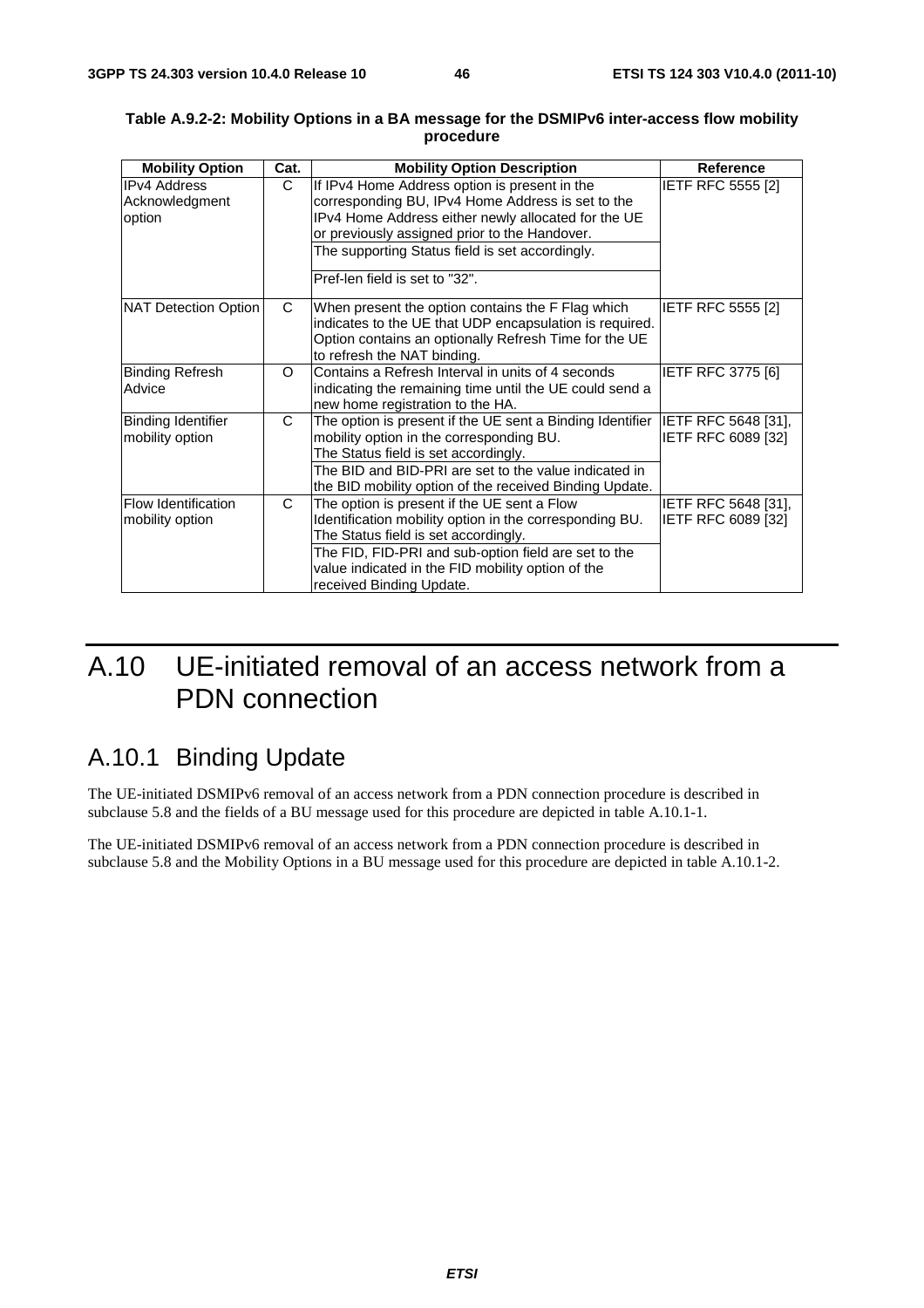| <b>Fields</b>                                    | <b>Fields Description</b>                                                                                                                                                                                  | <b>Reference</b>         |
|--------------------------------------------------|------------------------------------------------------------------------------------------------------------------------------------------------------------------------------------------------------------|--------------------------|
| Sequence Number                                  | Set to a monotonically increasing value.                                                                                                                                                                   | IETF RFC 3775 [6]        |
| Lifetime                                         | If the Binding Update is to de-register binding of the<br>access network, the Lifetime is set to a value of "0".                                                                                           | <b>IETF RFC 3775 [6]</b> |
|                                                  | If the Binding Update is to register the maintained<br>access network, the Lifetime is set to the requested<br>number of time in units of 4 seconds to indicate how<br>long the binding will remain valid. |                          |
| Home Registration (H)                            | Set to "1" to indicate receiving node can act as this<br>node"s HA                                                                                                                                         | <b>IETF RFC 3775 [6]</b> |
| Link-local Address<br>Compatibility (L)          | The Link-Local Address Compatibility (L) bit is set<br>when the home address reported by the mobile node<br>has the same interface identifier as the mobile node's<br>link-local address.                  | <b>IETF RFC 3775 [6]</b> |
| <b>Key Management Mobility</b><br>Capability (K) | Set to "1" to indicate IKEv2 SA ability to survive<br>mobility                                                                                                                                             | <b>IETF RFC 3775 [6]</b> |
| Acknowledge (A)                                  | Set to "1" to request an acknowledgement message.                                                                                                                                                          | <b>IETF RFC 3775 [6]</b> |
| Force UDP encapsulation<br>request (F) Flag      | Set to "0" to indicate no forced UDP encapsulation                                                                                                                                                         | IETF RFC 5555 [2]        |
| Mobile Router Flag (R)                           | If the Binding Update is to register the maintained<br>access network, the Mobile Router Flag (R) is set to<br>"1" to indicate home network prefix preservation for the<br>UE.                             | IETF RFC 3963 [29]       |
| Overwrite Flag (O)                               | Set to any value if the lifetime field of the Binding<br>Update is set to 0<br>Set to "1" if the lifetime field of the Binding Update is<br>set to any value different from 0                              | IETF RFC 5648 [31]       |

#### **Table A.10.1-1: Fields of a BU message for the UE-initiated DSMIPv6 removal of an access network from a PDN connection procedure**

#### **Table A.10.1-2: Mobility Options in a BU message for the UE-initiated DSMIPv6 removal of an access network from a PDN connection procedure**

| <b>Mobility Option</b>                       | Cat. | <b>Mobility Option Description</b>                                                                                                                                     | Reference                                  |
|----------------------------------------------|------|------------------------------------------------------------------------------------------------------------------------------------------------------------------------|--------------------------------------------|
| <b>Binding Identifier</b><br>mobility option |      | For a Binding Update with Lifetime set to "0", the BID<br>and BID-PRI are set to the corresponding entry that the draft-ietf-mext-flow-<br><b>IUE</b> wants to remove. | <b>IETF RFC 5648 [31].</b><br>binding [32] |
|                                              |      | For a Binding Update with Lifetime not set to "0", the<br>BID and BID-PRI are set to the corresponding entry<br>that the UE wants to maintain.                         |                                            |

## A.10.2 Binding Acknowledgement

The UE-initiated DSMIPv6 removal of an access network from a PDN connection procedure is described in subclause 5.8 and the fields of a BA message used for this procedure are depicted in table A.10.2-1.

The UE-initiated DSMIPv6 removal of an access network from a PDN connection procedure is described in subclause 5.8 and the Mobility Options in a BA message used for this procedure are depicted in table A.10.2-2.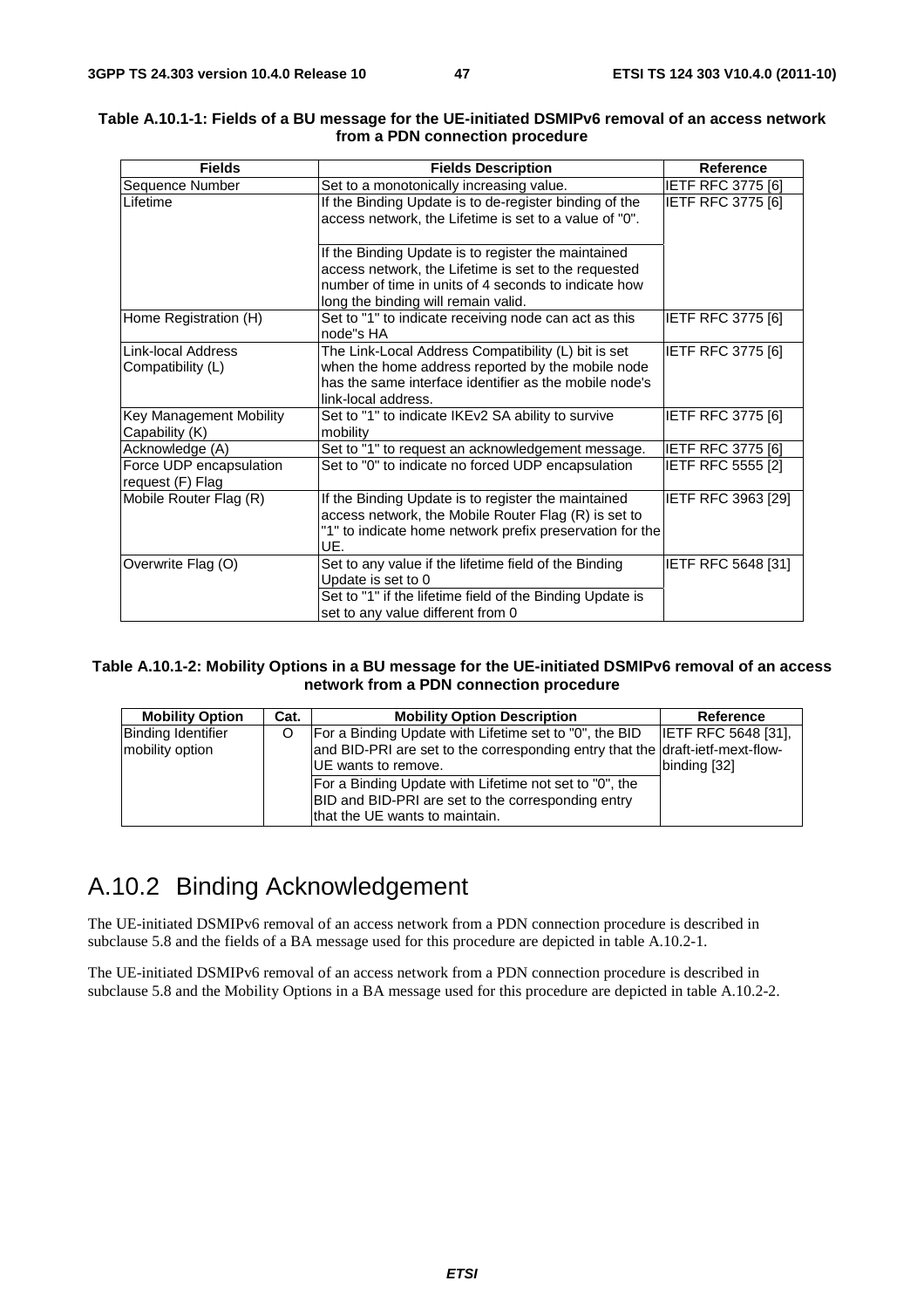| <b>Fields</b>                  | <b>Fields Description</b>                                                                                                                                                                                | Reference                |
|--------------------------------|----------------------------------------------------------------------------------------------------------------------------------------------------------------------------------------------------------|--------------------------|
| <b>Status</b>                  | Set to indicate the result.                                                                                                                                                                              | IETF RFC 3775 [6]        |
| <b>Key Management Mobility</b> | Set as per HA ability to support the feature of updating IETF RFC 3775 [6],                                                                                                                              |                          |
| Capability (K)                 | the IKE SA based on Binding Update processing                                                                                                                                                            | <b>IETF RFC 5555 [2]</b> |
| Mobile Router Flag (R)         | If the Binding Update is to register the maintained<br>access network, the Mobile Router Flag (R) is set to<br>"1"                                                                                       | IETF RFC 3963 [29]       |
| Sequence Number                | Set to the value received in the corresponding Binding IETF RFC 3775 [6]<br>Update or the last accepted sequence number in the<br>case of Status 135 ("Sequence Number out of<br>window").               |                          |
| Lifetime                       | If the Binding Update is to de-register binding of the<br>access network, the Lifetime is set to a value of "0".                                                                                         | IETF RFC 3775 [6]        |
|                                | If the Binding Update is to register the maintained<br>access network, the Lifetime is set to the granted<br>number of time in units of 4 seconds to indicate how<br>long the binding will remain valid. |                          |

#### **Table A.10.2-1: Fields of a BA message for the UE-initiated DSMIPv6 removal of an access network from a PDN connection procedure**

#### **Table A.10.2-2: Mobility Options in a BA message for the UE-initiated DSMIPv6 removal of an access network from a PDN connection procedure**

| <b>Mobility Option</b>                       | Cat. | <b>Mobility Option Description</b>                                                                                                                                                                                                                                                                                             | <b>Reference</b>                                             |
|----------------------------------------------|------|--------------------------------------------------------------------------------------------------------------------------------------------------------------------------------------------------------------------------------------------------------------------------------------------------------------------------------|--------------------------------------------------------------|
| NAT Detection Option                         | C    | When present the option contains the F Flag which<br>indicates to the UE that UDP encapsulation is required.<br>Option contains an optionally Refresh Time for the UE<br>to refresh the NAT binding.                                                                                                                           | <b>IETF RFC 5555 [2]</b>                                     |
| <b>Binding Refresh</b><br>Advice             | O    | Contains a Refresh Interval in units of 4 seconds<br>indicating the remaining time until the UE could send a<br>new home registration to the HA.                                                                                                                                                                               | <b>IETF RFC 3775 [6]</b>                                     |
| <b>Binding Identifier</b><br>mobility option | С    | The option is present if the UE sent a Binding Identifier<br>mobility option in the corresponding BU.<br>The Status field is set accordingly.<br>For a Binding Update with Lifetime not set to "0", the<br><b>BID and BID-PRI are set to the value indicated in the</b><br>BID mobility option of the received Binding Update. | IETF RFC 5648 [31],<br>draft-ietf-mext-flow-<br>binding [32] |

## A.11 Network-initiated removal of an access network from a PDN connection

### A.11.1 Binding Revocation Indication Message

The network-initiated DSMIPv6 removal of an access network from a PDN connection procedure is described in subclause 5.9 and the fields of a BRI message used for this procedure are depicted in table A.11.1-1.

The network-initiated DSMIPv6 removal of an access network from a PDN connection procedure is described in subclause 5.9 and the Mobility Options in a BRI message used for this procedure are depicted in table A.11.1-2.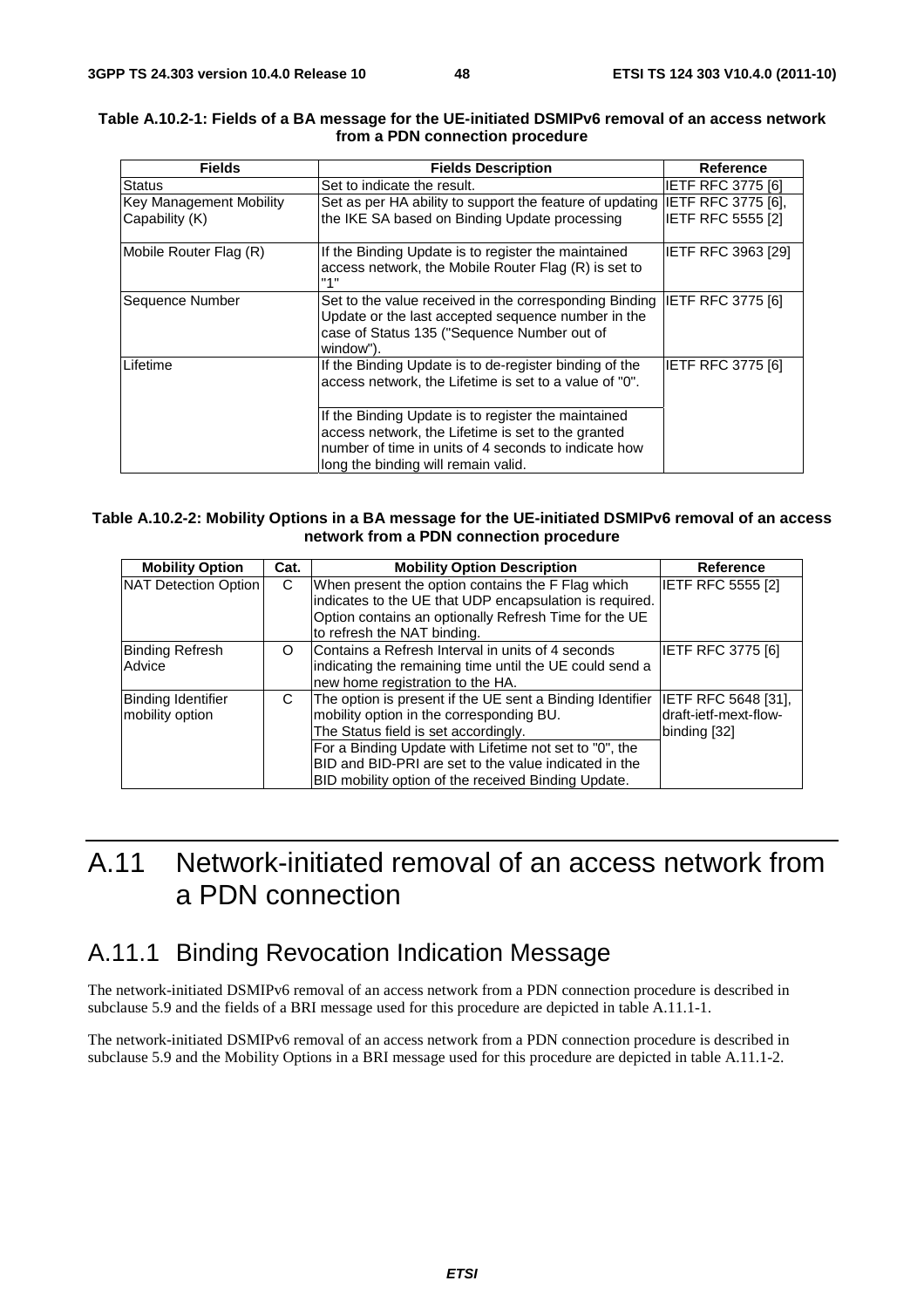| <b>Fields</b>             | <b>Fields Description</b>                                                 | Reference                 |
|---------------------------|---------------------------------------------------------------------------|---------------------------|
| B.R. Type                 | ISet to "1" to indicate BRI.                                              | <b>IETF RFC 5846 [19]</b> |
| Sequence Number           | Set to a monotonically increasing value and is used to IETF RFC 5846 [19] |                           |
|                           | match with the returned Binding Revocation                                |                           |
|                           | Acknowledge                                                               |                           |
| <b>Revocation Trigger</b> | Set to "1"                                                                | <b>IETF RFC 5846 [19]</b> |
| Proxy Binding (P)         | Set to "0"                                                                | <b>IETF RFC 5846 [19]</b> |
| Global (G)                | Set to "0"                                                                | IETF RFC 5846 [19]        |
| IPv4 HoA Binding Only (V) | Set to "0"                                                                | <b>IETF RFC 5846 [19]</b> |

#### **Table A.11.1-1: Fields of a BRI message for the network-initiated DSMIPv6 removal of an access network from a PDN connection procedure**

#### **Table A.11.1-2: Mobility Options in a BRI message for the network-initiated DSMIPv6 removal of an access network from a PDN connection procedure**

| <b>Mobility Option</b>                       | Cat. | <b>Mobility Option Description</b>                                                     | Reference                                                           |
|----------------------------------------------|------|----------------------------------------------------------------------------------------|---------------------------------------------------------------------|
| <b>Binding Identifier</b><br>mobility option | O    | The BID and BID-PRI are set to the corresponding<br>entry that the UE wants to remove. | <b>IETF RFC 5648 [31].</b><br>draft-ietf-mext-flow-<br>binding [32] |

### A.11.2 Binding Revocation Acknowledgement

The network-initiated DSMIPv6 removal of an access network from a PDN connection procedure is described in subclause 5.9 and the fields of a BRA message used for this procedure are depicted in table A.11.2-1.

The network-initiated DSMIPv6 removal of an access network from a PDN connection procedure is described in subclause 5.9 and the Mobility Options in a BRA message used for this procedure are depicted in table A.11.2-2.

#### **Table A.11.2-1: Fields of a BRA message for the network-initiated DSMIPv6 removal of an access network from a PDN connection procedure**

| <b>Fields</b>               | <b>Fields Description</b>                                                                                       | <b>Reference</b>          |
|-----------------------------|-----------------------------------------------------------------------------------------------------------------|---------------------------|
| B.R. Type                   | Set to "2" to indicate BRA.                                                                                     | <b>IETF RFC 5846 [19]</b> |
| Sequence Number             | Set to the value received in the corresponding BRI.                                                             | <b>IETF RFC 5846 [19]</b> |
| <b>Status</b>               | Indicates the result of the BRI.                                                                                | <b>IETF RFC 5846 [19]</b> |
| Proxy Registration Flag (P) | Set to "0" to indicate that the Binding Revocation<br>Acknowledgment is NOT for a proxy MIPv6 binding<br>entry. | <b>IETF RFC 5846 [19]</b> |
| Global (G)                  | Set to "0"; the same value as for the BRI.                                                                      | <b>IETF RFC 5846 [19]</b> |
| IPv4 HoA Binding Only (V)   | Set to "0"                                                                                                      | <b>IETF RFC 5846 [19]</b> |

#### **Table A.11.2-2: Mobility Options in a BRA message for the network-initiated DSMIPv6 removal of an access network from a PDN connection procedure**

| <b>Mobility Option</b>                       | Cat. | <b>Mobility Option Description</b>                                                                                                                                                                                                                           | <b>Reference</b>                       |
|----------------------------------------------|------|--------------------------------------------------------------------------------------------------------------------------------------------------------------------------------------------------------------------------------------------------------------|----------------------------------------|
| <b>Binding Identifier</b><br>mobility option | C    | This option may be included to indicate the specific BID IETF RFC 5648 [31],<br>that failded the revocation procedure.<br>The BID and BID-PRI are set to the value indicated in<br>the BID mobility option of the received Binding<br>Revocation Indication. | ldraft-ietf-mext-flow-<br>binding [32] |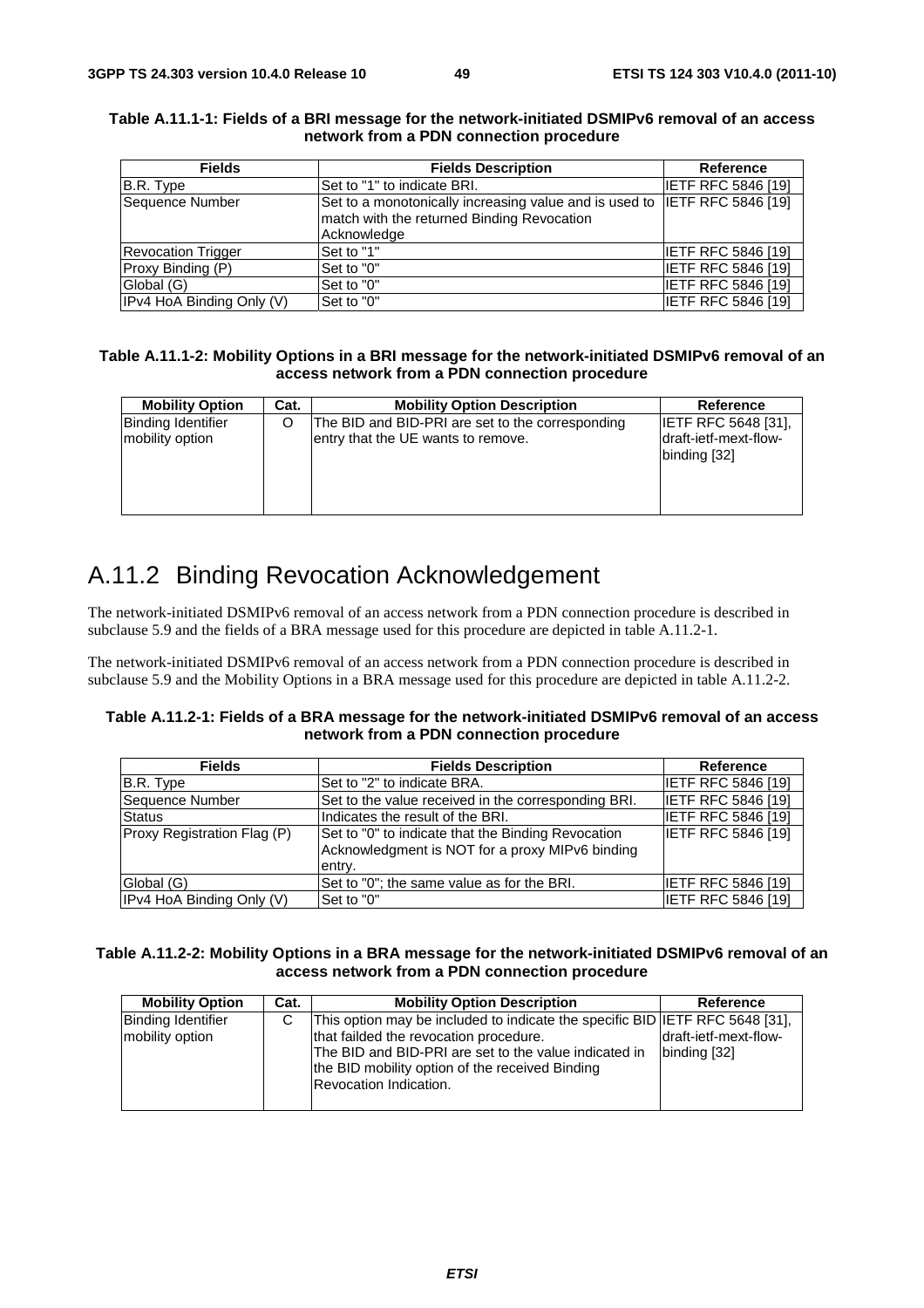## Annex B (normative): Extensions specific to the present document

### B.1 PDN Identifier notify payload

The format of the PDN Identifier notify payload is shown in figure B-1-1.

The PDN Identifier notify payload type is 40960. The length of the PDN Identifier notify payload is 21 octets. The IPv6 Home Network Prefix contains the IPv6 prefix of a PDN connection. The Prefix Length field indicates the length of the prefix contained in IPv6 Home Network Prefix field.

The other fields are defined by IETF RFC 4306 [28].

|                          |   |   |  | <b>Bits</b> |   |  |          |               |
|--------------------------|---|---|--|-------------|---|--|----------|---------------|
|                          | 6 | 5 |  | 3           | 2 |  |          | <b>Octets</b> |
| Protocol ID              |   |   |  |             |   |  |          |               |
| <b>SPI Size</b>          |   |   |  |             |   |  |          |               |
| Notify Message Type      |   |   |  |             |   |  |          | $3 - 4$       |
| IPv6 Home Network Prefix |   |   |  |             |   |  | $5 - 20$ |               |
| Prefix Length            |   |   |  |             |   |  |          |               |
|                          |   |   |  |             |   |  |          |               |

#### **Figure B.1-1: PDN Identifier notify payload format**

NOTE: As the notify payload notifies information relating an IKE\_SA, SPI Size field is set to 0 and there is no Security Parameter Index field.

### B.2 IFOM Capability notify payload

The format of the IFOM Capability notify payload is shown in figure B.2-1.

The length of the IFOM Capability notify payload is 4 octets. The IFOM Capability notify payload is used to indicate the IFOM capability.

The other fields are defined by IETF RFC 4306 [28].

Editor"s note: The IFOM Capability notify payload type is FFS and will be assigned by IANA



#### **Figure B.2-1: IFOM Capability notify payload format**

NOTE: As the notify payload notifies information relating to an IKE\_SA, SPI Size field is set to 0 and there is no Security Parameter Index field.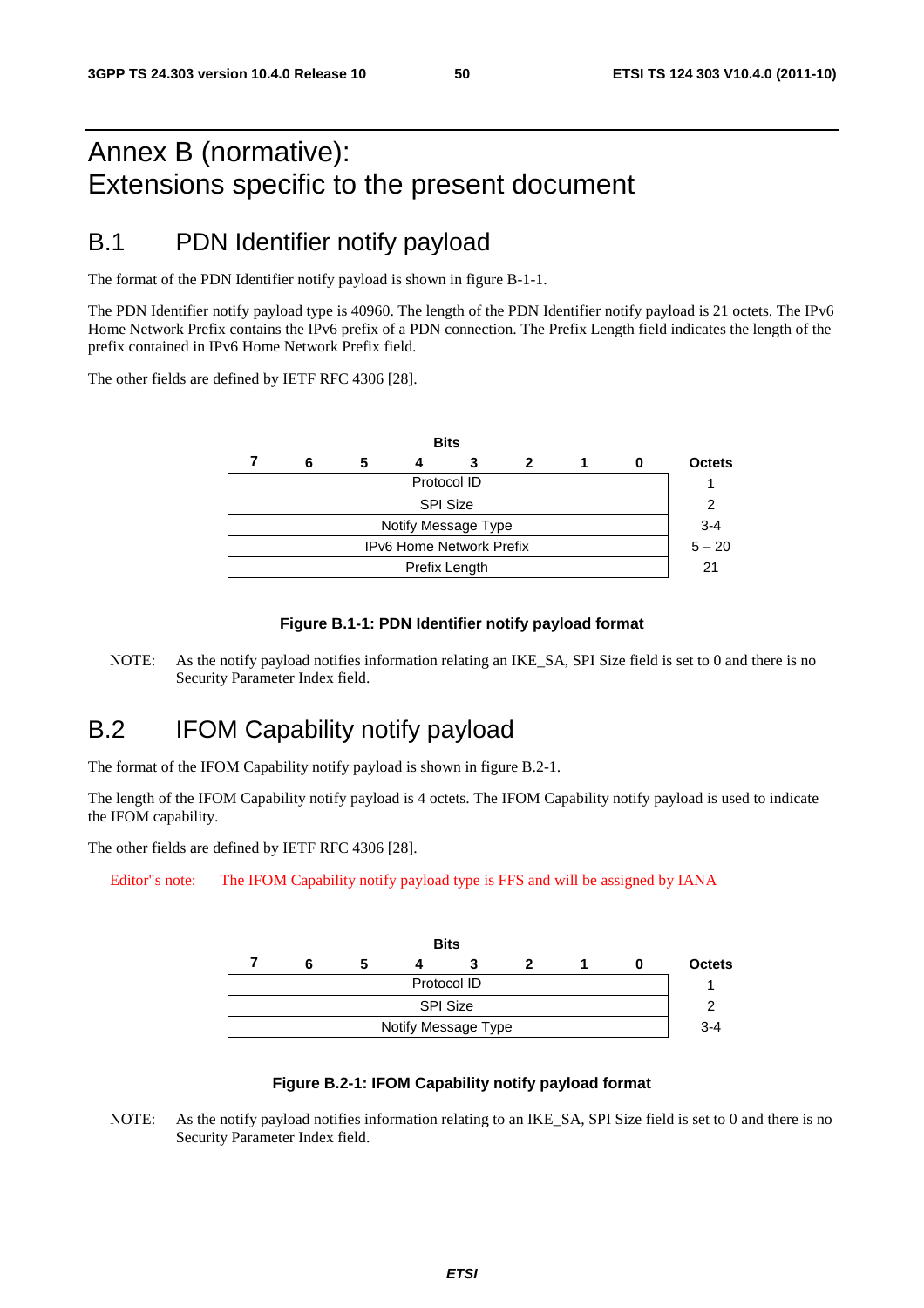## Annex C (informative): Change history

| <b>Date</b> | TSG #            | <b>TSG Doc. CR</b> |          | <b>Rev Subject/Comment</b>                                                                                                                                                                                              | Old                | <b>New</b> |
|-------------|------------------|--------------------|----------|-------------------------------------------------------------------------------------------------------------------------------------------------------------------------------------------------------------------------|--------------------|------------|
| 01-2008     |                  |                    |          | Version 0.0.0 Editor's internal draft                                                                                                                                                                                   |                    | 0.0.0      |
| 02-2008     | CT1 #51          |                    |          | Includes the following contributions agreed in CT1 #51:<br>C1-080436, C1-080437                                                                                                                                         | 0.0.0              | 0.1.0      |
| 02-2008     | CT1 #51bis       |                    |          | Includes the following contributions agreed in CT1<br>#51bis:                                                                                                                                                           | 0.1.0              | 0.2.0      |
|             |                  |                    |          | C1-080770, C1-080776, C1-080791.                                                                                                                                                                                        |                    |            |
| 02-2008     | Email-<br>review |                    |          | Editorial/style corrections in the clean version                                                                                                                                                                        | 0.2.0              | 0.2.1      |
| 04-2008     | CT1 #52          |                    |          | Includes the following contributions agreed in CT1 #52:<br>C1-080954, C1-080959, C1-080960, C1-081213, C1-<br>081232, C1-081398, C1-081399, C1-081400, C1-<br>081401, C1-081402, C1-081419                              | 0.2.1              | 0.3.0      |
| 04-2008     | Email-<br>review |                    |          | Editorial/style corrections in the clean version                                                                                                                                                                        | 0.3.0              | 0.3.1      |
| 05-2008     | CT1 #53          |                    |          | Includes the following contributions agreed in CT1 #53:<br>C1-081590, C1-081594, C1-081693, C1-082079, C1-<br>082080, C1-082082, C1-082083, C1-082084, C1-<br>082063                                                    | 0.3.1              | 0.4.0      |
| 05-2008     | Email-<br>review |                    |          | Editorial clean-up                                                                                                                                                                                                      | 0.4.0              | 0.4.1      |
| 05-2008     |                  |                    |          | Version 1.0.0 to be presented to CT-40 created by MCC                                                                                                                                                                   | 0.4.1              | 1.0.0      |
| 07-2008     | CT1 #54          |                    |          | Includes the following contributions agreed in CT1 #54:<br>C1-082122, C1-082364, C1-082368, C1-082693, C1-<br>082694, C1-082698, C1-082699, C1-082700 and C1-<br>082808                                                 | 1.0.0              | 1.1.0      |
| 08-2008     | CT1 #55          |                    |          | Includes the following contributions agreed in CT1 #55:<br>C1-082827, C1-082828, C1-082989, C1-083003, C1-<br>083004, C1-083486, C1-083488, C1-083524 and C1-<br>083601                                                 | 1.1.0              | 1.2.0      |
| 10-2008     | CT1 #55bis       |                    |          | Includes the following contributions agreed in CT1<br>#55bis: C1-083858, C1-083861, C1-084384, C1-<br>084454, C1-084455, C1-084457, C1-084458, C1-<br>084460, C1-084461, C1-084553, C1-084563, C1-<br>084564, C1-084565 | 1.2.0              | 1.3.0      |
| 11-2008     | CT1 #56          |                    |          | Includes the following contributions agreed in CT1 #56:<br>C1-084692, C1-084693, C1-085379, C1-085517                                                                                                                   | 1.3.0              | 1.4.0      |
| 11-2008     | E-mail<br>review |                    |          | Editorial clean-up                                                                                                                                                                                                      | 1.4.0              | 1.4.1      |
| 11-2008     | E-mail<br>review |                    |          | Editorial clean-up                                                                                                                                                                                                      | 1.4.1              | 1.4.2      |
| 11-2008     | E-mail<br>review |                    |          | Editorial clean-up                                                                                                                                                                                                      | 1.4.2              | 1.4.3      |
| 11-2008     |                  |                    |          | Version 2.0.0 created for presentation to CT#42 for<br>approval                                                                                                                                                         | 1.4.3              | 2.0.0      |
| 12-2008     |                  |                    |          | Version 8.0.0 created after approval in CT#42                                                                                                                                                                           | 2.0.0              | 8.0.0      |
| 03-2009     | CT-43            | CP-<br>090126      | 00011    | <b>Binding Update Optimization</b>                                                                                                                                                                                      | 0.0.8              | 8.1.0      |
| 03-2009     | CT-43            | CP-<br>090126      | 0003     | <b>BRI</b> error correction                                                                                                                                                                                             | 8.0.0              | 8.1.0      |
| 03-2009     | $CT-43$          | CP-<br>090129      | $0005$ 1 | Missing HA Initiated Multiple PDN Detach                                                                                                                                                                                | 8.0.0              | 8.1.0      |
| 03-2009     | $CT-43$          | CP-<br>090129      | 0007     | IPv4 HoA release                                                                                                                                                                                                        | $\overline{8.0.0}$ | 8.1.0      |
| 03-2009     | $CT-43$          | $CP-$<br>090125    | 0008 1   | Align with latest version of internet draft                                                                                                                                                                             | 8.0.0              | 8.1.0      |
| 03-2009     | CT-43            |                    |          | Editorial cleanup by MCC                                                                                                                                                                                                | 8.0.0              | 8.1.0      |
| 06-2009     | <b>CT-44</b>     | CP-<br>090413      | 0004 3   | Discovery of the Home Agent address                                                                                                                                                                                     | 8.1.0              | 8.2.0      |
| 06-2009     | $CT-44$          | $CP-$<br>090413    | 0011 1   | HA discovery via DHCPv6                                                                                                                                                                                                 | 8.1.0              | 8.2.0      |
| 06-2009     | $CT-44$          | $CP-$<br>090413    | 0012     | Nemo Binding Acknowledgement Status value<br>clarification                                                                                                                                                              | 8.1.0              | 8.2.0      |
| 06-2009     | $CT-44$          | CP-<br>090413      | 0013     | Alternate Care-of Address correction                                                                                                                                                                                    | 8.1.0              | 8.2.0      |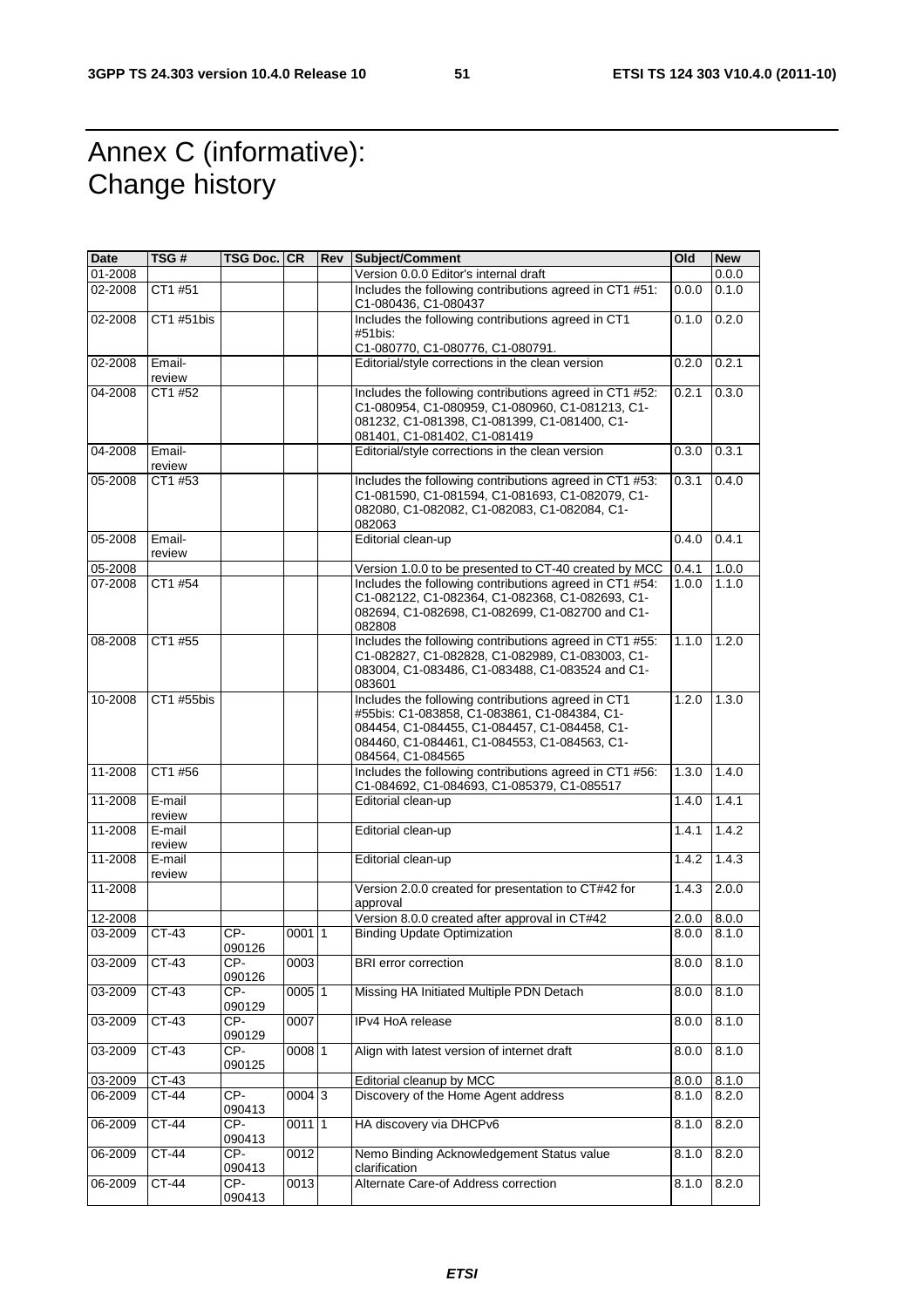| <b>Date</b> | TSG#    | <b>TSG Doc. CR</b>      |                     | Rev | Subject/Comment                                                       | Old   | <b>New</b> |
|-------------|---------|-------------------------|---------------------|-----|-----------------------------------------------------------------------|-------|------------|
| 06-2009     | CT-44   | CP-<br>090413           | 0014                |     | TLV Header Format flag references                                     | 8.1.0 | 8.2.0      |
| 06-2009     | CT-44   | CP-<br>090413           | 0016                |     | Update to the Binding Revocation Indication Message                   | 8.1.0 | 8.2.0      |
| 06-2009     | $CT-44$ | CP-<br>090413           | 0017                |     | Clarification of routing header usage                                 | 8.1.0 | 8.2.0      |
| 06-2009     | $CT-44$ | CP-<br>090324           | $0018$ <sub>3</sub> |     | HA reallocation procedure and Home Address request                    | 8.1.0 | 8.2.0      |
| 09-2009     | CT-45   | CP-<br>090655           | 0019                |     | DNS lookup at HA discovery based on DHCPv6                            | 8.2.0 | 8.3.0      |
| 09-2009     | $CT-45$ | CP-<br>090655           | $0021$  1           |     | Clarification of IPv4 Home Address request                            | 8.2.0 | 8.3.0      |
| 09-2009     | $CT-45$ | CP-<br>090655           | $0023$ 1            |     | Update of TS after DS-MIPv6 RFC availability                          | 8.2.0 | 8.3.0      |
| 09-2009     | $CT-45$ | CP-<br>090655           | 0024 1              |     | Remove the static HNP configured in LTE capable UE                    | 8.2.0 | 8.3.0      |
| 09-2009     | $CT-45$ | CP-<br>090655           | 0025                |     | IPv4 address acknowledgement option type                              | 8.2.0 | 8.3.0      |
| 09-2009     | $CT-45$ | CP-<br>090655           | 0027                |     | Deletion of SA to the initial HA during HA reallocation<br>procedure  | 8.2.0 | 8.3.0      |
| 12-2009     | $CT-46$ | CP-<br>090901           | 0028                |     | RFC5555 missing reference                                             | 8.3.0 | 8.4.0      |
| 12-2009     | $CT-46$ | CP-<br>090901           | 0030                |     | A bit in BRI message                                                  | 8.3.0 | 8.4.0      |
| 12-2009     | $CT-46$ | CP-<br>090901           | 003111              |     | UE procedures at BRI reception                                        | 8.3.0 | 8.4.0      |
| 12-2009     | CT-46   | $CP-$<br>090901         | $0029$ 2            |     | Clarification of Binding Error message                                | 8.4.0 | 9.0.0      |
| 03-2010     | CT-47   | CP-<br>100107           | 0035 1              |     | Multiple PDN connections                                              | 9.0.0 | 9.1.0      |
| 03-2010     | $CT-47$ | CP-<br>100107           | 0037 1              |     | <b>PDN</b> connections                                                | 9.0.0 | 9.1.0      |
| 03-2010     | CT-47   | CP-<br>100107           | 0039                |     | Reference to redirect RFC                                             | 9.0.0 | 9.1.0      |
| 06-2010     | $CT-48$ | CP-<br>100339           | 0042                |     | Reference Updates                                                     | 9.1.0 | 9.2.0      |
| 06-2010     | $CT-48$ | CP-<br>100339           | $0044$ 2            |     | Usage of PDN prefix information with multiple PDNs to<br>the same APN | 9.1.0 | 9.2.0      |
| 09-2010     | $CT-49$ | CP-<br>100485           | $0048$ 3            |     | Usage of PDN Identifier notify payload                                | 9.2.0 | 9.3.0      |
| 09-2010     | $CT-49$ | CP-<br>100513           | 0049 4              |     | <b>IFOM Reference and Definitions</b>                                 | 9.3.0 | 10.0.0     |
| 09-2010     | $CT-49$ | CP-<br>100513           | 0050 6              |     | UE behaviour with multiple PDN connection for IFOM                    | 9.3.0 | 10.0.0     |
| 09-2010     | $CT-49$ | CP-<br>100513           | $0053$ 3            |     | Attach to additional access - general                                 | 9.3.0 | 10.0.0     |
| 09-2010     | CT-49   | CP-<br>100513           | $0054$ 5            |     | Dual Stack Mobile IPv6 inter-access flow mobility                     | 9.3.0 | 10.0.0     |
| 09-2010     | CT-49   | CP-<br>100513           | $0055$ 2            |     | Attach to additional access acting as home link - UE<br>behaviour     | 9.3.0 | 10.0.0     |
| 09-2010     | $CT-49$ | CP-<br>100513           | 0056 2              |     | Attach to additional access acting as visted link - UE<br>behaviour   | 9.3.0 | 10.0.0     |
| 09-2010     | $CT-49$ | CP-<br>100513           | 0057 2              |     | Attach to additional access acting as home link - HA<br>behaviour     | 9.3.0 | 10.0.0     |
| 09-2010     | $CT-49$ | CP-<br>100513           | 0058 1              |     | Attach to additional access acting as visited link - HA<br>behavior   | 9.3.0 | 10.0.0     |
| 09-2010     | CT-49   | CP-<br>100513           | 0059 2              |     | Access removal - general                                              | 9.3.0 | 10.0.0     |
| 09-2010     | $CT-49$ | CP-<br>100513           | 0060                |     | Home link access removal - UE behavior                                | 9.3.0 | 10.0.0     |
| 09-2010     | CT-49   | CP-<br>100513           | 0061 2              |     | Visited link access removal - UE behavior                             | 9.3.0 | 10.0.0     |
| 09-2010     | $CT-49$ | CP-<br>100513           | 0062                |     | Removal of an access acting as home link - HA<br>procedures           | 9.3.0 | 10.0.0     |
| 09-2010     | $CT-49$ | CP-<br>100513           | $0063$  2           |     | Visited link access removal - HA behavior                             | 9.3.0 | 10.0.0     |
| 09-2010     | CT-49   | CP-                     | $0064$ 1            |     | IFOM initial attachment                                               | 9.3.0 | 10.0.0     |
| 09-2010     | CT-49   | 100513<br>CP-           | 0065 1              |     | Message format for IP flow mobility                                   | 9.3.0 | 10.0.0     |
| 09-2010     | CT-49   | 100513<br>CP-           | 0066 2              |     | Support of IPv6 Prefix Delegation on S2c                              | 9.3.0 | 10.0.0     |
| 09-2010     | $CT-49$ | 100520<br>CP-<br>100518 | 0067 1              |     | Usage of IP version for Care-of Address selection                     | 9.3.0 | 10.0.0     |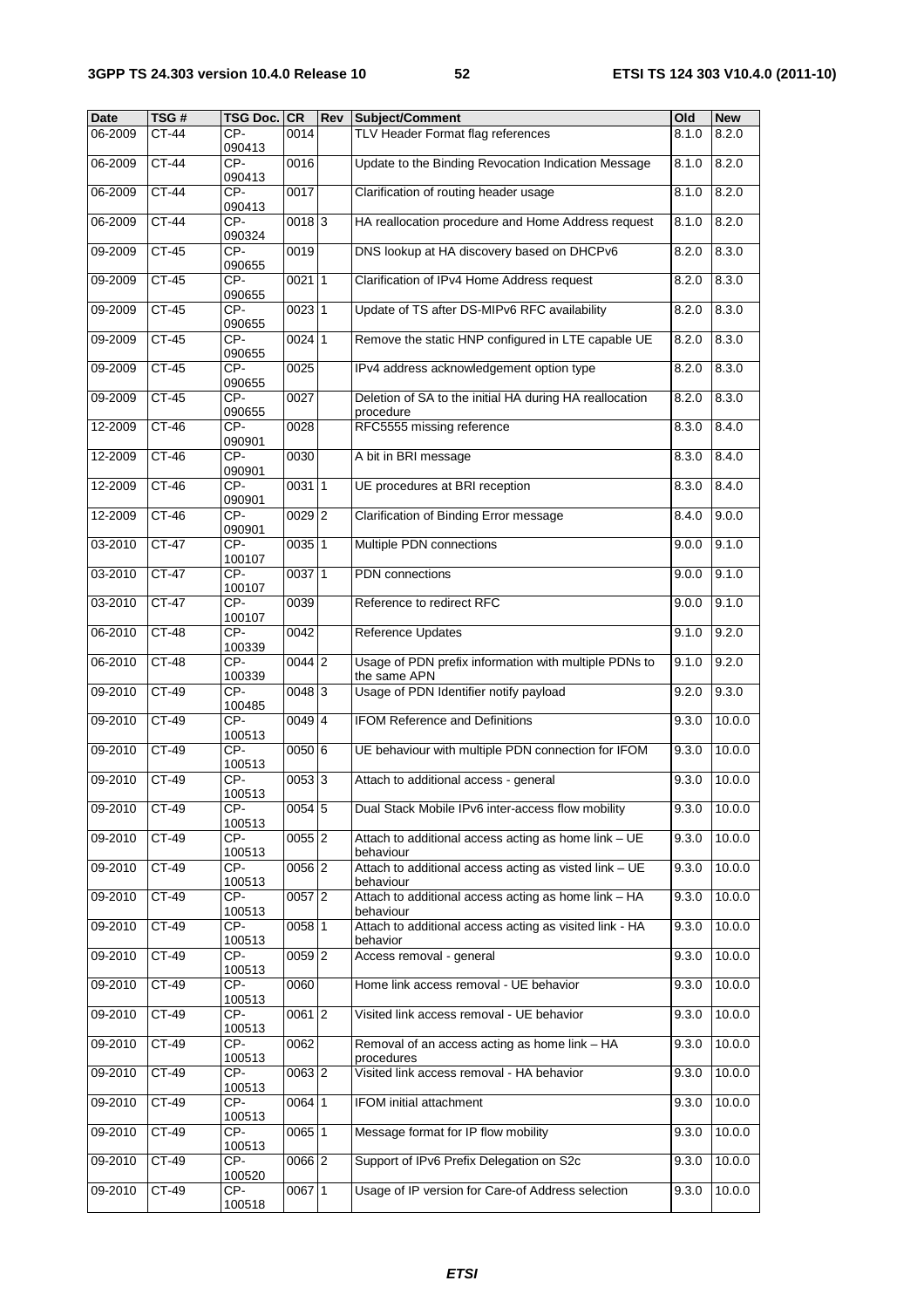| Date    | TSG#    | TSG Doc. CR             |                     | Rev | Subject/Comment                                                                    | Old | <b>New</b>        |
|---------|---------|-------------------------|---------------------|-----|------------------------------------------------------------------------------------|-----|-------------------|
| 12-2010 | CT-50   | CP-                     | 0069 2              |     | IFOM Attach to additional access procedure                                         |     | 10.0.0 10.1.0     |
|         |         | 100754                  |                     |     |                                                                                    |     |                   |
| 12-2010 | $CT-50$ | $CP-$<br>100754         | 0070 2              |     | IFOM flow mobility procedure                                                       |     | 10.0.0 10.1.0     |
| 12-2010 | $CT-50$ | CP-<br>100754           | 00711               |     | IFOM Remove a link - general                                                       |     | 10.0.0 10.1.0     |
| 12-2010 | $CT-50$ | CP-<br>100754           | 00753               |     | Additional message format for IP flow mobility                                     |     | 10.0.0 10.1.0     |
| 12-2010 | CT-50   | CP-<br>100754           | 00771               |     | Clarification on Dual Stack Mobile IPv6 re-registration                            |     | 10.0.0 10.1.0     |
| 12-2010 | $CT-50$ | CP-                     | $0078$ <sub>3</sub> |     | Network-initiated detach in multiple Care-of addresses                             |     | 10.0.0 10.1.0     |
| 12-2010 | $CT-50$ | 100754<br>CP-           | 0079 1              |     | use case<br>Delegated Prefix in HA                                                 |     | $10.0.0$ 10.1.0   |
| 12-2010 | CT-50   | 100763<br>CP-           | 0080 1              |     | UE behaviour of DHCPv6 prefix delegation                                           |     | 10.0.0 10.1.0     |
| 12-2010 | $CT-50$ | 100763<br>CP-           | 0082 2              |     | Clarification on IFOM capability                                                   |     | $10.0.0$ 10.1.0   |
| 12-2010 | $CT-50$ | 100754<br>CP-           | 0083 1              |     | Corrections and clarifications on IFOM procedures                                  |     | 10.0.0 10.1.0     |
| 12-2010 | $CT-50$ | 100754<br>$CP-$         | $0084$ 5            |     | Access removal from PDN                                                            |     | 10.0.0 10.1.0     |
| 12-2010 | $CT-50$ | 100754<br>CP-           | 0087                |     | Assigned HNP in BA message                                                         |     | 10.0.0 10.1.0     |
| 12-2010 | $CT-50$ | 100763<br>CP-           | 0088 1              |     | <b>IFOM Capability Discovery</b>                                                   |     | $10.0.0$ 10.1.0   |
| 12-2010 | CT-50   | 100754<br>CP-           | 0089 2              |     | Error conditions for IFOM                                                          |     | 10.0.0 10.1.0     |
| 03-2011 | $CT-51$ | 100754<br>CP-           | $0093$ 1            |     | IFOM capability discovery through ISRP                                             |     | 10.1.0 10.2.0     |
| 03-2011 | $CT-51$ | 110185<br>CP-           | $0094$ 3            |     | IFOM condition for binding acknowledge                                             |     | 10.1.0 10.2.0     |
| 03-2011 | CT-51   | 110185<br>CP-           | 0095                |     | <b>IFOM error condition</b>                                                        |     | 10.1.0 10.2.0     |
|         |         | 110185<br>CP-           |                     |     |                                                                                    |     |                   |
| 03-2011 | CT-51   | 110185                  | 0096 1              |     | IFOM correction on attach to additional access<br>procedure                        |     | 10.1.0 10.2.0     |
| 03-2011 | $CT-51$ | CP-<br>110185           | 0098 1              |     | Network-initiated removal of an access                                             |     | 10.1.0 10.2.0     |
| 03-2011 | $CT-51$ | CP-<br>110185           | 01003               |     | Revision to Network-initiated Removal of Foreign Link<br>from a PDN Connection     |     | 10.1.0 10.2.0     |
| 03-2011 | $CT-51$ | CP-<br>110185           | 0101                |     | Modification of UE-initiated Removal of an Access<br>Network from a PDN Connection |     | 10.1.0 10.2.0     |
| 03-2011 | $CT-51$ | $CP-$<br>110185         | $0102$  1           |     | Correction to pointer to TS 24.302 for IFOM procedure                              |     | 10.1.0 10.2.0     |
| 03-2011 | $CT-51$ | CP-<br>110185           | 0103                |     | IFOM extensions for handover                                                       |     | 10.1.0 10.2.0     |
| 03-2011 | CT-51   | CP-<br>110185           | 0104                |     | IFOM capability discovery - PCO usage correction                                   |     | 10.1.0 10.2.0     |
| 03-2011 | CT-51   | CP-<br>110185           | 0105                |     | Correction on 'O' flag                                                             |     | 10.1.0 10.2.0     |
| 03-2011 | $CT-51$ | CP-<br>110185           | 0106 1              |     | Protocol type definition for IFOM capability IKE-v2<br>payload                     |     | 10.1.0 10.2.0     |
| 03-2011 | $CT-51$ | CP-<br>110185           | 0107 2              |     | Routing of packets for IFOM                                                        |     | 10.1.0 10.2.0     |
| 03-2011 | CT-51   | CP-<br><u>110185</u>    | 0108                |     | Removal of editor"s note                                                           |     | 10.1.0 10.2.0     |
| 03-2011 | CT-51   | CP-                     | 0109 2              |     | S2c data integrity protection                                                      |     | 10.1.0 10.2.0     |
| 06-2011 | CT-52   | 110197<br>CP-<br>110478 | $0110$ 1            |     | References to RFC                                                                  |     | 10.2.0 10.3.0     |
| 09-2011 | $CT-53$ | CP-                     | $0111$  1           |     | S2c data integrity protection over trusted non-3GPP                                |     | 10.3.0 10.4.0     |
| 09-2011 | CT-53   | 110682<br>CP-           | $0115$ 2            |     | access<br>Correction of Home Agent discovery via DHCPv6                            |     | 10.3.0 10.4.0     |
| 09-2011 | CT-53   | 110660<br>CP-<br>110682 | 0117 1              |     | Correction to S2c data integrity protection - UE<br>procedures                     |     | $10.3.0$ $10.4.0$ |